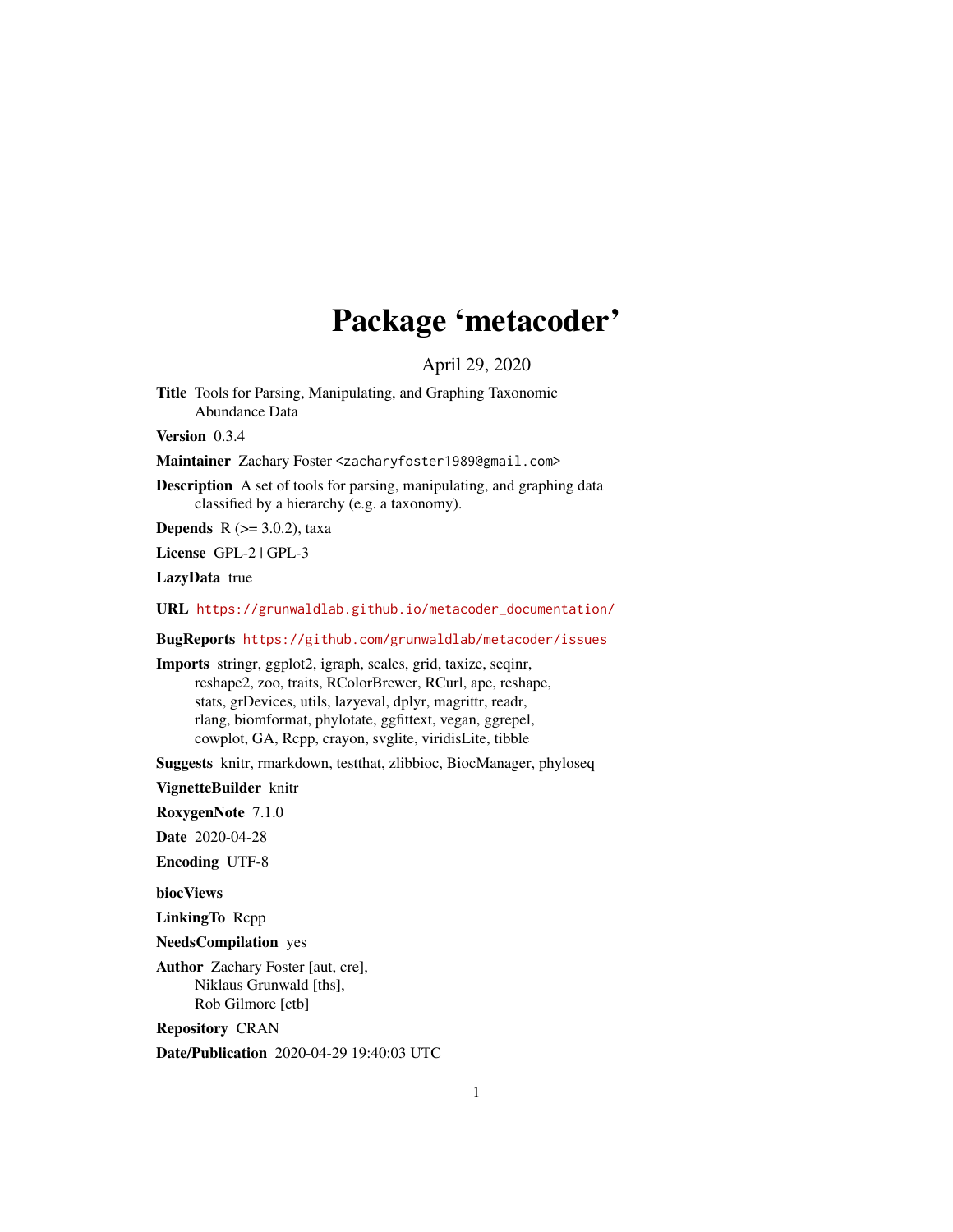# R topics documented:

|      | 3              |
|------|----------------|
|      | $\overline{3}$ |
|      | 5              |
|      | $\overline{7}$ |
|      | 9              |
| 11   |                |
| 13   |                |
| 15   |                |
| 17   |                |
| 19   |                |
| 21   |                |
| 22   |                |
| 24   |                |
| 24   |                |
|      |                |
|      |                |
|      |                |
|      |                |
|      |                |
|      |                |
|      |                |
|      |                |
|      |                |
|      |                |
|      |                |
| 45   |                |
| - 46 |                |
|      |                |
|      |                |
|      |                |
|      |                |
| 51   |                |
| 52   |                |
| 53   |                |
|      |                |
| 55   |                |
| 56   |                |
| 59   |                |
| 62   |                |
| 63   |                |
| 64   |                |
| 65   |                |
| 66   |                |
| 67   |                |
| 67   |                |
| 68   |                |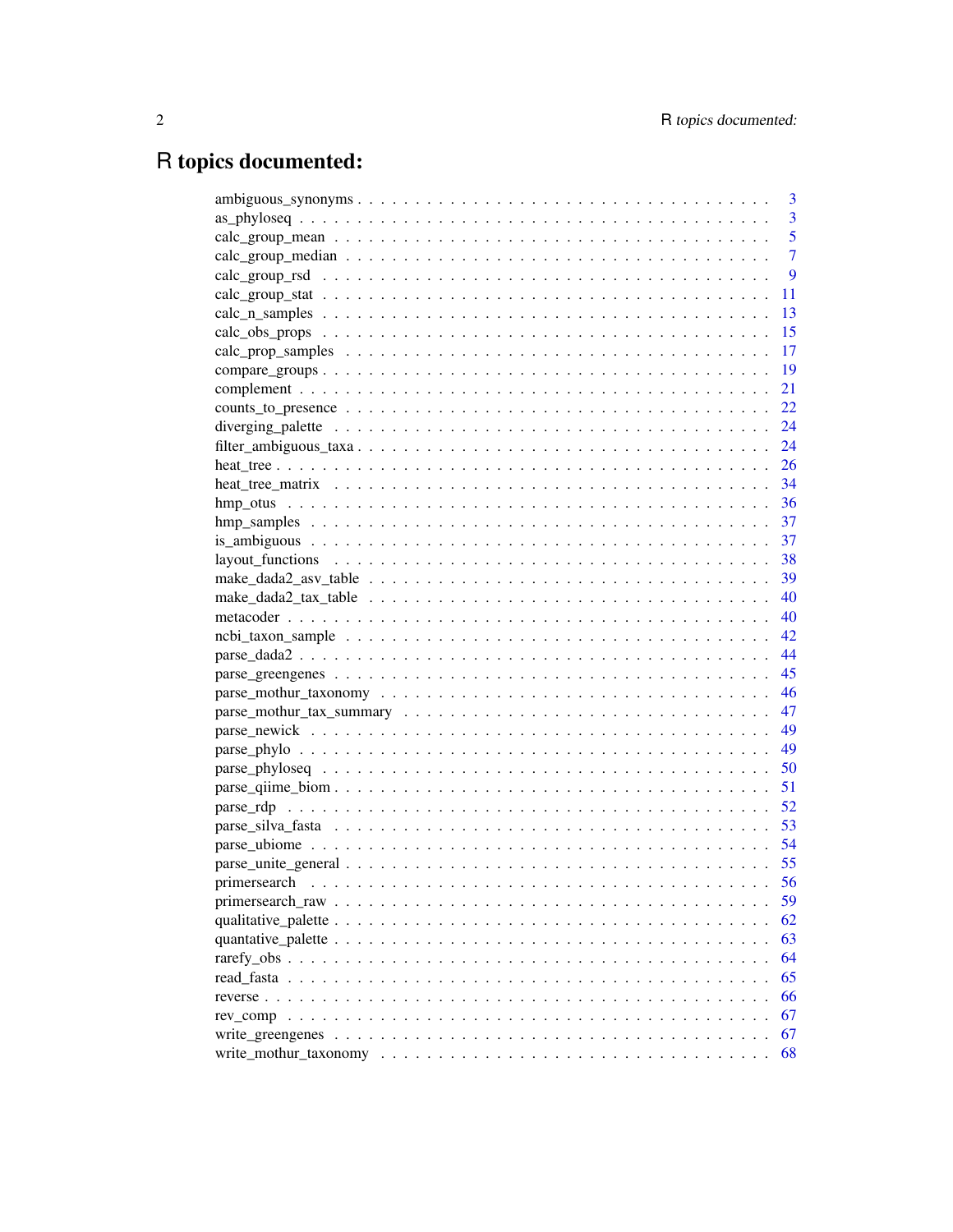<span id="page-2-0"></span>

ambiguous\_synonyms *Get patterns for ambiguous taxa*

### Description

This function stores the regex patterns for ambiguous taxa.

### Usage

```
ambiguous_synonyms(
  unknown = TRUE,
  uncultured = TRUE,
  regex = TRUE,case_variations = FALSE
\mathcal{L}
```
### Arguments

| unknown         | If TRUE, include names that suggest they are placeholders for unknown taxa (e.g.<br>"unknown $\ldots$ "). |
|-----------------|-----------------------------------------------------------------------------------------------------------|
| uncultured      | If TRUE, include names that suggest they are assigned to uncultured organisms<br>(e.g. "uncultured ").    |
| regex           | If TRUE, includes regex syntax to make matching things like spaces more robust.                           |
| case_variations |                                                                                                           |
|                 | If TRUE, include variations of letter case.                                                               |

as\_phyloseq *Convert taxmap to phyloseq*

### Description

Convert a taxmap object to a phyloseq object.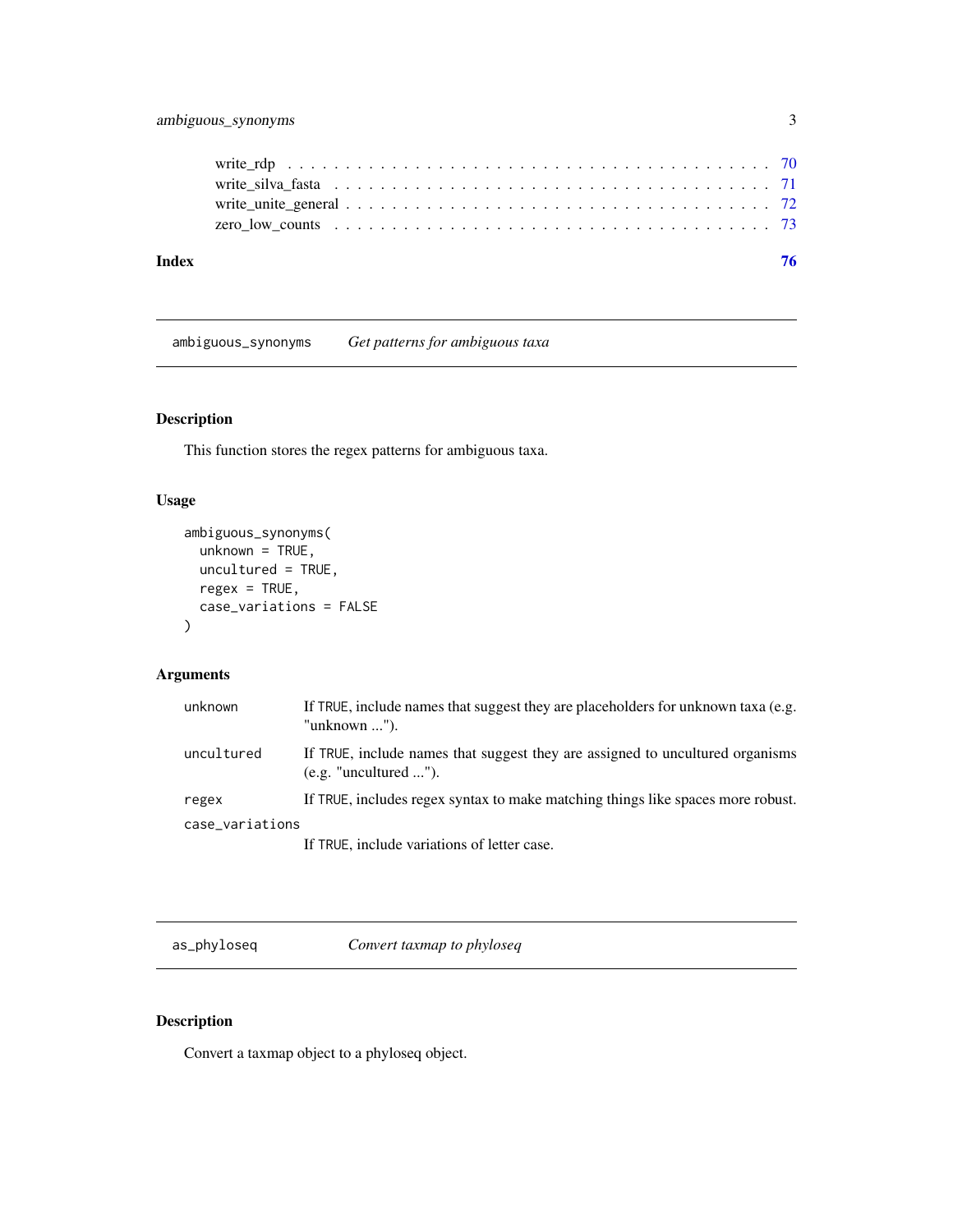### Usage

```
as_phyloseq(
 obj,
 otu_table = NULL,
 otu_id_col = "otu_id",
 sample_data = NULL,
  sample_id_col = "sample_id",
 phy_tree = NULL
\mathcal{L}
```
### Arguments

| obj           | The taxmap object.                                                                                                           |
|---------------|------------------------------------------------------------------------------------------------------------------------------|
| otu_table     | The table in 'obj\$data' with OTU counts. Must be one of the following:                                                      |
|               | NULL Look for a table named "otu_table" in 'obj\$data' with taxon IDs, OTU<br>IDs, and OTU counts. If it exists, use it.     |
|               | character The name of the table stored in 'obj\$data' with taxon IDs, OTU<br>ID <sub>s</sub> , and OTU counts                |
|               | data. frame A table with taxon IDs, OTU IDs, and OTU counts                                                                  |
|               | FALSE Do not include an OTU table, even if "otu_table" exists in 'obj\$data'                                                 |
| otu_id_col    | The name of the column storing OTU IDs in the otu table.                                                                     |
| sample_data   | A table containing sample data with sample IDs matching column names in the<br>OTU table. Must be one of the following:      |
|               | NULL Look for a table named "sample_data" in 'obj\$data'. If it exists, use it.                                              |
|               | character The name of the table stored in 'obj\$data' with sample IDs                                                        |
|               | data. frame A table with sample IDs                                                                                          |
|               | FALSE Do not include a sample data table, even if "sample_data" exists in 'obj\$data'                                        |
| sample_id_col | The name of the column storing sample IDs in the sample data table.                                                          |
| phy_tree      | A phylogenetic tree of class phylo from the ape package with tip labels match-<br>ing OTU ids. Must be one of the following: |
|               | NULL Look for a tree named "phy_tree" in 'obj\$data' with tip labels matching<br>OTU ids. If it exists, use it.              |
|               | character The name of the tree stored in 'obj\$data' with tip labels matching<br>OTU ids.                                    |
|               | phylo A tree with tip labels matching OTU ids.                                                                               |
|               | FALSE Do not include a tree, even if "phy_tree" exists in 'obj\$data'                                                        |

- ## Not run:
- # Install phyloseq to get example data
- # source('http://bioconductor.org/biocLite.R')
- # biocLite('phyloseq')
- # Parse example dataset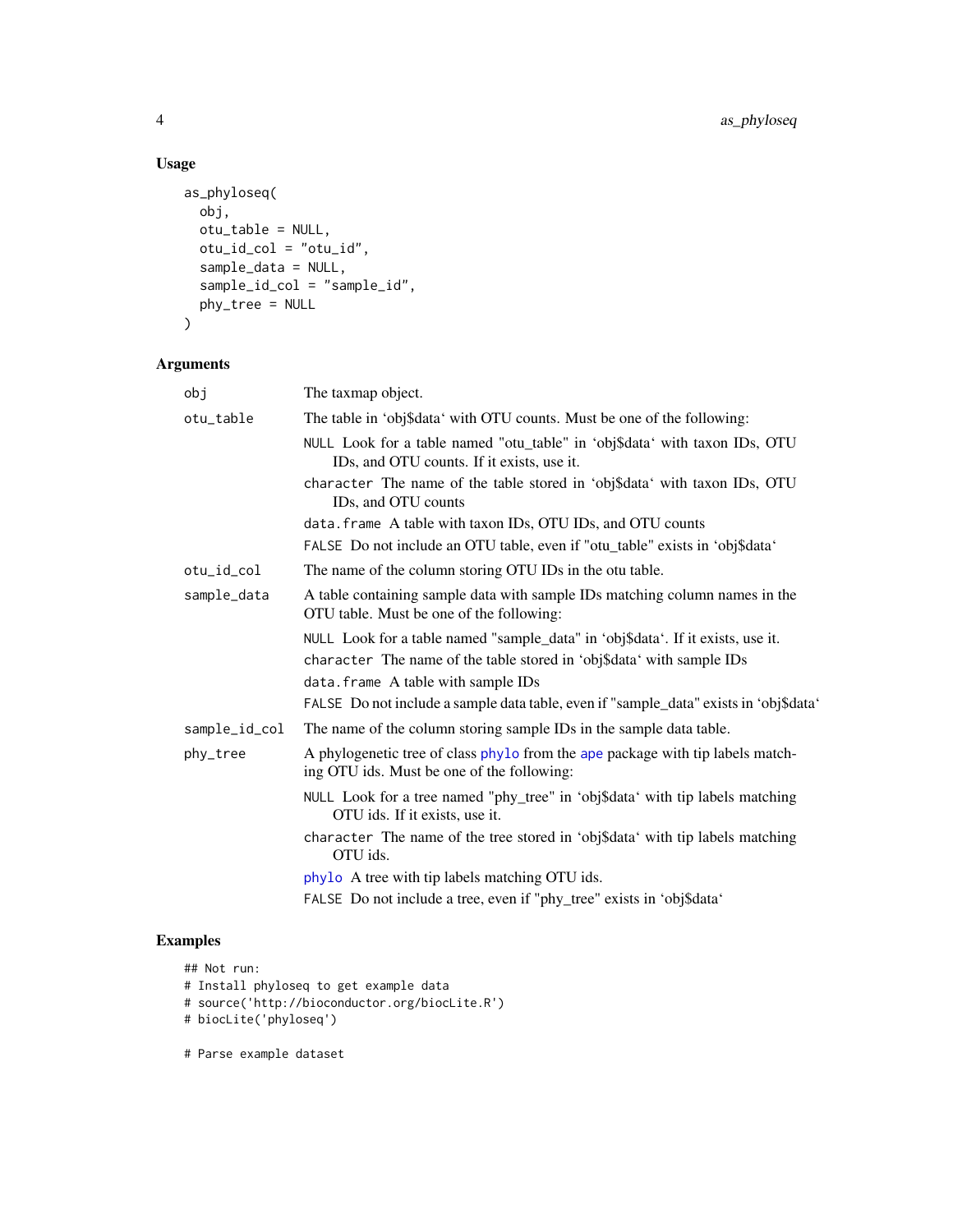### <span id="page-4-0"></span>calc\_group\_mean 5

```
library(phyloseq)
data(GlobalPatterns)
x <- parse_phyloseq(GlobalPatterns)
# Convert back to a phylseq object
as_phyloseq(x)
## End(Not run)
```
<span id="page-4-1"></span>calc\_group\_mean *Calculate means of groups of columns*

### Description

For a given table in a [taxmap](#page-0-0) object, split columns by a grouping factor and return row means in a table.

### Usage

```
calc_group_mean(
  obj,
  data,
  groups,
  cols = NULL,other_cols = FALSE,
  out_names = NULL,
  dataset = NULL\mathcal{L}
```

| obi    | A taxmap object                                                                                                                                                                                                                                                              |
|--------|------------------------------------------------------------------------------------------------------------------------------------------------------------------------------------------------------------------------------------------------------------------------------|
| data   | The name of a table in obj\$data.                                                                                                                                                                                                                                            |
| groups | Group multiple columns per treatment/group. This should be a vector of group<br>IDs (e.g. character, integer) the same length as cols that defines which samples<br>go in which group. When used, there will be one column in the output for each<br>unique value in groups. |
| cols   | The columns in data to use. By default, all numeric columns are used. Takes<br>one of the following inputs:                                                                                                                                                                  |
|        | <b>TRUE/FALSE:</b> All/No columns will used.                                                                                                                                                                                                                                 |
|        | <b>Character vector:</b> The names of columns to use                                                                                                                                                                                                                         |
|        | <b>Numeric vector:</b> The indexes of columns to use                                                                                                                                                                                                                         |
|        | <b>Vector of TRUE/FALSE of length equal to the number of columns:</b> Use the<br>columns corresponding to TRUE values.                                                                                                                                                       |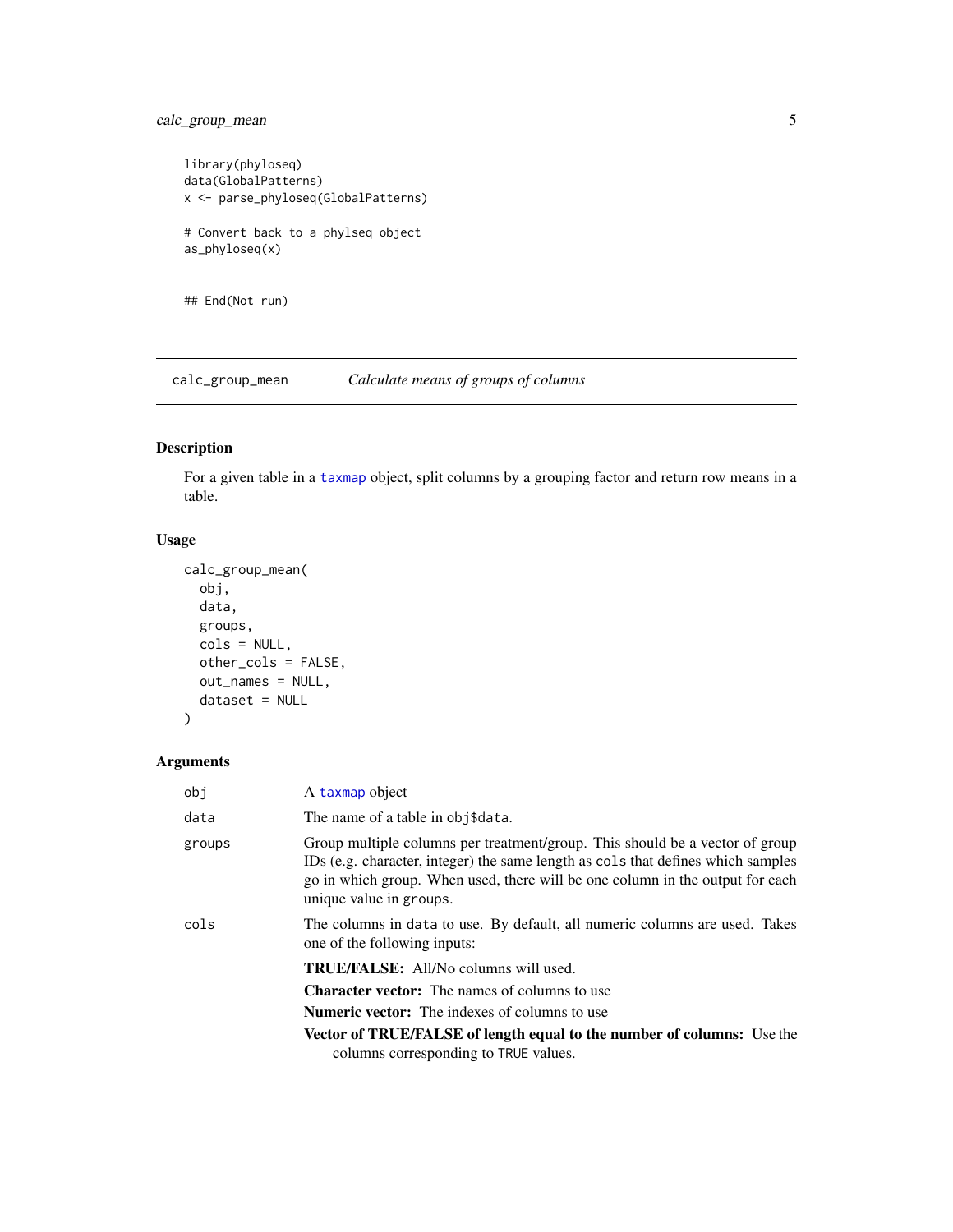| other_cols | Preserve in the output non-target columns present in the input data. New columns<br>will always be on the end. The "taxon_id" column will be preserved in the front.<br>Takes one of the following inputs: |
|------------|------------------------------------------------------------------------------------------------------------------------------------------------------------------------------------------------------------|
|            | <b>NULL:</b> No columns will be added back, not even the taxon id column.                                                                                                                                  |
|            | <b>TRUE/FALSE:</b> All/None of the non-target columns will be preserved.                                                                                                                                   |
|            | <b>Character vector:</b> The names of columns to preserve                                                                                                                                                  |
|            | <b>Numeric vector:</b> The indexes of columns to preserve                                                                                                                                                  |
|            | <b>Vector of TRUE/FALSE of length equal to the number of columns:</b> Preserve<br>the columns corresponding to TRUE values.                                                                                |
| out_names  | The names of count columns in the output. Must be the same length and order<br>as cols (or unique (groups), if groups is used).                                                                            |
| dataset    | DEPRECIATED. use "data" instead.                                                                                                                                                                           |

A tibble

### See Also

```
Other calculations: calc_group_median(), calc_group_rsd(), calc_group_stat(), calc_n_samples(),
calc_obs_props(), calc_prop_samples(), calc_taxon_abund(), compare_groups(), counts_to_presence(),
rarefy_obs(), zero_low_counts()
```

```
## Not run:
# Parse data for examples
x = parse\_tax\_data(hmp\_otus, class\_cols = "lineage", class_sep = ",",class_key = c(tax_rank = "taxon_rank", tax_name = "taxon_name"),
                   class_regex = "^(.+)__(.+)$")
# Calculate the means for each group
calc_group_mean(x, "tax_data", hmp_samples$sex)
# Use only some columns
calc_group_mean(x, "tax_data", hmp_samples$sex[4:20],
                cols = hmp_samples$sample_id[4:20])
# Including all other columns in ouput
calc_group_mean(x, "tax_data", groups = hmp_samples$sex,
                other_cols = TRUE)
# Inlcuding specific columns in output
calc_group_mean(x, "tax_data", groups = hmp_samples$sex,
                other_cols = 2)
calc_group_mean(x, "tax_data", groups = hmp_samples$sex,
               other_cols = "otu_id")
# Rename output columns
calc_group_mean(x, "tax_data", groups = hmp_samples$sex,
```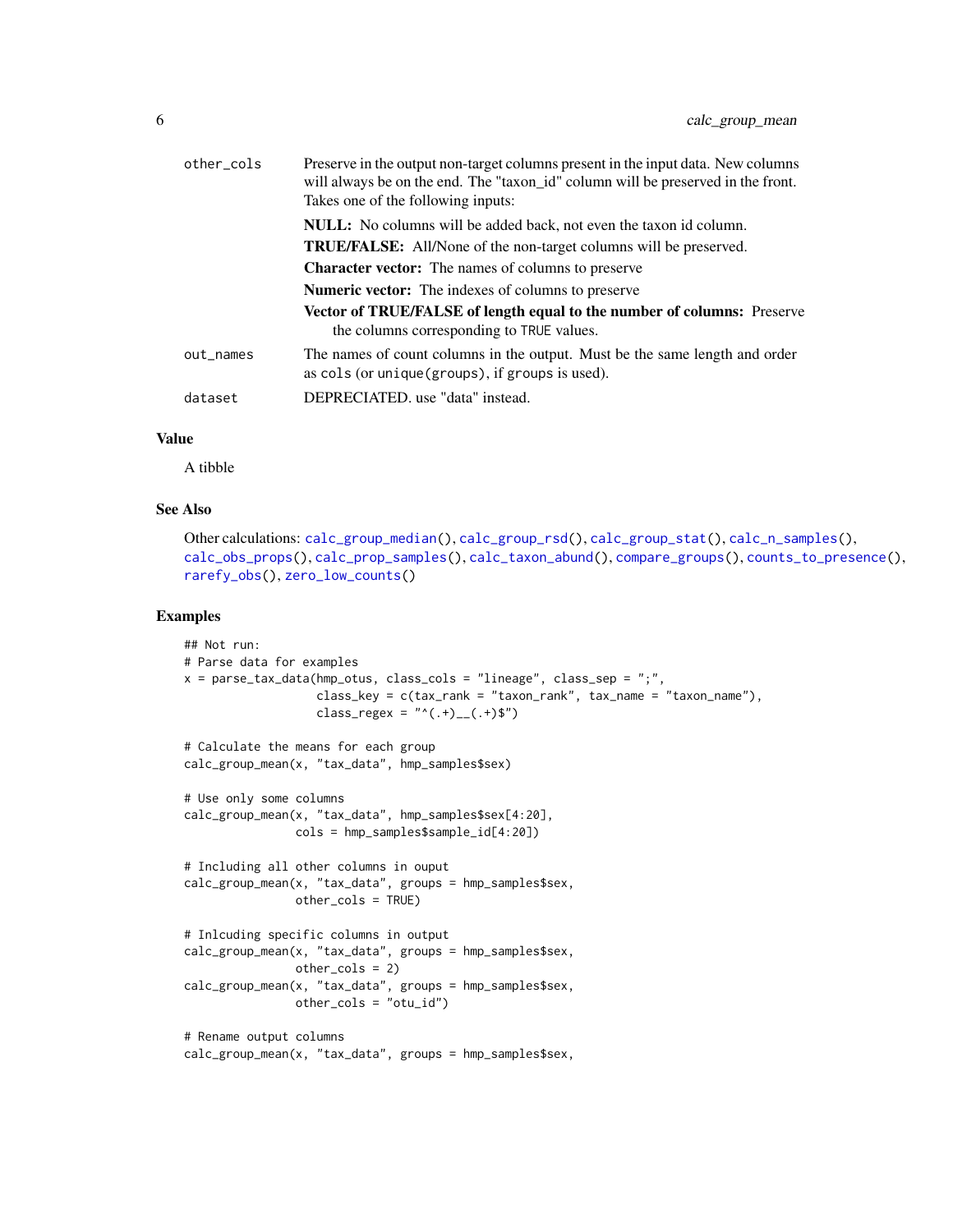<span id="page-6-0"></span>calc\_group\_median 7

```
out_names = c("Women", "Men"))
```
## End(Not run)

<span id="page-6-1"></span>calc\_group\_median *Calculate medians of groups of columns*

### Description

For a given table in a [taxmap](#page-0-0) object, split columns by a grouping factor and return row medians in a table.

### Usage

```
calc_group_median(
  obj,
  data,
  groups,
  cols = NULL,
  other_cols = FALSE,
  out_names = NULL,
  dataset = NULL
\mathcal{L}
```

| A taxmap object                                                                                                                                                                                                                                                              |
|------------------------------------------------------------------------------------------------------------------------------------------------------------------------------------------------------------------------------------------------------------------------------|
| The name of a table in obj\$data.                                                                                                                                                                                                                                            |
| Group multiple columns per treatment/group. This should be a vector of group<br>IDs (e.g. character, integer) the same length as cols that defines which samples<br>go in which group. When used, there will be one column in the output for each<br>unique value in groups. |
| The columns in data to use. By default, all numeric columns are used. Takes<br>one of the following inputs:                                                                                                                                                                  |
| <b>TRUE/FALSE:</b> All/No columns will used.                                                                                                                                                                                                                                 |
| <b>Character vector:</b> The names of columns to use                                                                                                                                                                                                                         |
| <b>Numeric vector:</b> The indexes of columns to use                                                                                                                                                                                                                         |
| <b>Vector of TRUE/FALSE of length equal to the number of columns:</b> Use the<br>columns corresponding to TRUE values.                                                                                                                                                       |
| Preserve in the output non-target columns present in the input data. New columns<br>will always be on the end. The "taxon_id" column will be preserved in the front.<br>Takes one of the following inputs:                                                                   |
| <b>NULL:</b> No columns will be added back, not even the taxon id column.                                                                                                                                                                                                    |
| <b>TRUE/FALSE:</b> All/None of the non-target columns will be preserved.                                                                                                                                                                                                     |
|                                                                                                                                                                                                                                                                              |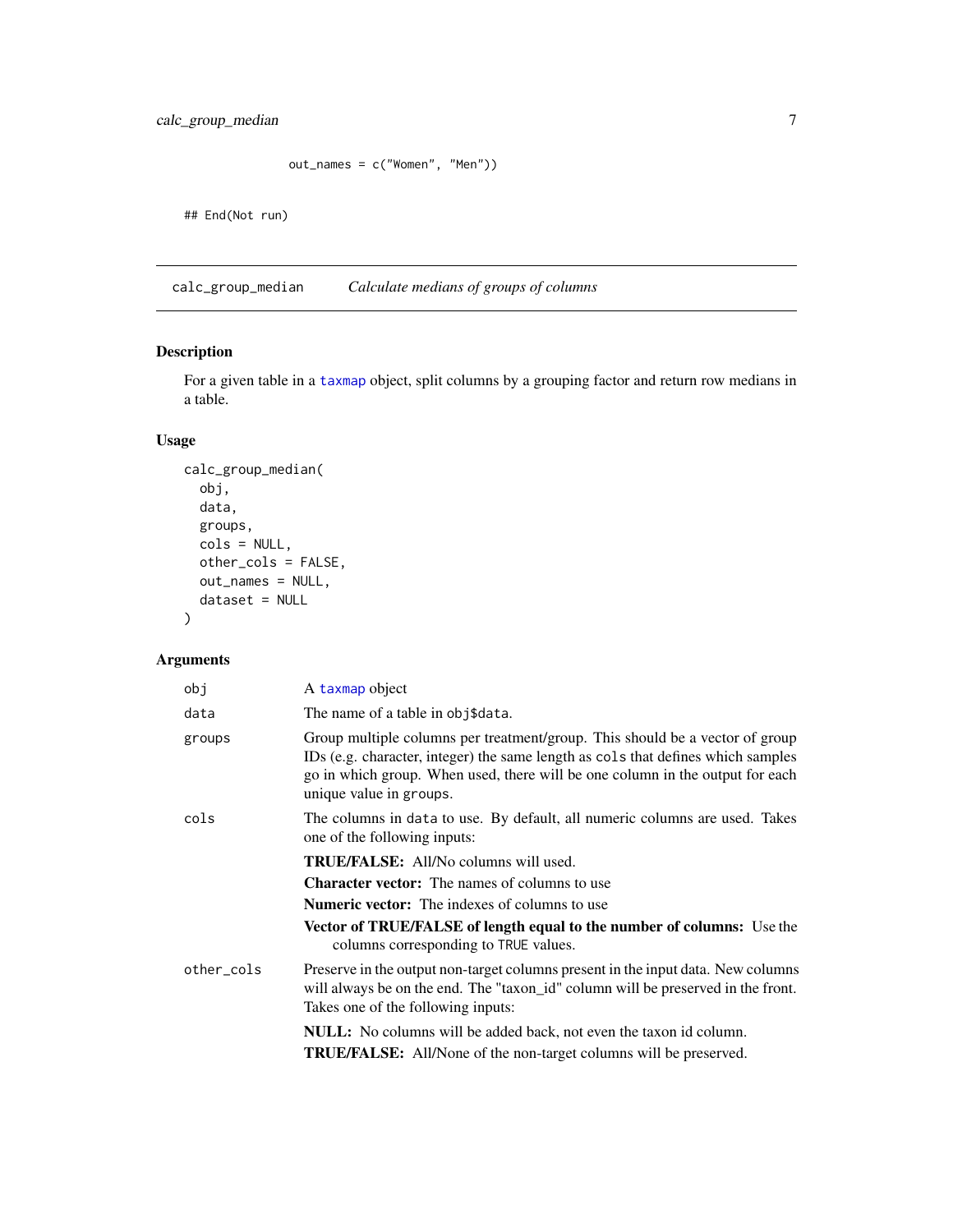|           | <b>Character vector:</b> The names of columns to preserve                                                                       |
|-----------|---------------------------------------------------------------------------------------------------------------------------------|
|           | <b>Numeric vector:</b> The indexes of columns to preserve                                                                       |
|           | <b>Vector of TRUE/FALSE of length equal to the number of columns:</b> Preserve<br>the columns corresponding to TRUE values.     |
| out_names | The names of count columns in the output. Must be the same length and order<br>as cols (or unique (groups), if groups is used). |
| dataset   | DEPRECIATED. use "data" instead.                                                                                                |

A tibble

#### See Also

```
Other calculations: calc_group_mean(), calc_group_rsd(), calc_group_stat(), calc_n_samples(),
calc_obs_props(), calc_prop_samples(), calc_taxon_abund(), compare_groups(), counts_to_presence(),
rarefy_obs(), zero_low_counts()
```

```
## Not run:
# Parse data for examples
x = parse_tax_data(hmp_otus, class_cols = "lineage", class_sep = ";",
                   class_key = c(tax_rank = "taxon_rank", tax_name = "taxon_name"),
                  class_regex = "^(.+)__(.+)$")
# Calculate the medians for each group
calc_group_median(x, "tax_data", hmp_samples$sex)
# Use only some columns
calc_group_median(x, "tax_data", hmp_samples$sex[4:20],
                 cols = hmp_samples$sample_id[4:20])
# Including all other columns in ouput
calc_group_median(x, "tax_data", groups = hmp_samples$sex,
                 other_cols = TRUE)
# Inlcuding specific columns in output
calc_group_median(x, "tax_data", groups = hmp_samples$sex,
                 other_cols = 2)
calc_group_median(x, "tax_data", groups = hmp_samples$sex,
                 other_cols = "otu_id")
# Rename output columns
calc_group_median(x, "tax_data", groups = hmp_samples$sex,
                 out_names = c("Women", "Men"))
```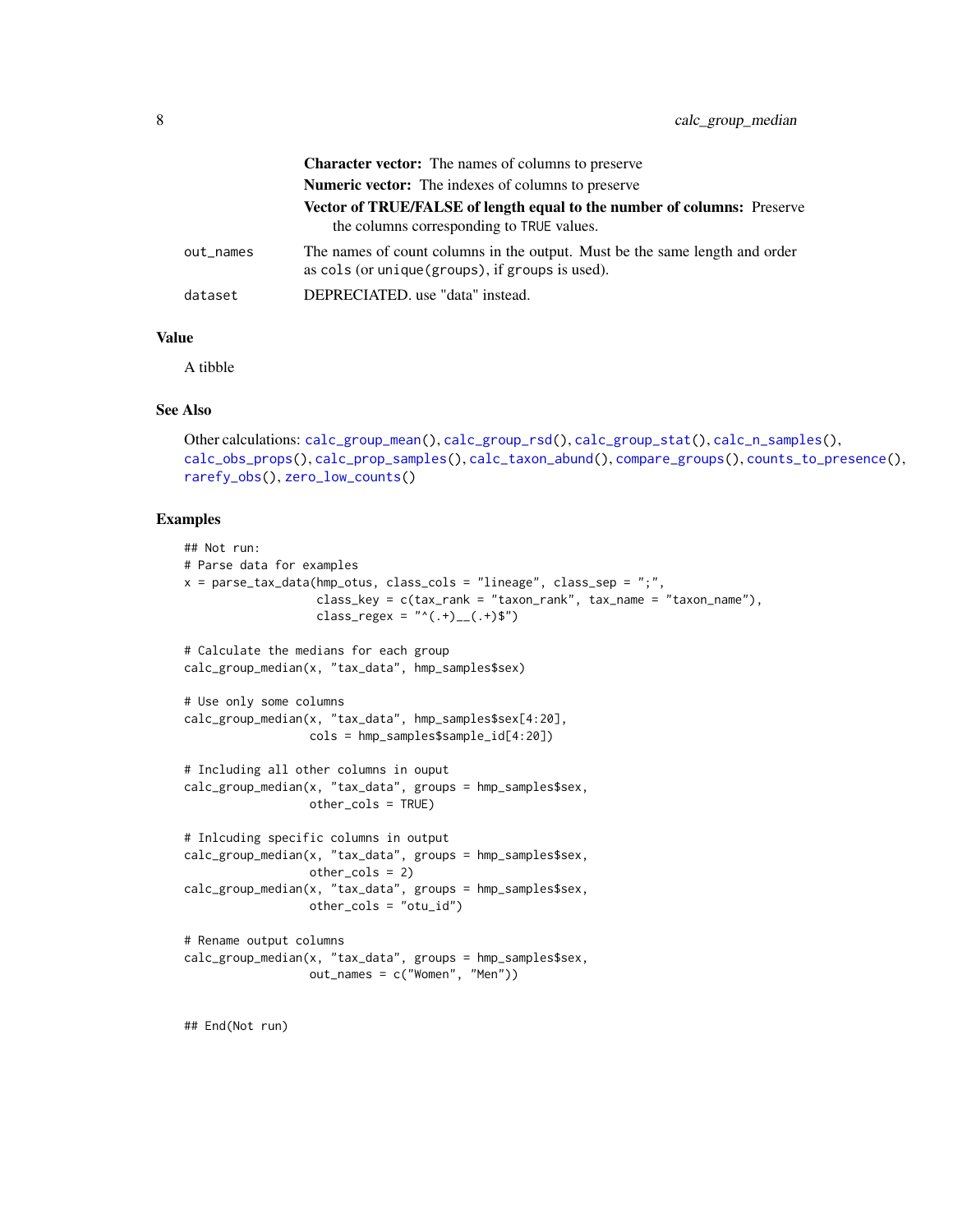<span id="page-8-1"></span><span id="page-8-0"></span>

### Description

For a given table in a [taxmap](#page-0-0) object, split columns by a grouping factor and return the relative standard deviation for each row in a table. The relative standard deviation is the standard deviation divided by the mean of a set of numbers. It is useful for comparing the variation when magnitude of sets of number are very different.

#### Usage

```
calc_group_rsd(
  obj,
  data,
  groups,
  cols = NULL,other_cols = FALSE,
  out_names = NULL,
  dataset = NULL
\mathcal{E}
```

| obj        | A taxmap object                                                                                                                                                                                                                                                              |
|------------|------------------------------------------------------------------------------------------------------------------------------------------------------------------------------------------------------------------------------------------------------------------------------|
| data       | The name of a table in obj\$data.                                                                                                                                                                                                                                            |
| groups     | Group multiple columns per treatment/group. This should be a vector of group<br>IDs (e.g. character, integer) the same length as cols that defines which samples<br>go in which group. When used, there will be one column in the output for each<br>unique value in groups. |
| cols       | The columns in data to use. By default, all numeric columns are used. Takes<br>one of the following inputs:                                                                                                                                                                  |
|            | <b>TRUE/FALSE:</b> All/No columns will used.                                                                                                                                                                                                                                 |
|            | <b>Character vector:</b> The names of columns to use                                                                                                                                                                                                                         |
|            | <b>Numeric vector:</b> The indexes of columns to use                                                                                                                                                                                                                         |
|            | Vector of TRUE/FALSE of length equal to the number of columns: Use the<br>columns corresponding to TRUE values.                                                                                                                                                              |
| other_cols | Preserve in the output non-target columns present in the input data. New columns<br>will always be on the end. The "taxon_id" column will be preserved in the front.<br>Takes one of the following inputs:                                                                   |
|            | <b>NULL:</b> No columns will be added back, not even the taxon id column.                                                                                                                                                                                                    |
|            | <b>TRUE/FALSE:</b> All/None of the non-target columns will be preserved.                                                                                                                                                                                                     |
|            | <b>Character vector:</b> The names of columns to preserve                                                                                                                                                                                                                    |
|            | <b>Numeric vector:</b> The indexes of columns to preserve                                                                                                                                                                                                                    |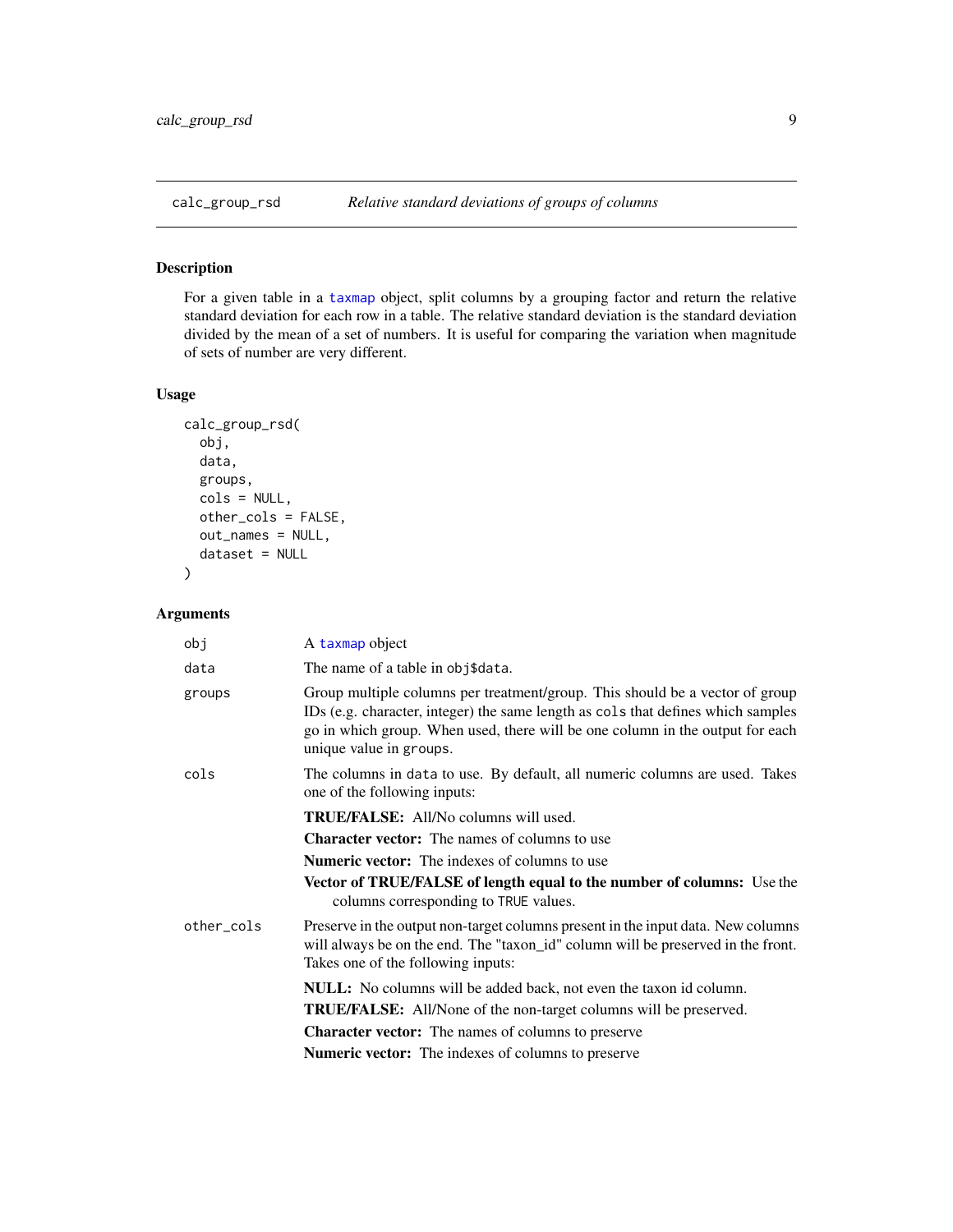|           | <b>Vector of TRUE/FALSE of length equal to the number of columns:</b> Preserve<br>the columns corresponding to TRUE values.     |
|-----------|---------------------------------------------------------------------------------------------------------------------------------|
|           |                                                                                                                                 |
| out names | The names of count columns in the output. Must be the same length and order<br>as cols (or unique (groups), if groups is used). |
| dataset   | DEPRECIATED. use "data" instead.                                                                                                |

A tibble

### See Also

```
Other calculations: calc_group_mean(), calc_group_median(), calc_group_stat(), calc_n_samples(),
calc_obs_props(), calc_prop_samples(), calc_taxon_abund(), compare_groups(), counts_to_presence(),
rarefy_obs(), zero_low_counts()
```
#### Examples

```
## Not run:
# Parse data for examples
x = parse\_tax\_data(hmp\_otus, class\_cols = "lineage", class_sep = ";"class_key = c(tax_rank = "taxon_rank", tax_name = "taxon_name"),
                   class_regex = "^(.+)__(.+)$")
# Calculate the RSD for each group
calc_group_rsd(x, "tax_data", hmp_samples$sex)
# Use only some columns
calc_group_rsd(x, "tax_data", hmp_samples$sex[4:20],
                cols = hmp_samples$sample_id[4:20])
# Including all other columns in ouput
calc_group_rsd(x, "tax_data", groups = hmp_samples$sex,
                other_cols = TRUE)
# Inlcuding specific columns in output
calc_group_rsd(x, "tax_data", groups = hmp_samples$sex,
                other_cols = 2)
calc_group_rsd(x, "tax_data", groups = hmp_samples$sex,
                other_cols = "otu_id")
# Rename output columns
calc_group_rsd(x, "tax_data", groups = hmp_samples$sex,
               out_names = c("Women", "Men"))
```
## End(Not run)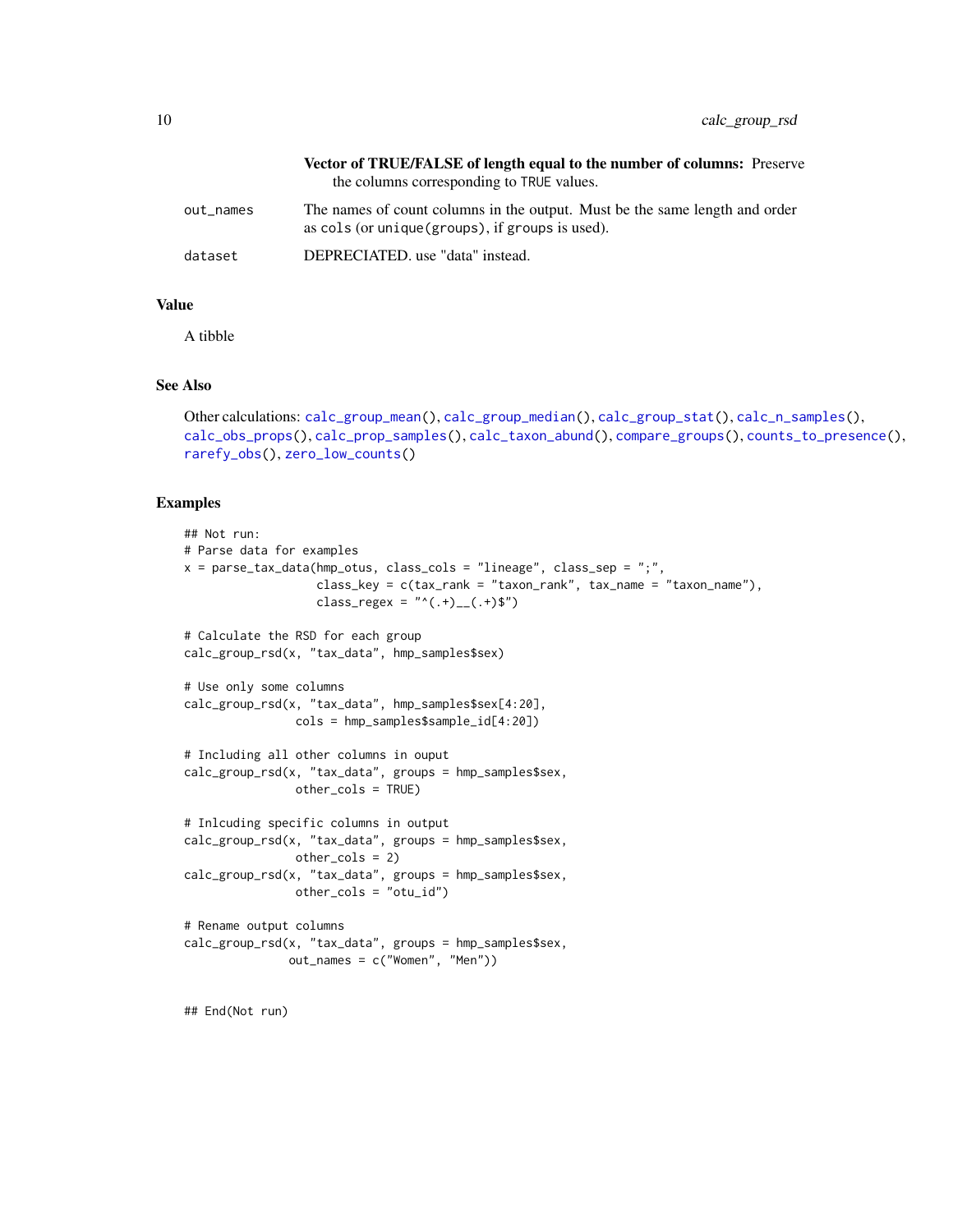<span id="page-10-1"></span><span id="page-10-0"></span>calc\_group\_stat *Apply a function to groups of columns*

### Description

For a given table in a [taxmap](#page-0-0) object, apply a function to rows in groups of columns. The result of the function is used to create new columns. This is equivalent to splitting columns of a table by a factor and using apply on each group.

### Usage

```
calc_group_stat(
  obj,
  data,
  func,
  groups = NULL,
  cols = NULL,other_cols = FALSE,
  out_names = NULL,
  dataset = NULL
)
```

| obj        | A taxmap object                                                                                                                                                                                                                                                              |
|------------|------------------------------------------------------------------------------------------------------------------------------------------------------------------------------------------------------------------------------------------------------------------------------|
| data       | The name of a table in obj\$data.                                                                                                                                                                                                                                            |
| func       | The function to apply. It should take a vector and return a single value. For<br>example, max or mean could be used.                                                                                                                                                         |
| groups     | Group multiple columns per treatment/group. This should be a vector of group<br>IDs (e.g. character, integer) the same length as cols that defines which samples<br>go in which group. When used, there will be one column in the output for each<br>unique value in groups. |
| cols       | The columns in data to use. By default, all numeric columns are used. Takes<br>one of the following inputs:                                                                                                                                                                  |
|            | <b>TRUE/FALSE:</b> All/No columns will used.                                                                                                                                                                                                                                 |
|            | <b>Character vector:</b> The names of columns to use                                                                                                                                                                                                                         |
|            | <b>Numeric vector:</b> The indexes of columns to use                                                                                                                                                                                                                         |
|            | Vector of TRUE/FALSE of length equal to the number of columns: Use the<br>columns corresponding to TRUE values.                                                                                                                                                              |
| other_cols | Preserve in the output non-target columns present in the input data. New columns<br>will always be on the end. The "taxon_id" column will be preserved in the front.<br>Takes one of the following inputs:                                                                   |
|            | <b>NULL:</b> No columns will be added back, not even the taxon id column.                                                                                                                                                                                                    |
|            | TRUE/FALSE: All/None of the non-target columns will be preserved.                                                                                                                                                                                                            |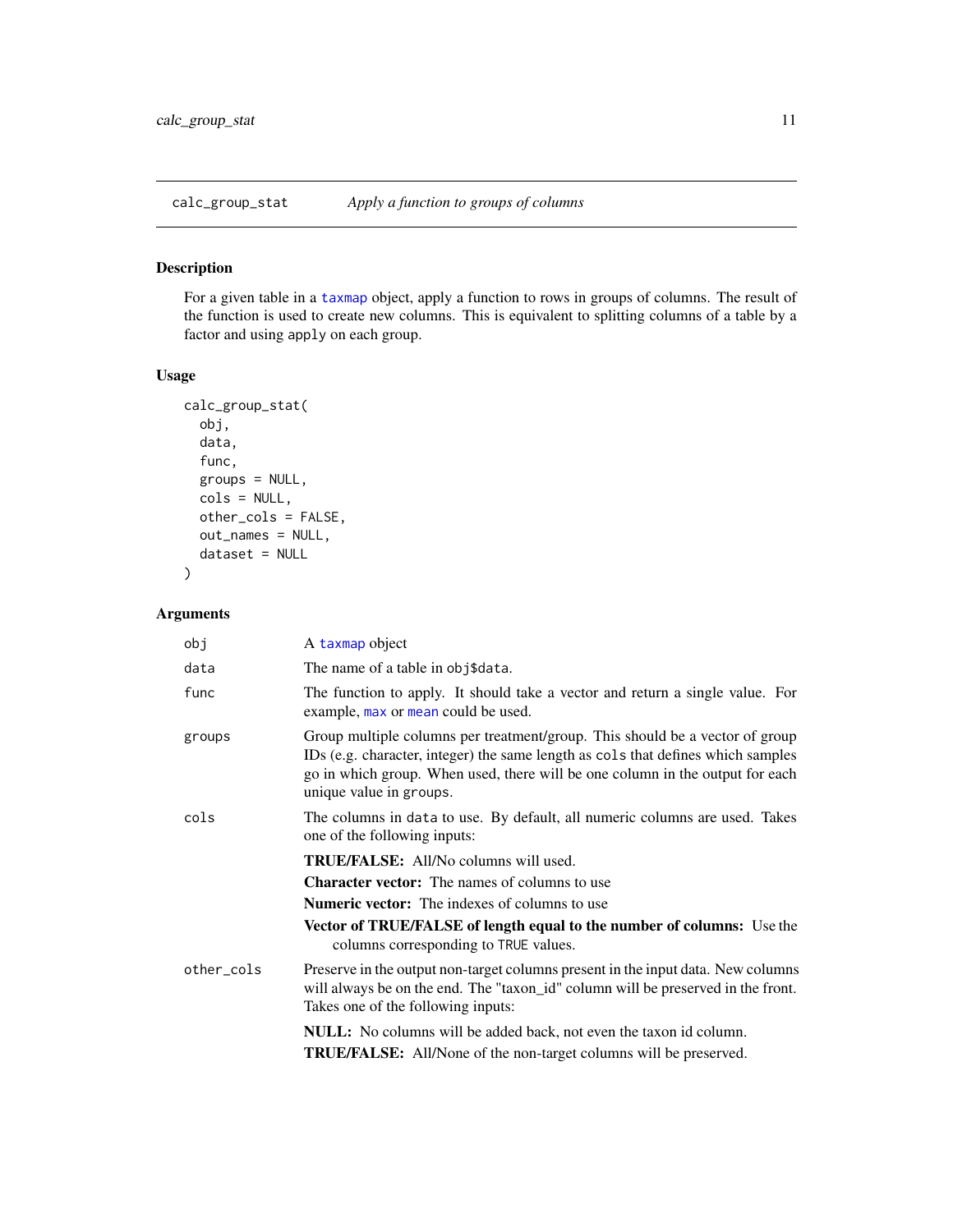|           | <b>Character vector:</b> The names of columns to preserve                                                                       |
|-----------|---------------------------------------------------------------------------------------------------------------------------------|
|           | <b>Numeric vector:</b> The indexes of columns to preserve                                                                       |
|           | Vector of TRUE/FALSE of length equal to the number of columns: Preserve<br>the columns corresponding to TRUE values.            |
| out_names | The names of count columns in the output. Must be the same length and order<br>as cols (or unique (groups), if groups is used). |
| dataset   | DEPRECIATED, use "data" instead.                                                                                                |

A tibble

#### See Also

```
Other calculations: calc_group_mean(), calc_group_median(), calc_group_rsd(), calc_n_samples(),
calc_obs_props(), calc_prop_samples(), calc_taxon_abund(), compare_groups(), counts_to_presence(),
rarefy_obs(), zero_low_counts()
```

```
## Not run:
# Parse data for examples
x = parse\_tax\_data(hmp\_otus, class\_cols = "lineage", class_sep = ";",class_key = c(tax_rank = "taxon_rank", tax_name = "taxon_name"),
                   class_regex = "^(.+)__(.+)$")
# Apply a function to every value without grouping
calc_group_stat(x, "tax_data", function(v) v > 3)
# Calculate the means for each group
calc_group_stat(x, "tax_data", mean, groups = hmp_samples$sex)
# Calculate the variation for each group
calc_group_stat(x, "tax_data", sd, groups = hmp_samples$body_site)
# Different ways to use only some columns
calc_group_stat(x, "tax_data", function(v) v > 3,
                cols = c("700035949", "700097855", "700100489"))
calc_group_stat(x, "tax_data", function(v) v > 3,
                \text{cols} = 4:6calc_group_stat(x, "tax_data", function(v) v > 3,
                cols = startsWith(colnames(x$data$tax_data), "70001"))
# Including all other columns in ouput
calc_group_stat(x, "tax_data", mean, groups = hmp_samples$sex,
                other_cols = TRUE)
# Inlcuding specific columns in output
calc_group_stat(x, "tax_data", mean, groups = hmp_samples$sex,
               other_cols = 2)
calc_group_stat(x, "tax_data", mean, groups = hmp_samples$sex,
```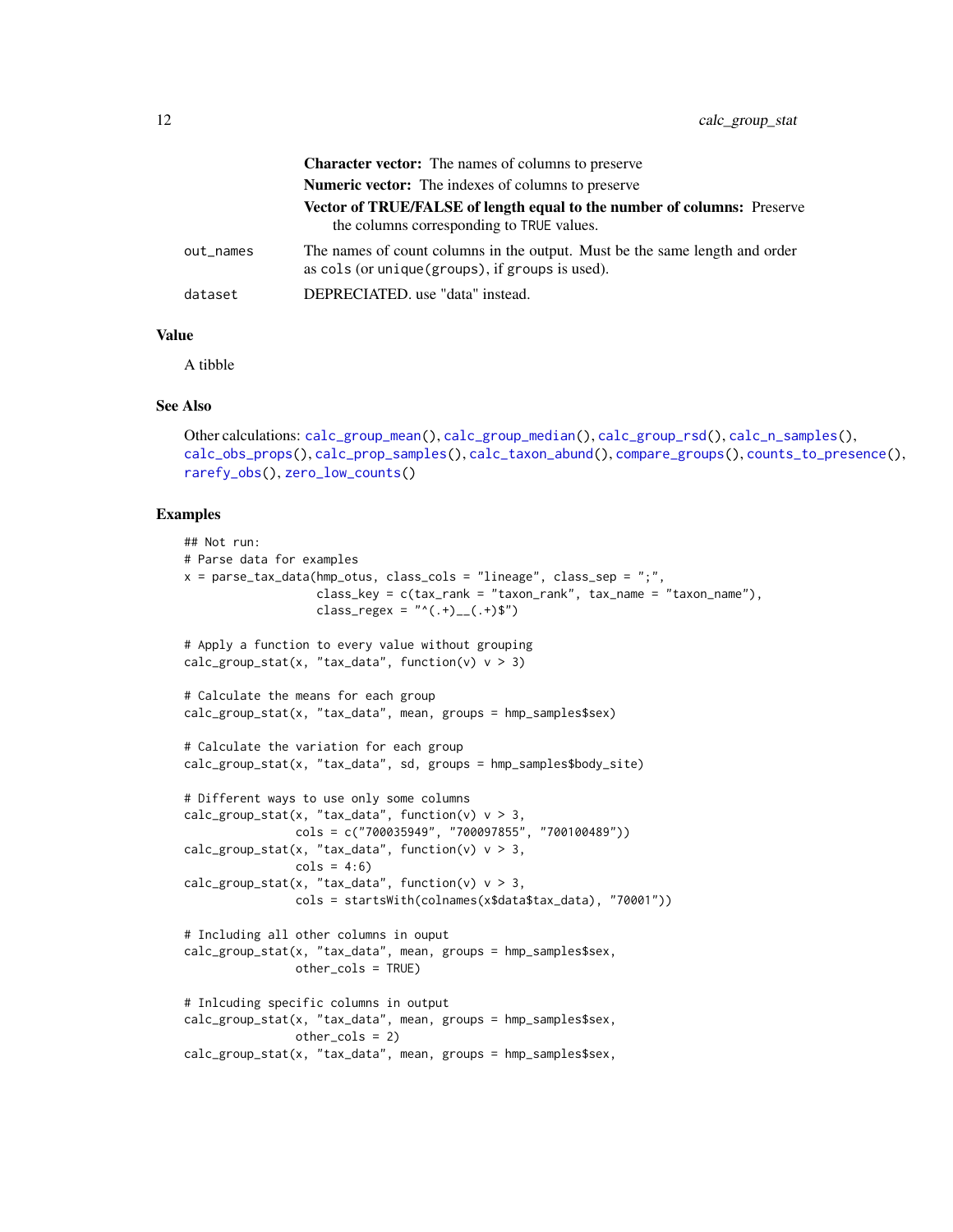```
other_cols = "otu_id")
# Rename output columns
calc_group_stat(x, "tax_data", mean, groups = hmp_samples$sex,
              out_names = c("Women", "Men"))
```
## End(Not run)

<span id="page-12-1"></span>calc\_n\_samples *Count the number of samples*

### Description

For a given table in a [taxmap](#page-0-0) object, count the number of samples (i.e. columns) with greater than a minimum value.

### Usage

```
calc_n_samples(
 obj,
  data,
  cols = NULL,groups = "n_samples",
 other_cols = FALSE,
 out_names = NULL,
 drop = FALSE,
 more_than = 0,
 dataset = NULL
)
```

| obi    | A taxmap object                                                                                                                                                                                                                                                              |
|--------|------------------------------------------------------------------------------------------------------------------------------------------------------------------------------------------------------------------------------------------------------------------------------|
| data   | The name of a table in obj\$data.                                                                                                                                                                                                                                            |
| cols   | The columns in data to use. By default, all numeric columns are used. Takes<br>one of the following inputs:                                                                                                                                                                  |
|        | <b>TRUE/FALSE:</b> All/No columns will used.                                                                                                                                                                                                                                 |
|        | <b>Character vector:</b> The names of columns to use                                                                                                                                                                                                                         |
|        | <b>Numeric vector:</b> The indexes of columns to use                                                                                                                                                                                                                         |
|        | <b>Vector of TRUE/FALSE of length equal to the number of columns:</b> Use the<br>columns corresponding to TRUE values.                                                                                                                                                       |
| groups | Group multiple columns per treatment/group. This should be a vector of group<br>IDs (e.g. character, integer) the same length as cols that defines which samples<br>go in which group. When used, there will be one column in the output for each<br>unique value in groups. |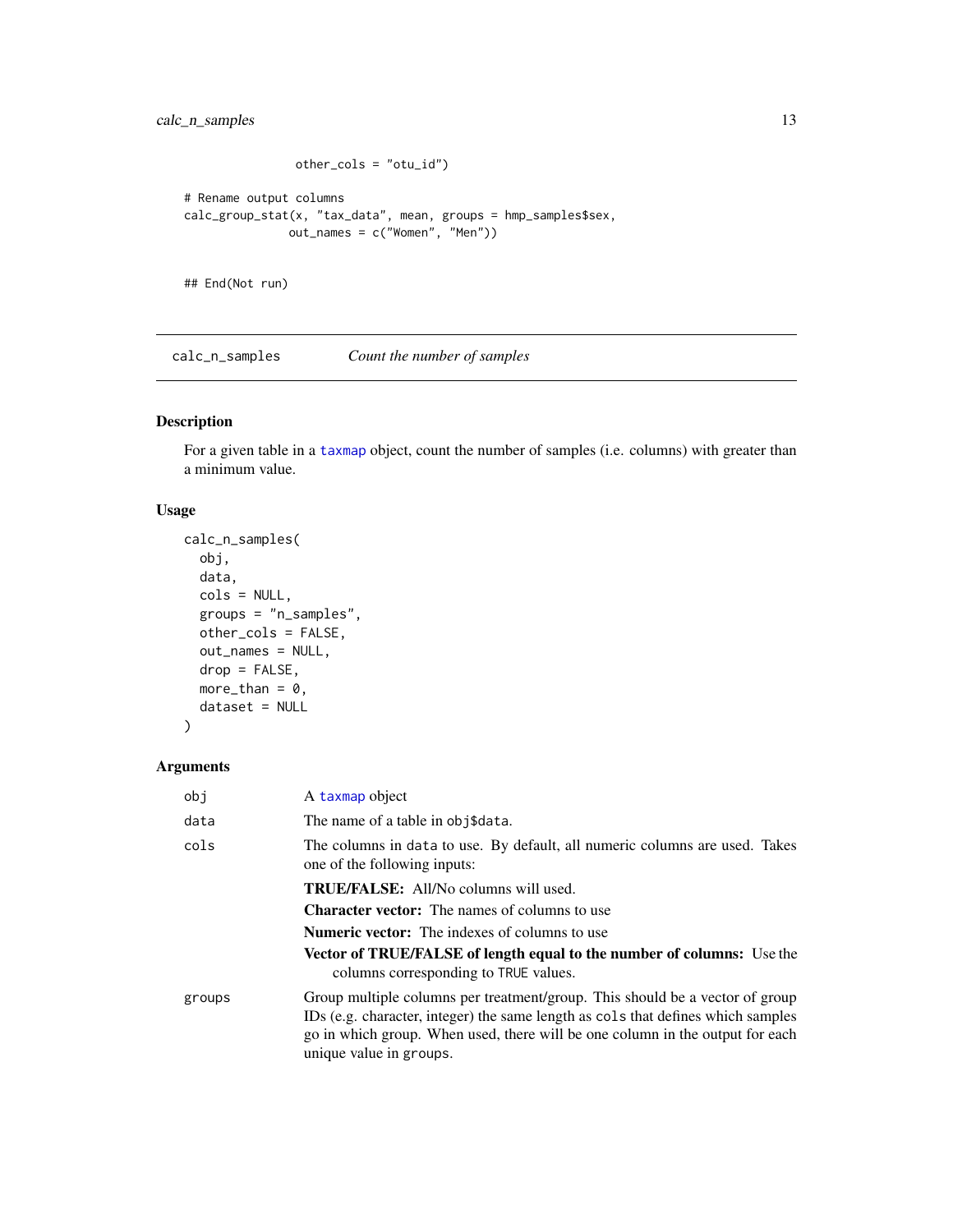| other_cols | Preserve in the output non-target columns present in the input data. New columns<br>will always be on the end. The "taxon_id" column will be preserved in the front.<br>Takes one of the following inputs: |
|------------|------------------------------------------------------------------------------------------------------------------------------------------------------------------------------------------------------------|
|            | NULL: No columns will be added back, not even the taxon id column.                                                                                                                                         |
|            | <b>TRUE/FALSE:</b> All/None of the non-target columns will be preserved.                                                                                                                                   |
|            | <b>Character vector:</b> The names of columns to preserve                                                                                                                                                  |
|            | Numeric vector: The indexes of columns to preserve                                                                                                                                                         |
|            | <b>Vector of TRUE/FALSE of length equal to the number of columns:</b> Preserve<br>the columns corresponding to TRUE values.                                                                                |
| out_names  | The names of count columns in the output. Must be the same length and order<br>as cols (or unique (groups), if groups is used).                                                                            |
| drop       | If groups is not used, return a vector of the results instead of a table with one<br>column.                                                                                                               |
| more_than  | A sample must have greater than this value for it to be counted as present.                                                                                                                                |
| dataset    | DEPRECIATED. use "data" instead.                                                                                                                                                                           |

A tibble

#### See Also

```
Other calculations: calc_group_mean(), calc_group_median(), calc_group_rsd(), calc_group_stat(),
calc_obs_props(), calc_prop_samples(), calc_taxon_abund(), compare_groups(), counts_to_presence(),
rarefy_obs(), zero_low_counts()
```

```
## Not run:
# Parse data for example
x = parse\_tax\_data(hmp\_otus, class\_cols = "lineage", class_sep = ";",class_key = c(tax_rank = "taxon_rank", tax_name = "taxon_name"),
                   class_regex = "^(.+)__(.+)$")
# Count samples with at least one read
calc_n_samples(x, data = "tax_data")
# Count samples with at least 5 reads
calc_n_samples(x, data = "tax_data", more_than = 5)
# Return a vector instead of a table
calc_n_samples(x, data = "tax_data", drop = TRUE)
# Only use some columns
calc_n_samples(x, data = "tax_data", cols = hmp_samples$sample_id[1:5])
# Return a count for each treatment
calc_n_samples(x, data = "tax_data", groups = hmp_samples$body_site)
```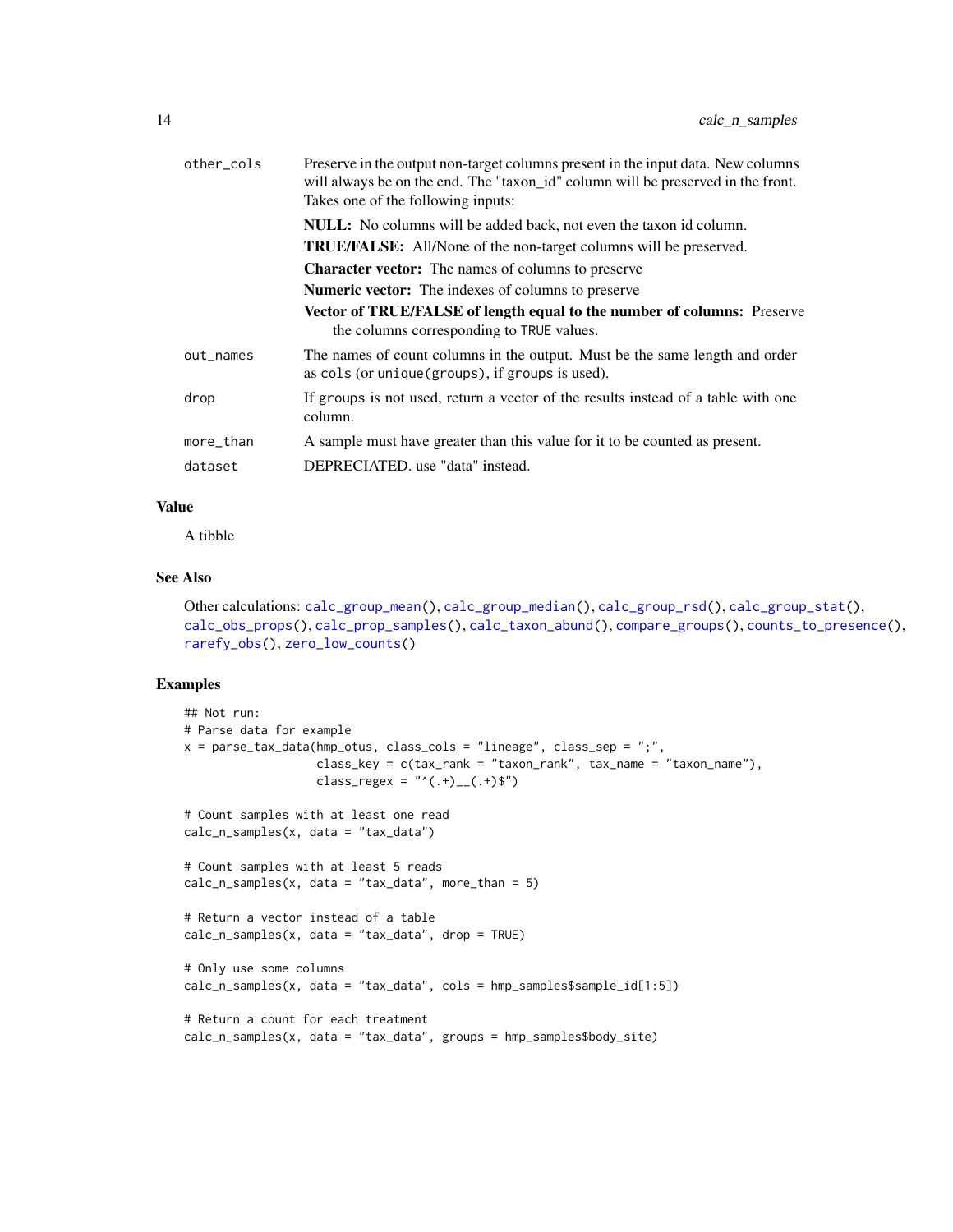### <span id="page-14-0"></span>calc\_obs\_props 15

```
# Rename output columns
calc_n_samples(x, data = "tax_data", groups = hmp_samples$body_site,
               out_names = c("A", "B", "C", "D", "E"))
# Preserve other columns from input
calc_n_samples(x, data = "tax_data", other_cols = TRUE)
calc_n_samples(x, data = "tax_data", other_cols = 2)
calc_n_samples(x, data = "tax_data", other_cols = "otu_id")
## End(Not run)
```
<span id="page-14-1"></span>calc\_obs\_props *Calculate proportions from observation counts*

### Description

For a given table in a [taxmap](#page-0-0) object, convert one or more columns containing counts to proportions. This is meant to be used with counts associated with observations (e.g. OTUs), as opposed to counts that have already been summed per taxon.

#### Usage

```
calc_obs_props(
  obj,
  data,
  cols = NULL,
  groups = NULL,
  other_cols = FALSE,
 out_names = NULL,
  dataset = NULL
)
```

| obj  | A taxmap object                                                                                             |
|------|-------------------------------------------------------------------------------------------------------------|
| data | The name of a table in obj\$data.                                                                           |
| cols | The columns in data to use. By default, all numeric columns are used. Takes<br>one of the following inputs: |
|      | <b>TRUE/FALSE:</b> All/No columns will used.                                                                |
|      | <b>Character vector:</b> The names of columns to use                                                        |
|      | <b>Numeric vector:</b> The indexes of columns to use                                                        |
|      | <b>Vector of TRUE/FALSE of length equal to the number of columns:</b> Use the                               |
|      | columns corresponding to TRUE values.                                                                       |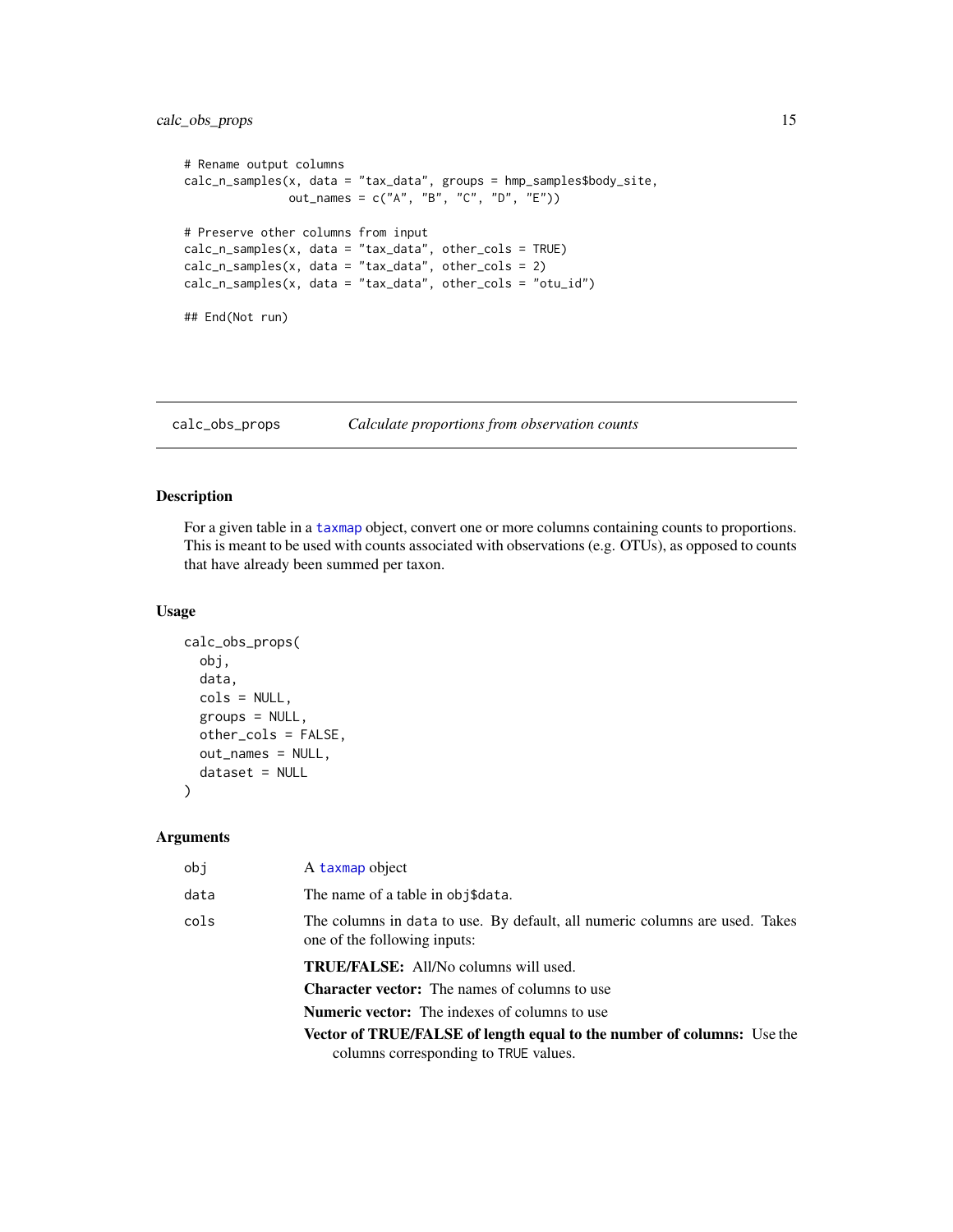| groups     | Group multiple columns per treatment/group. This should be a vector of group<br>IDs (e.g. character, integer) the same length as cols that defines which samples<br>go in which group. When used, there will be one column in the output for each<br>unique value in groups. |
|------------|------------------------------------------------------------------------------------------------------------------------------------------------------------------------------------------------------------------------------------------------------------------------------|
| other_cols | Preserve in the output non-target columns present in the input data. New columns<br>will always be on the end. The "taxon_id" column will be preserved in the front.<br>Takes one of the following inputs:                                                                   |
|            | <b>NULL:</b> No columns will be added back, not even the taxon id column.                                                                                                                                                                                                    |
|            | <b>TRUE/FALSE:</b> All/None of the non-target columns will be preserved.                                                                                                                                                                                                     |
|            | <b>Character vector:</b> The names of columns to preserve                                                                                                                                                                                                                    |
|            | <b>Numeric vector:</b> The indexes of columns to preserve                                                                                                                                                                                                                    |
|            | Vector of TRUE/FALSE of length equal to the number of columns: Preserve<br>the columns corresponding to TRUE values.                                                                                                                                                         |
| out_names  | The names of count columns in the output. Must be the same length and order<br>as cols (or unique (groups), if groups is used).                                                                                                                                              |
| dataset    | DEPRECIATED. use "data" instead.                                                                                                                                                                                                                                             |

A tibble

#### See Also

```
Other calculations: calc_group_mean(), calc_group_median(), calc_group_rsd(), calc_group_stat(),
calc_n_samples(), calc_prop_samples(), calc_taxon_abund(), compare_groups(), counts_to_presence(),
rarefy_obs(), zero_low_counts()
```

```
## Not run:
# Parse data for examples
x = parse\_tax\_data(hmp\_otus, class\_cols = "lineage", class_sep = ",",class_key = c(tax\_rank = "taxon\_rank", tax_name = "taxon_name"),class_regex = "^(.+)__(.+)$")
# Calculate proportions for all numeric columns
calc_obs_props(x, "tax_data")
# Calculate proportions for a subset of columns
calc_obs_props(x, "tax_data", cols = c("700035949", "700097855", "700100489"))
calc\_obs\_props(x, "tax_data", cols = 4:6)calc_obs_props(x, "tax_data", cols = startsWith(colnames(x$data$tax_data), "70001"))
# Including all other columns in ouput
calc_obs_props(x, "tax_data", other_cols = TRUE)
# Inlcuding specific columns in output
calc_obs_props(x, "tax_data", cols = c("700035949", "700097855", "700100489"),
              other\_cols = 2:3)
```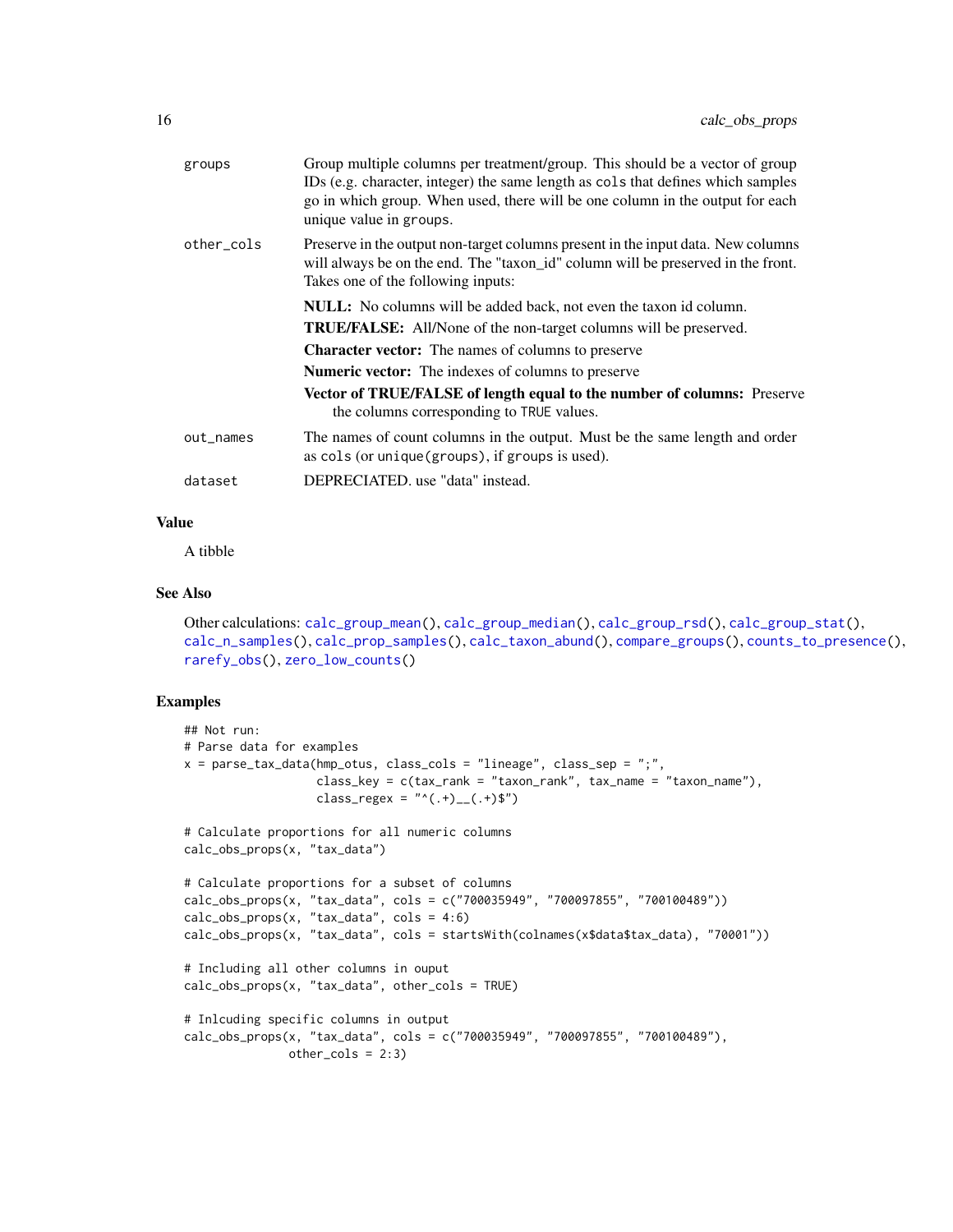```
# Rename output columns
calc_obs_props(x, "tax_data", cols = c("700035949", "700097855", "700100489"),
              out_names = c("a", "b", "c")# Get proportions for groups of samples
calc_obs_props(x, "tax_data", groups = hmp_samples$sex)
calc_obs_props(x, "tax_data", groups = hmp_samples$sex,
              out_names = c("Women", "Men"))
```
## End(Not run)

<span id="page-16-1"></span>calc\_prop\_samples *Calculate the proportion of samples*

### Description

For a given table in a [taxmap](#page-0-0) object, calculate the proportion of samples (i.e. columns) with greater than a minimum value.

#### Usage

```
calc_prop_samples(
  obj,
  data,
  cols = NULL,
  groups = "prop_samples",
 other_cols = FALSE,
 out_names = NULL,
  drop = FALSE,
 more_than = 0,
 dataset = NULL
)
```

| obj  | A taxmap object                                                                                                        |
|------|------------------------------------------------------------------------------------------------------------------------|
| data | The name of a table in obj\$data.                                                                                      |
| cols | The columns in data to use. By default, all numeric columns are used. Takes<br>one of the following inputs:            |
|      | <b>TRUE/FALSE:</b> All/No columns will used.                                                                           |
|      | <b>Character vector:</b> The names of columns to use                                                                   |
|      | <b>Numeric vector:</b> The indexes of columns to use                                                                   |
|      | <b>Vector of TRUE/FALSE of length equal to the number of columns:</b> Use the<br>columns corresponding to TRUE values. |
|      |                                                                                                                        |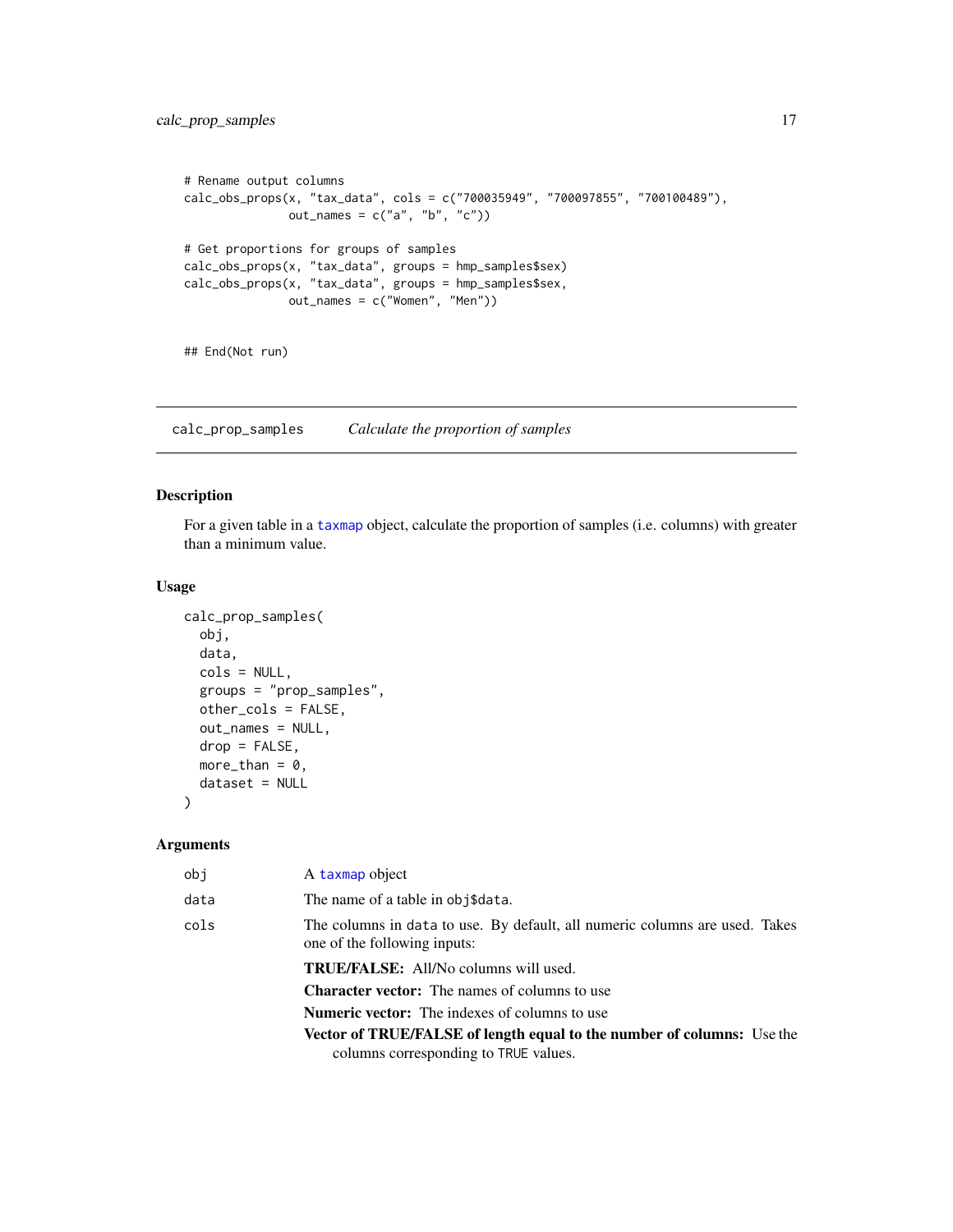| groups     | Group multiple columns per treatment/group. This should be a vector of group<br>IDs (e.g. character, integer) the same length as cols that defines which samples<br>go in which group. When used, there will be one column in the output for each<br>unique value in groups. |
|------------|------------------------------------------------------------------------------------------------------------------------------------------------------------------------------------------------------------------------------------------------------------------------------|
| other cols | Preserve in the output non-target columns present in the input data. New columns<br>will always be on the end. The "taxon_id" column will be preserved in the front.<br>Takes one of the following inputs:                                                                   |
|            | NULL: No columns will be added back, not even the taxon id column.                                                                                                                                                                                                           |
|            | <b>TRUE/FALSE:</b> All/None of the non-target columns will be preserved.                                                                                                                                                                                                     |
|            | <b>Character vector:</b> The names of columns to preserve                                                                                                                                                                                                                    |
|            | <b>Numeric vector:</b> The indexes of columns to preserve                                                                                                                                                                                                                    |
|            | <b>Vector of TRUE/FALSE of length equal to the number of columns:</b> Preserve<br>the columns corresponding to TRUE values.                                                                                                                                                  |
| out_names  | The names of count columns in the output. Must be the same length and order<br>as cols (or unique (groups), if groups is used).                                                                                                                                              |
| drop       | If groups is not used, return a vector of the results instead of a table with one<br>column.                                                                                                                                                                                 |
| more_than  | A sample must have greater than this value for it to be counted as present.                                                                                                                                                                                                  |
| dataset    | DEPRECIATED, use "data" instead.                                                                                                                                                                                                                                             |
|            |                                                                                                                                                                                                                                                                              |

A tibble

### See Also

```
Other calculations: calc_group_mean(), calc_group_median(), calc_group_rsd(), calc_group_stat(),
calc_n_samples(), calc_obs_props(), calc_taxon_abund(), compare_groups(), counts_to_presence(),
rarefy_obs(), zero_low_counts()
```

```
## Not run:
# Parse data for example
x = parse\_tax\_data(hmp\_otus, class\_cols = "lineage", class_sep = ";"class_key = c(tax_rank = "taxon_rank", tax_name = "taxon_name"),
                   class_regex = "^(.+)__(.+)$")
# Count samples with at least one read
calc_prop_samples(x, data = "tax_data")
# Count samples with at least 5 reads
calc\_prop\_samples(x, data = "tax_data", more_than = 5)# Return a vector instead of a table
calc\_prop\_samples(x, data = "tax_data", drop = TRUE)# Only use some columns
```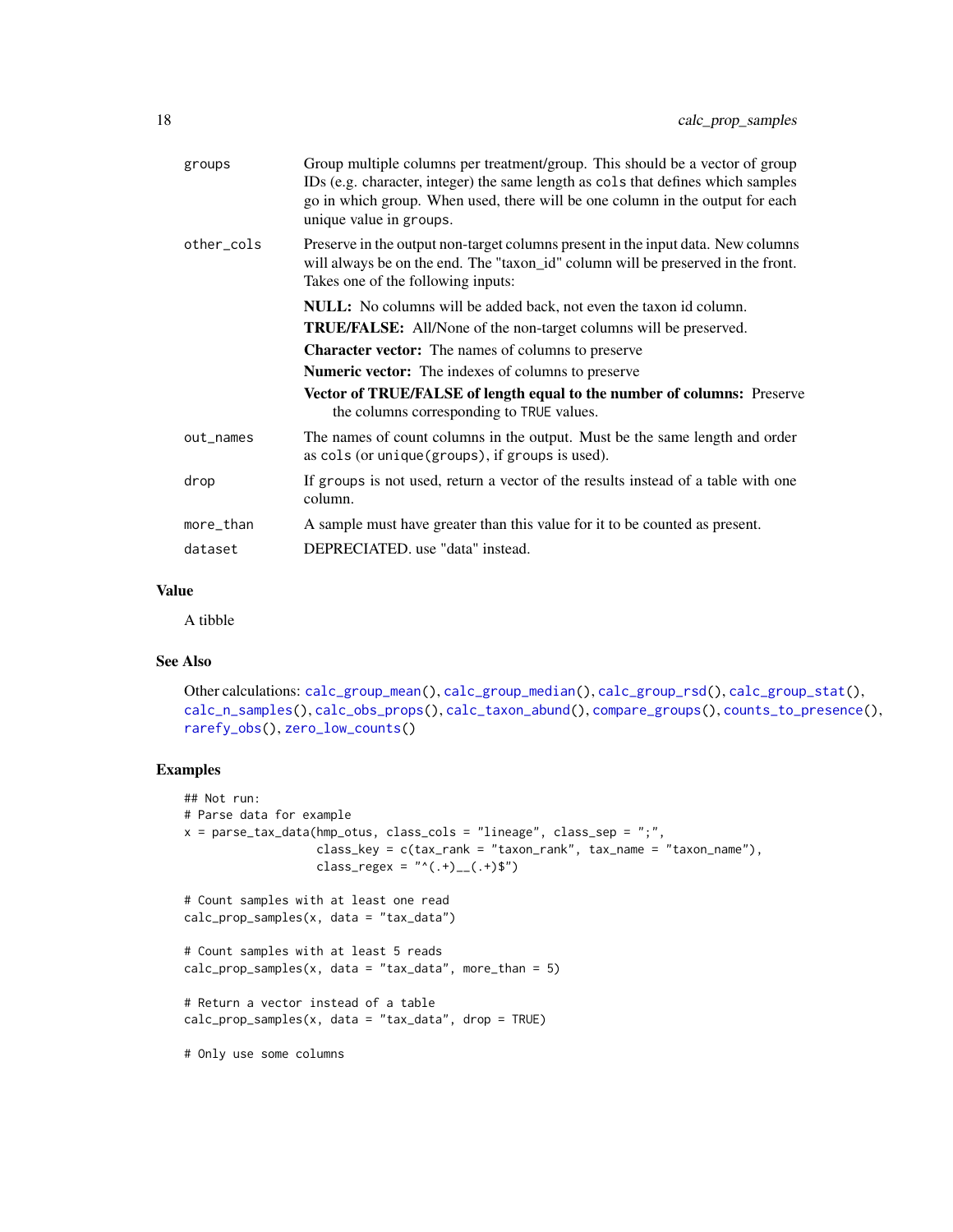```
calc_prop_samples(x, data = "tax_data", cols = hmp_samples$sample_id[1:5])
# Return a count for each treatment
calc_prop_samples(x, data = "tax_data", groups = hmp_samples$body_site)
# Rename output columns
calc_prop_samples(x, data = "tax_data", groups = hmp_samples$body_site,
               out_names = c("A", "B", "C", "D", "E"))
# Preserve other columns from input
calc_prop_samples(x, data = "tax_data", other_cols = TRUE)
calc\_prop\_samples(x, data = "tax_data", other\_cols = 2)calc_prop_samples(x, data = "tax_data", other_cols = "otu_id")
## End(Not run)
```
<span id="page-18-1"></span>compare\_groups *Compare groups of samples*

### Description

Apply a function to compare data, usually abundance, from pairs of treatments/groups. By default, every pairwise combination of treatments are compared. A custom function can be supplied to perform the comparison. The plotting function [heat\\_tree\\_matrix](#page-33-1) is useful for visualizing these results.

#### Usage

```
compare_groups(
  obj,
  data,
  cols,
  groups,
  func = NULL,combinations = NULL,
  other_cols = FALSE,
  dataset = NULL
)
```
#### Arguments

| obj  | A taxmap object                                                                                                              |
|------|------------------------------------------------------------------------------------------------------------------------------|
| data | The name of a table in obj that contains data for each sample in columns.                                                    |
| cols | The names/indexes of columns in data to use. By default, all numeric columns<br>are used. Takes one of the following inputs: |
|      | $\mathbf{m}\mathbf{n}$ $\mathbf{m}\mathbf{n}$                                                                                |

TRUE/FALSE: All/No columns will used.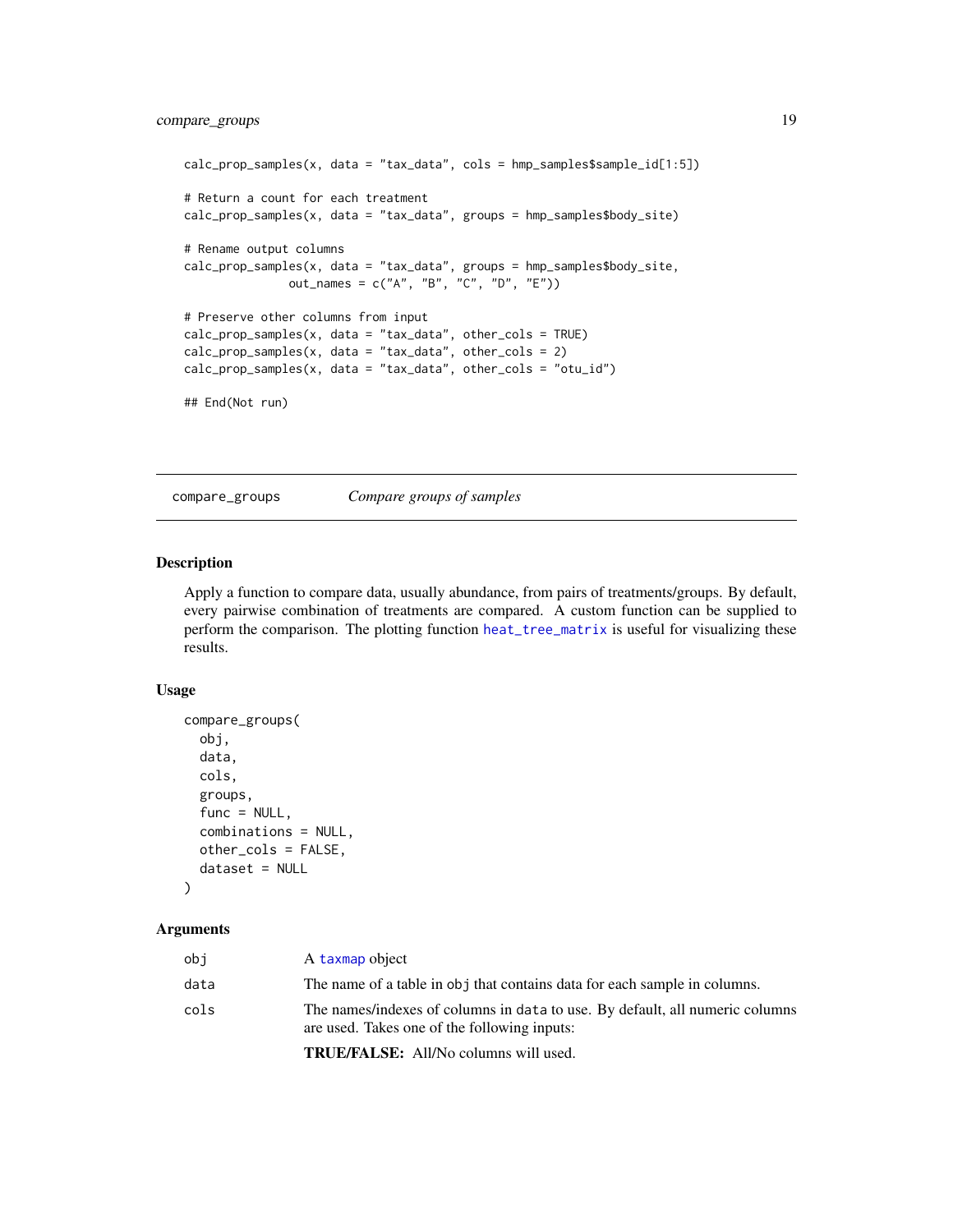|              | <b>Character vector:</b> The names of columns to use                                                                                                                                                                                                                                                                                                                                                                                                                                                                                                                     |
|--------------|--------------------------------------------------------------------------------------------------------------------------------------------------------------------------------------------------------------------------------------------------------------------------------------------------------------------------------------------------------------------------------------------------------------------------------------------------------------------------------------------------------------------------------------------------------------------------|
|              | <b>Numeric vector:</b> The indexes of columns to use                                                                                                                                                                                                                                                                                                                                                                                                                                                                                                                     |
|              | Vector of TRUE/FALSE of length equal to the number of columns: Use the<br>columns corresponding to TRUE values.                                                                                                                                                                                                                                                                                                                                                                                                                                                          |
| groups       | A vector defining how samples are grouped into "treatments". Must be the same<br>order and length as cols.                                                                                                                                                                                                                                                                                                                                                                                                                                                               |
| func         | The function to apply for each comparison. For each row in data, for each<br>combination of groups, this function will receive the data for each treatment,<br>passed as two vectors. Therefore the function must take at least 2 arguments<br>corresponding to the two groups compared. The function should return a vector<br>or list of results of a fixed length. If named, the names will be used in the output.<br>The names should be consistent as well. A simple example is $function(x, y)$<br>$mean(x)$ -mean(y). By default, the following function is used: |
|              | function(abund_1, abund_2) {<br>log_ratio <- log2(median(abund_1) / median(abund_2))<br>if $(is.\nnan(log\_ratio))$ {<br>$log\_ratio \leftarrow 0$<br>ł<br>$list(log2_{median\_ratio} = log\_ratio,$                                                                                                                                                                                                                                                                                                                                                                     |
|              | $median\_diff = median(abund_1) - median(abund_2),$<br>$mean\_diff = mean(abund_1) - mean(abund_2),$<br>$wilcox_p_value = wilcox.test(abund_1, abund_2)\$<br>}                                                                                                                                                                                                                                                                                                                                                                                                           |
| combinations | Which combinations of groups to use. Must be a list of vectors, each containing<br>the names of 2 groups to compare. By default, all pairwise combinations of<br>groups are compared.                                                                                                                                                                                                                                                                                                                                                                                    |
| other_cols   | If TRUE, preserve all columns not in cols in the output. If FALSE, dont keep<br>other columns. If a column names or indexes are supplied, only preserve those<br>columns.                                                                                                                                                                                                                                                                                                                                                                                                |
| dataset      | DEPRECIATED, use "data" instead.                                                                                                                                                                                                                                                                                                                                                                                                                                                                                                                                         |

A tibble

### See Also

```
Other calculations: calc_group_mean(), calc_group_median(), calc_group_rsd(), calc_group_stat(),
calc_n_samples(), calc_obs_props(), calc_prop_samples(), calc_taxon_abund(), counts_to_presence(),
rarefy_obs(), zero_low_counts()
```

```
## Not run:
# Parse data for plotting
x = parse\_tax\_data(hmp\_otus, class\_cols = "lineage", class_sep = ",",class_key = c(tax_rank = "taxon_rank", tax_name = "taxon_name"),
```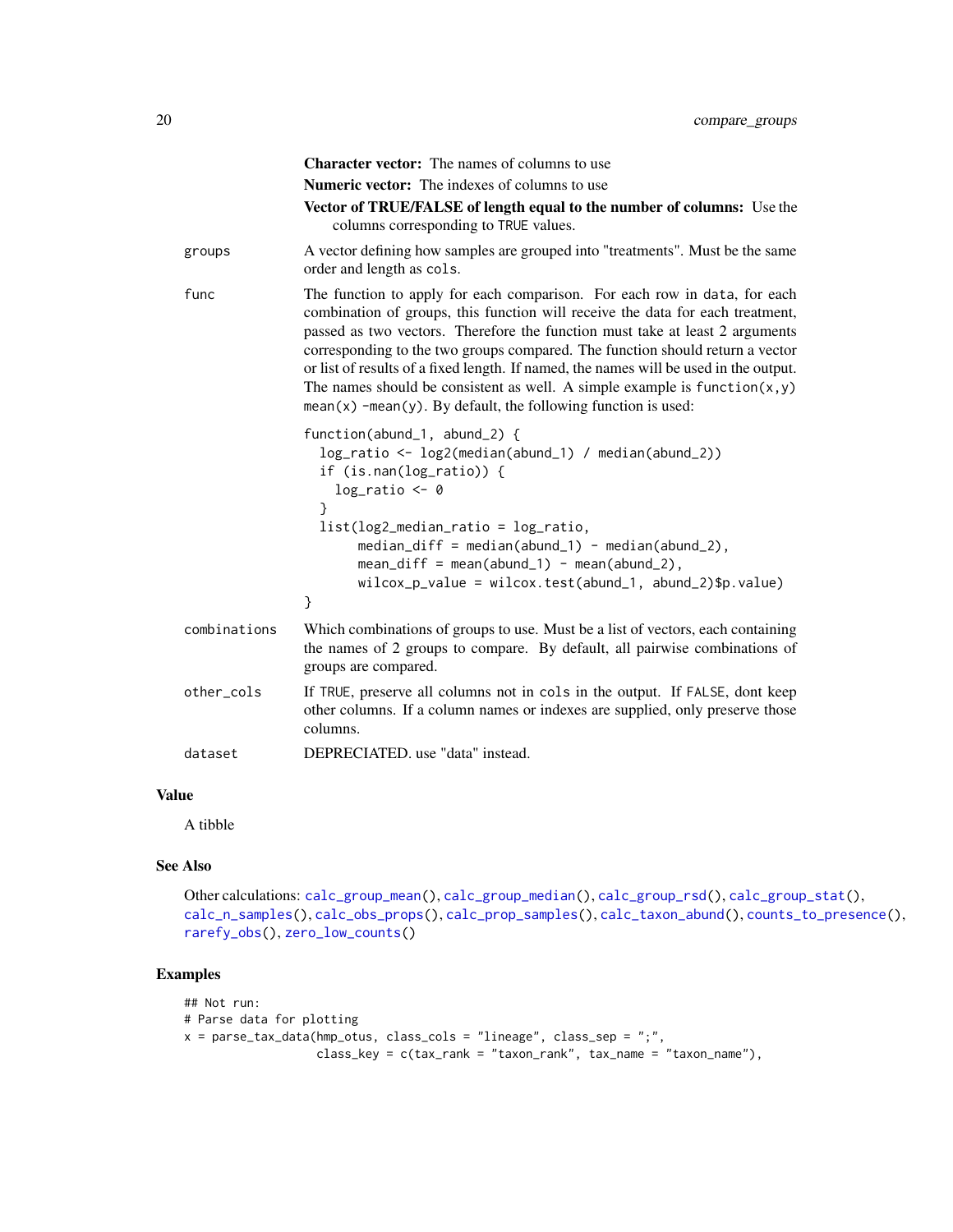```
class_regex = "^(.+)__(.+)$")
# Convert counts to proportions
x$data$otu_table <- calc_obs_props(x, data = "tax_data", cols = hmp_samples$sample_id)
# Get per-taxon counts
x$data$tax_table <- calc_taxon_abund(x, data = "otu_table", cols = hmp_samples$sample_id)
# Calculate difference between groups
x$data$diff_table <- compare_groups(x, data = "tax_table",
                                    cols = hmp_samples$sample_id,
                                    groups = hmp_samples$body_site)
# Plot results (might take a few minutes)
heat_tree_matrix(x,
                 data = "diff_table",
                 node_size = n_obs,
                 node_label = taxon_names,
                 node_color = log2_median_ratio,
                 node_color_range = diverging_palette(),
                 node_color_trans = "linear",
                 node\_color\_interval = c(-3, 3),
                 edge\_color\_interval = c(-3, 3),
                 node_size_axis_label = "Number of OTUs",
                 node_color_axis_label = "Log2 ratio median proportions")
# How to get results for only some pairs of groups
compare_groups(x, data = "tax_table",
               cols = hmp_samples$sample_id,
               groups = hmp_samples$body_site,
               combinations = list(c('Nose', 'Saliva'),
                                    c('Skin', 'Throat')))
```
## End(Not run)

complement *Find complement of sequences*

#### Description

Find the complement of one or more sequences stored as a character vector. This is a wrapper for [comp](#page-0-0) for character vectors instead of lists of character vectors with one value per letter. IUPAC ambiguity code are handled and the upper/lower case is preserved.

#### Usage

complement(seqs)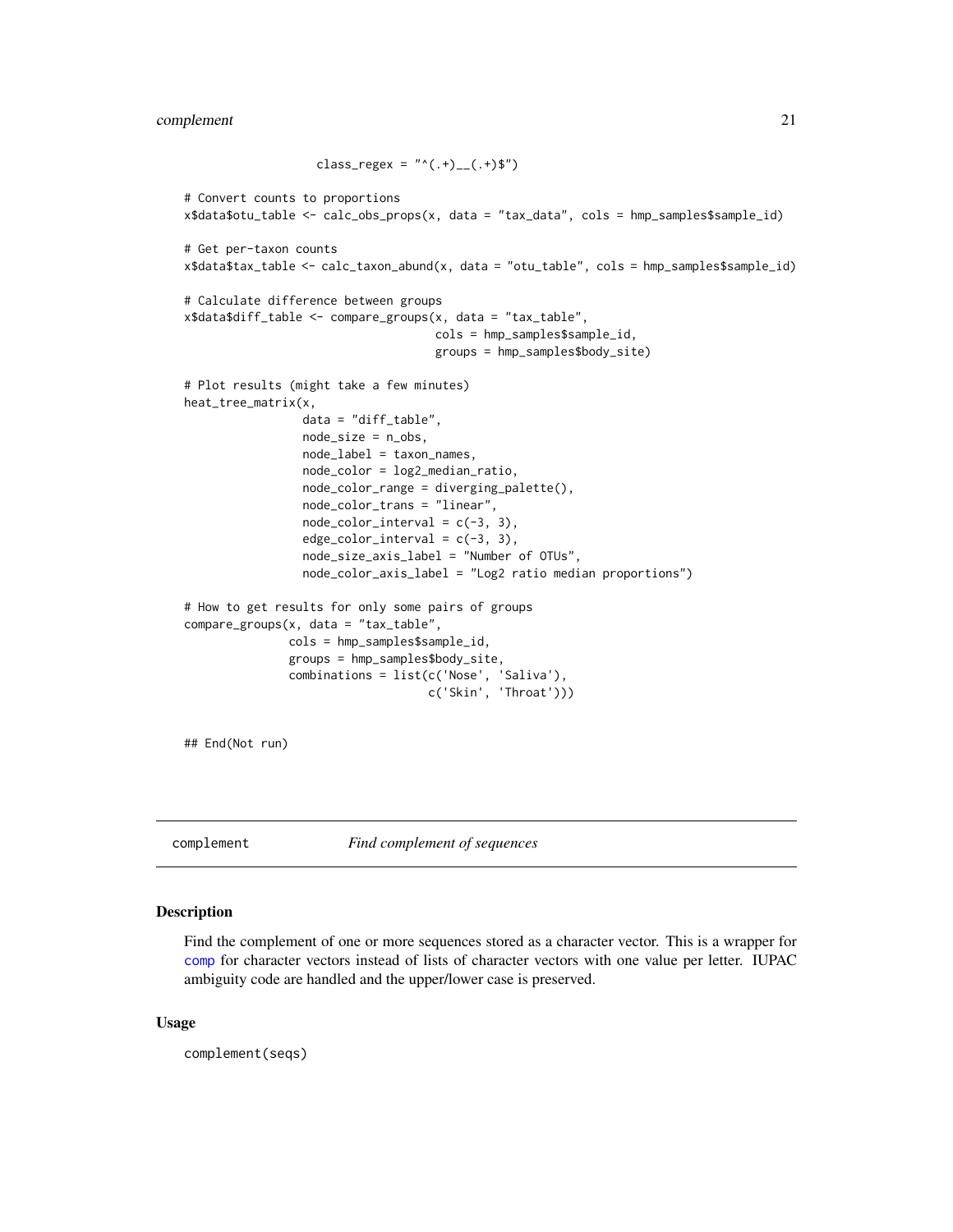#### <span id="page-21-0"></span>Arguments

seqs A character vector with one element per sequence.

### See Also

Other sequence transformations: [rev\\_comp\(](#page-66-1)), [reverse\(](#page-65-1))

#### Examples

complement(c("aagtgGGTGaa", "AAGTGGT"))

<span id="page-21-1"></span>counts\_to\_presence *Apply a function to groups of columns*

#### Description

For a given table in a [taxmap](#page-0-0) object, apply a function to rows in groups of columns. The result of the function is used to create new columns. This is equivalent to splitting columns of a table by a factor and using apply on each group.

#### Usage

```
counts_to_presence(
  obj,
  data,
  threshold = 0,
 groups = NULL,
  cols = NULL,other_cols = FALSE,
 out_names = NULL,
  dataset = NULL)
```

| obj       | A taxmap object                                                                                                                                                                                                                                                              |
|-----------|------------------------------------------------------------------------------------------------------------------------------------------------------------------------------------------------------------------------------------------------------------------------------|
| data      | The name of a table in obj\$data.                                                                                                                                                                                                                                            |
| threshold | The value a number must be greater than to count as present. By, default, any-<br>thing above 0 is considered present.                                                                                                                                                       |
| groups    | Group multiple columns per treatment/group. This should be a vector of group<br>IDs (e.g. character, integer) the same length as cols that defines which samples<br>go in which group. When used, there will be one column in the output for each<br>unique value in groups. |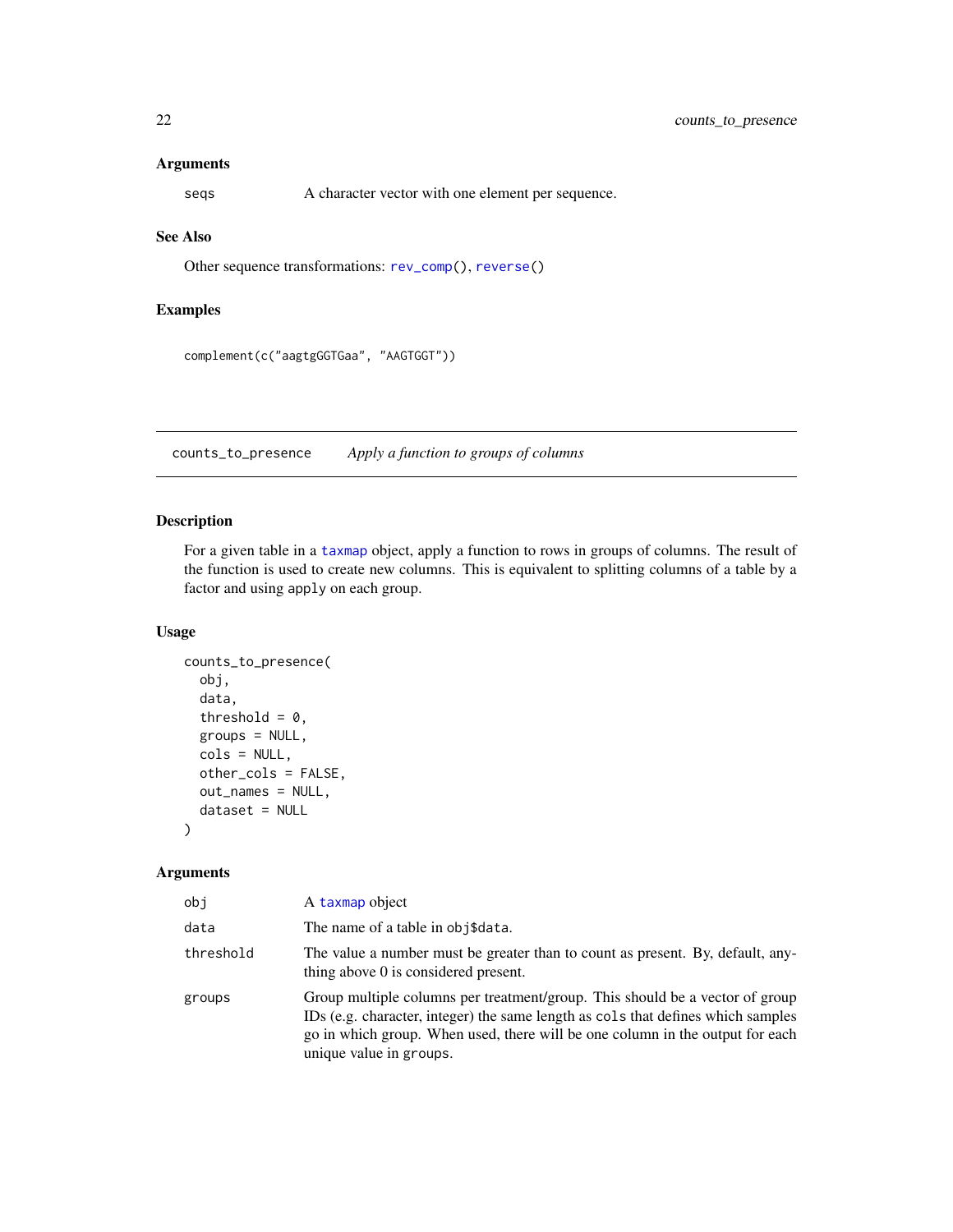| cols       | The columns in data to use. By default, all numeric columns are used. Takes<br>one of the following inputs:                                                                                                |
|------------|------------------------------------------------------------------------------------------------------------------------------------------------------------------------------------------------------------|
|            | <b>TRUE/FALSE:</b> All/No columns will used.                                                                                                                                                               |
|            | <b>Character vector:</b> The names of columns to use                                                                                                                                                       |
|            | <b>Numeric vector:</b> The indexes of columns to use                                                                                                                                                       |
|            | Vector of TRUE/FALSE of length equal to the number of columns: Use the<br>columns corresponding to TRUE values.                                                                                            |
| other_cols | Preserve in the output non-target columns present in the input data. New columns<br>will always be on the end. The "taxon_id" column will be preserved in the front.<br>Takes one of the following inputs: |
|            | <b>NULL:</b> No columns will be added back, not even the taxon id column.                                                                                                                                  |
|            | TRUE/FALSE: All/None of the non-target columns will be preserved.                                                                                                                                          |
|            | <b>Character vector:</b> The names of columns to preserve                                                                                                                                                  |
|            | <b>Numeric vector:</b> The indexes of columns to preserve                                                                                                                                                  |
|            | <b>Vector of TRUE/FALSE of length equal to the number of columns:</b> Preserve<br>the columns corresponding to TRUE values.                                                                                |
| out_names  | The names of count columns in the output. Must be the same length and order<br>as cols (or unique (groups), if groups is used).                                                                            |
| dataset    | DEPRECIATED, use "data" instead.                                                                                                                                                                           |

A tibble

### See Also

Other calculations: [calc\\_group\\_mean\(](#page-4-1)), [calc\\_group\\_median\(](#page-6-1)), [calc\\_group\\_rsd\(](#page-8-1)), [calc\\_group\\_stat\(](#page-10-1)), [calc\\_n\\_samples\(](#page-12-1)), [calc\\_obs\\_props\(](#page-14-1)), [calc\\_prop\\_samples\(](#page-16-1)), [calc\\_taxon\\_abund\(](#page-0-0)), [compare\\_groups\(](#page-18-1)), [rarefy\\_obs\(](#page-63-1)), [zero\\_low\\_counts\(](#page-72-1))

#### Examples

```
## Not run:
# Parse data for examples
x = parse_tax_data(hmp_otus, class_cols = "lineage", class_sep = ";",
                   class_key = c(tax_rank = "taxon_rank", tax_name = "taxon_name"),
                   class_regex = "^(.+)__(.+)$")
# Convert count to presence/absence
counts_to_presence(x, "tax_data")
# Check if there are any reads in each group of samples
counts_to_presence(x, "tax_data", groups = hmp_samples$body_site)
```
## End(Not run)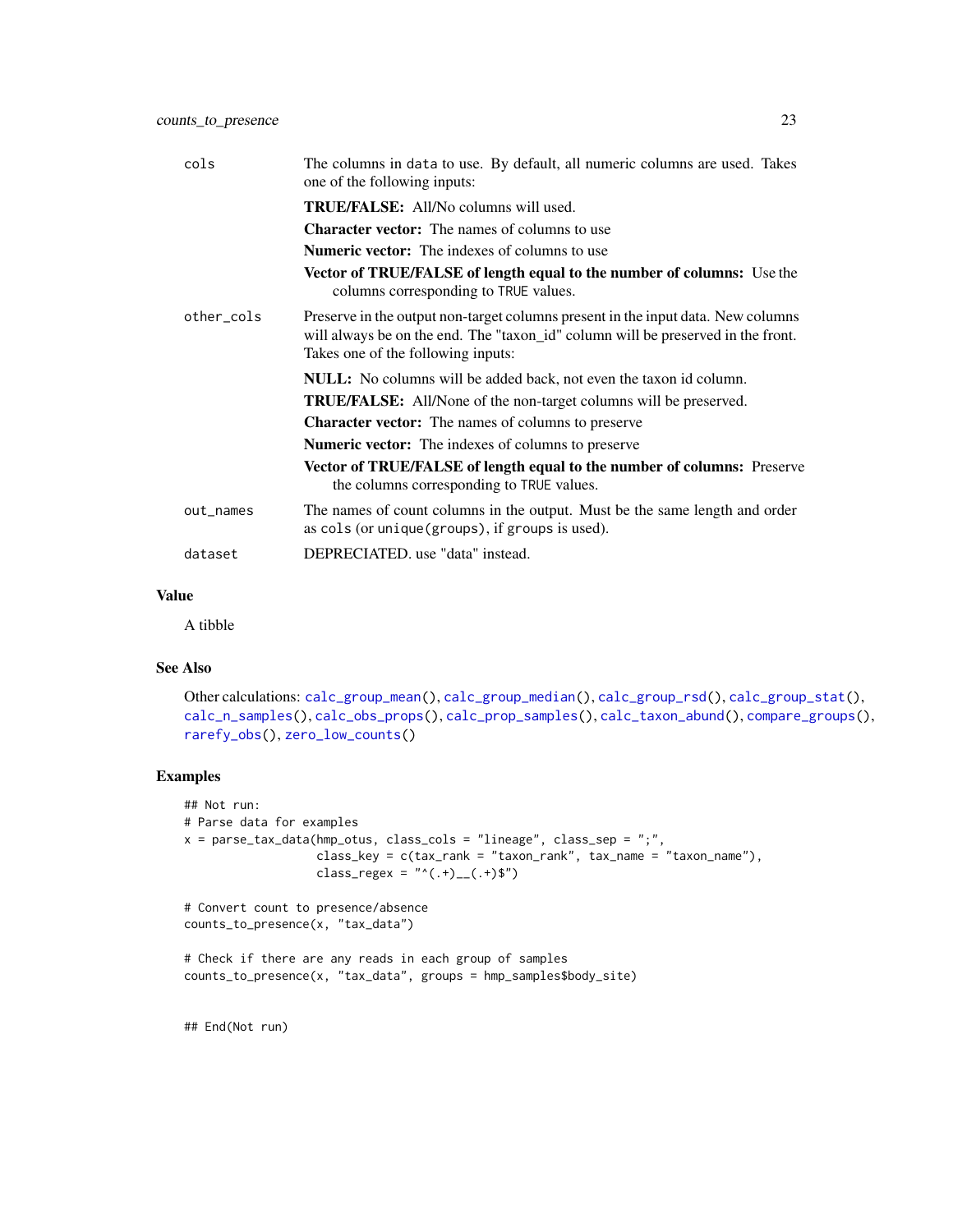<span id="page-23-0"></span>diverging\_palette *The default diverging color palette*

### Description

Returns the default color palette for diverging data

#### Usage

diverging\_palette()

### Value

character of hex color codes

### Examples

diverging\_palette()

filter\_ambiguous\_taxa *Filter ambiguous taxon names*

#### Description

Filter out taxa with ambiguous names, such as "unknown" or "uncultured". NOTE: some parameters of this function are passed to [filter\\_taxa](#page-0-0) with the "invert" option set to TRUE. Works the same way as [filter\\_taxa](#page-0-0) for the most part.

#### Usage

```
filter_ambiguous_taxa(
  obj,
  unknown = TRUE,uncultured = TRUE,
  name_{regex} = "."ignore_case = TRUE,
  subtaxa = FALSE,drop_obs = TRUE,
  reassign_obs = TRUE,
  reassign_taxa = TRUE
\mathcal{E}
```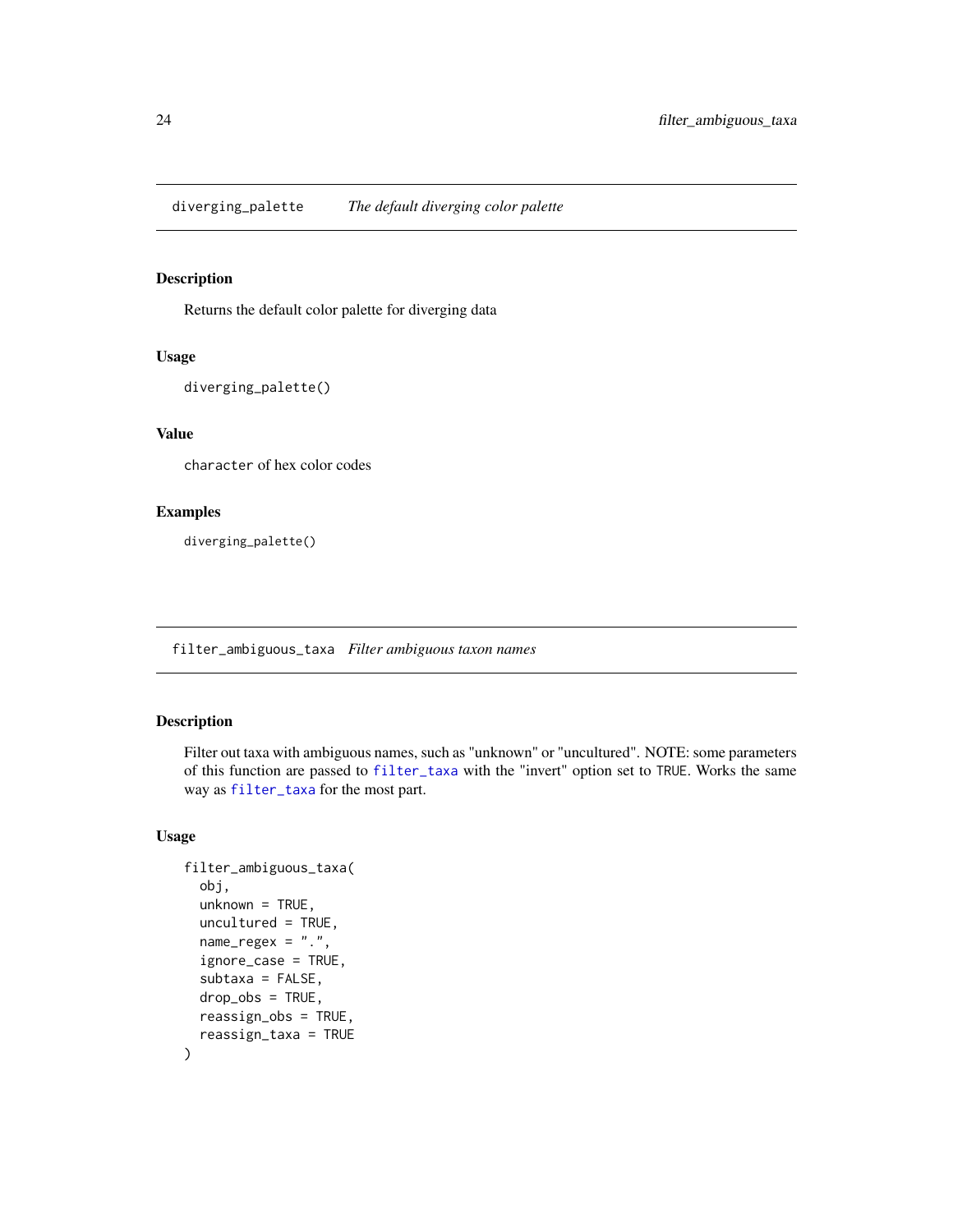### Arguments

| obj           | A taxmap object                                                                                                                                                                                                                                                                                                                                                                                                                                                                                                                                                                                                                                                                                                          |
|---------------|--------------------------------------------------------------------------------------------------------------------------------------------------------------------------------------------------------------------------------------------------------------------------------------------------------------------------------------------------------------------------------------------------------------------------------------------------------------------------------------------------------------------------------------------------------------------------------------------------------------------------------------------------------------------------------------------------------------------------|
| unknown       | If TRUE, Remove taxa with names the suggest they are placeholders for unknown<br>taxa (e.g. "unknown ").                                                                                                                                                                                                                                                                                                                                                                                                                                                                                                                                                                                                                 |
| uncultured    | If TRUE, Remove taxa with names the suggest they are assigned to uncultured<br>organisms (e.g. "uncultured ").                                                                                                                                                                                                                                                                                                                                                                                                                                                                                                                                                                                                           |
| name_regex    | The regex code to match a valid character in a taxon name. For example, "[a-z]"<br>would mean taxon names can only be lower case letters.                                                                                                                                                                                                                                                                                                                                                                                                                                                                                                                                                                                |
| ignore_case   | If TRUE, dont consider the case of the text when determining a match.                                                                                                                                                                                                                                                                                                                                                                                                                                                                                                                                                                                                                                                    |
| subtaxa       | (logical or numeric of length 1) If TRUE, include subtaxa of taxa passing the<br>filter. Positive numbers indicate the number of ranks below the target taxa to<br>return. 0 is equivalent to FALSE. Negative numbers are equivalent to TRUE.                                                                                                                                                                                                                                                                                                                                                                                                                                                                            |
| drop_obs      | (logical) This option only applies to taxmap() objects. If FALSE, include ob-<br>servations (i.e. user-defined data in obj\$data) even if the taxon they are as-<br>signed to is filtered out. Observations assigned to removed taxa will be assigned<br>to NA. This option can be either simply TRUE/FALSE, meaning that all data sets<br>will be treated the same, or a logical vector can be supplied with names cor-<br>responding one or more data sets in obj\$data. For example, c(abundance =<br>FALSE, stats = TRUE) would include observations whose taxon was filtered out<br>in obj\$data\$abundance, but not in obj\$data\$stats. See the reassign_obs<br>option below for further complications.           |
| reassign_obs  | (logical of length 1) This option only applies to taxmap() objects. If TRUE,<br>observations (i.e. user-defined data in obj\$data) assigned to removed taxa<br>will be reassigned to the closest supertaxon that passed the filter. If there are<br>no supertaxa of such an observation that passed the filter, they will be filtered<br>out if drop_obs is TRUE. This option can be either simply TRUE/FALSE, mean-<br>ing that all data sets will be treated the same, or a logical vector can be sup-<br>plied with names corresponding one or more data sets in obj\$data. For ex-<br>ample, c(abundance = TRUE, stats = FALSE) would reassign observations in<br>obj\$data\$abundance, but not in obj\$data\$stats. |
| reassign_taxa | (logical of length 1) If TRUE, subtaxa of removed taxa will be reassigned to the<br>closest supertaxon that passed the filter. This is useful for removing intermediate<br>levels of a taxonomy.                                                                                                                                                                                                                                                                                                                                                                                                                                                                                                                         |

### Details

If you encounter a taxon name that represents an ambiguous taxon that is not filtered out by this function, let us know and we will add it.

### Value

A [taxmap](#page-0-0) object

### Examples

obj <- parse\_tax\_data(c("Plantae;Solanaceae;Solanum;lycopersicum",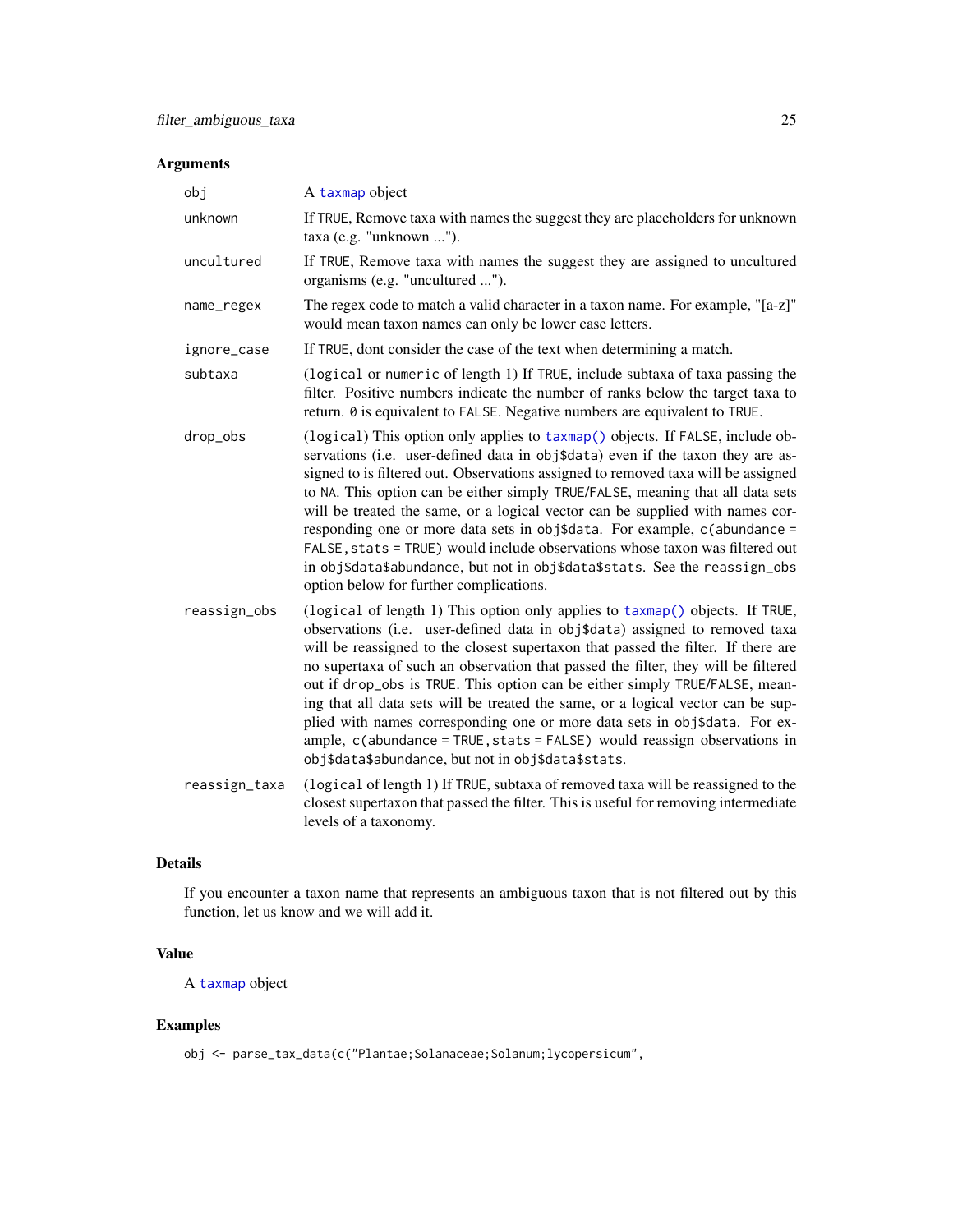```
"Plantae;Solanaceae;Solanum;tuberosum",
"Plantae;Solanaceae;Solanum;unknown",
"Plantae;Solanaceae;Solanum;uncultured",
"Plantae;UNIDENTIFIED"))
```

```
filter_ambiguous_taxa(obj)
```
<span id="page-25-1"></span>

heat\_tree *Plot a taxonomic tree*

#### Description

Plots the distribution of values associated with a taxonomic classification/heirarchy. Taxonomic classifications can have multiple roots, resulting in multiple trees on the same plot. A tree consists of elements, element properties, conditions, and mapping properties which are represented as parameters in the heat\_tree object. The elements (e.g. nodes, edges, lables, and individual trees) are the infrastructure of the heat tree. The element properties (e.g. size and color) are characteristics that are manipulated by various data conditions and mapping properties. The element properties can be explicitly defined or automatically generated. The conditions are data (e.g. taxon statistics, such as abundance) represented in the taxmap/metacoder object. The mapping properties are parameters (e.g. transformations, range, interval, and layout) used to change the elements/element properties and how they are used to represent (or not represent) the various conditions.

#### Usage

```
heat_tree(...)
## S3 method for class 'Taxmap'
heat_tree(.input, ...)
## Default S3 method:
heat_tree(
  taxon_id,
  supertaxon_id,
  node_labels = NA,
  edge\_label = NA,
  tree_label = NA,
  node_size = 1,
  edge_size = node_size,
  node_label_size = node_size,
  edge_label_size = edge_size,
  tree\_label\_size = as.numeric(NA),
  node_color = "#999999",
  edge_color = node_color,
  tree_color = NA,
  node_label_color = "#000000",
  edge_label_color = "#000000",
```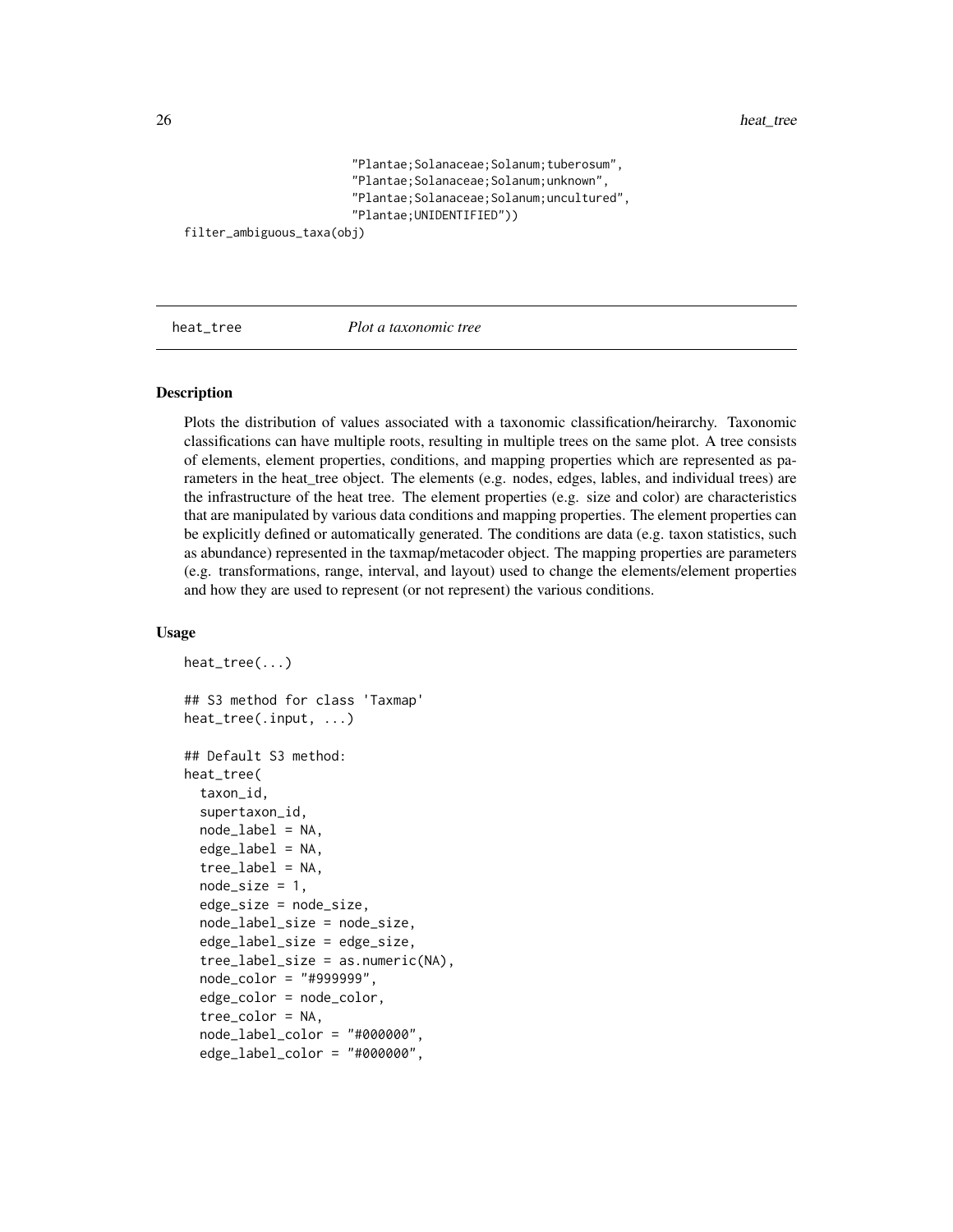```
tree_label_color = "#000000",
node_size_trans = "area",
edge_size_trans = node_size_trans,
node_label_size_trans = node_size_trans,
edge_label_size_trans = edge_size_trans,
tree_label_size_trans = "area",
node_color_trans = "area",
edge_color_trans = node_color_trans,
tree_color_trans = "area",
node_label_color_trans = "area",
edge_label_color_trans = "area",
tree_label_color_trans = "area",
node\_size\_range = c(NA, NA),
edge_size_range = c(NA, NA),
node_label_size_range = c(NA, NA),
edge_label_size_range = c(NA, NA),
tree_label_size_range = c(NA, NA),
node\_color\_range = quantative\_palette(),edge_color_range = node_color_range,
tree_color_range = quantative_palette(),
node_label_color_range = quantative_palette(),
edge_label_color_range = quantative_palette(),
tree_label_color_range = quantative_palette(),
node_size_interval = range(node_size, na.rm = TRUE, finite = TRUE),
node_color_interval = NULL,
edge_size_interval = range(edge_size, na.rm = TRUE, finite = TRUE),
edge_color_interval = NULL,
node_label_max = 500,
edge_label_max = 500,
tree\_label\_max = 500,overlap_avoidance = 1,
margin_size = c(0, 0, 0, 0),
layout = "reingold-tilford",
initial_layout = "fruchterman-reingold",
make_node_legend = TRUE,
make_edge_legend = TRUE,
title = NULL,
title\_size = 0.08,node_color_axis_label = NULL,
node_size_axis_label = NULL,
edge_color_axis_label = NULL,
edge_size_axis_label = NULL,
background_color = "#FFFFFF00",
output_file = NULL,
aspect\_ratio = 1,
repel_labels = TRUE,
repel_force = 1,
repel\_iter = 1000,
```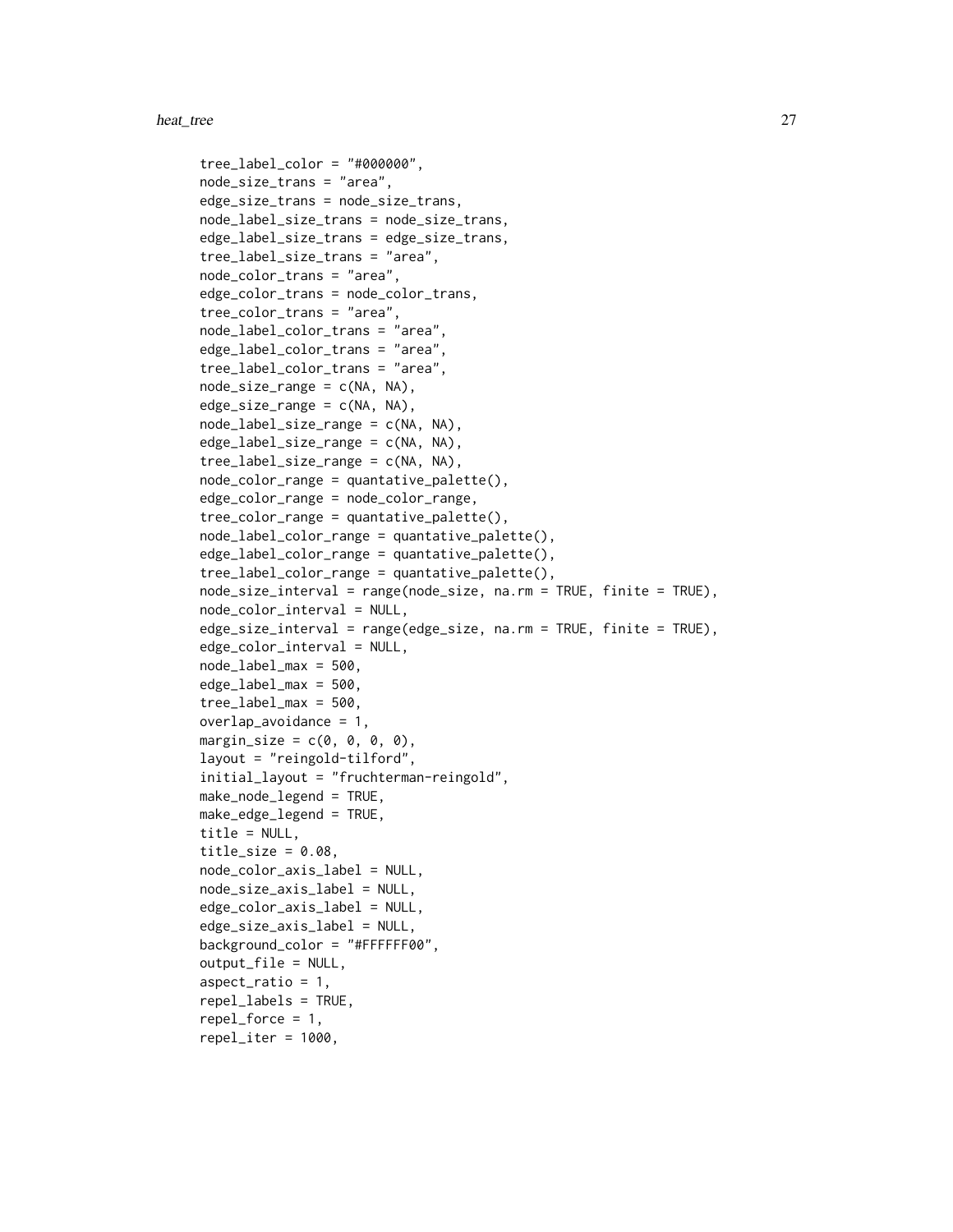```
28 heat_tree
```

```
verbose = FALSE,
 ...
)
```

| .                     | (other named arguments) Passed to the igraph layout function used.                                                                                |  |
|-----------------------|---------------------------------------------------------------------------------------------------------------------------------------------------|--|
| .input                | An object of type taxmap                                                                                                                          |  |
| taxon_id              | The unique ids of taxa.                                                                                                                           |  |
| supertaxon_id         | The unique id of supertaxon taxon_id is a part of.                                                                                                |  |
| node_label            | See details on labels. Default: no labels.                                                                                                        |  |
| edge_label            | See details on labels. Default: no labels.                                                                                                        |  |
| tree_label            | See details on labels. The label to display above each graph. The value of the<br>root of each graph will be used. Default: None.                 |  |
| node_size             | See details on size. Default: constant size.                                                                                                      |  |
| edge_size             | See details on size. Default: relative to node size.                                                                                              |  |
| node_label_size       |                                                                                                                                                   |  |
| edge_label_size       | See details on size. Default: relative to vertex size.                                                                                            |  |
|                       | See details on size. Default: relative to edge size.                                                                                              |  |
| tree_label_size       |                                                                                                                                                   |  |
|                       | See details on size. Default: relative to graph size.                                                                                             |  |
| node_color            | See details on colors. Default: grey.                                                                                                             |  |
| edge_color            | See details on colors. Default: same as node color.                                                                                               |  |
| tree_color            | See details on colors. The value of the root of each graph will be used. Over-<br>writes the node and edge color if specified. Default: Not used. |  |
| node_label_color      |                                                                                                                                                   |  |
| edge_label_color      | See details on colors. Default: black.                                                                                                            |  |
|                       | See details on colors. Default: black.                                                                                                            |  |
| tree_label_color      |                                                                                                                                                   |  |
|                       | See details on colors. Default: black.                                                                                                            |  |
| node_size_trans       | See details on transformations. Default: "area".                                                                                                  |  |
| edge_size_trans       |                                                                                                                                                   |  |
|                       | See details on transformations. Default: same as node_size_trans.                                                                                 |  |
| node_label_size_trans |                                                                                                                                                   |  |
| edge_label_size_trans | See details on transformations. Default: same as node_size_trans.                                                                                 |  |
|                       | See details on transformations. Default: same as edge_size_trans.                                                                                 |  |
| tree_label_size_trans |                                                                                                                                                   |  |
|                       | See details on transformations. Default: "area".                                                                                                  |  |
| node_color_trans      |                                                                                                                                                   |  |
|                       | See details on transformations. Default: "area".                                                                                                  |  |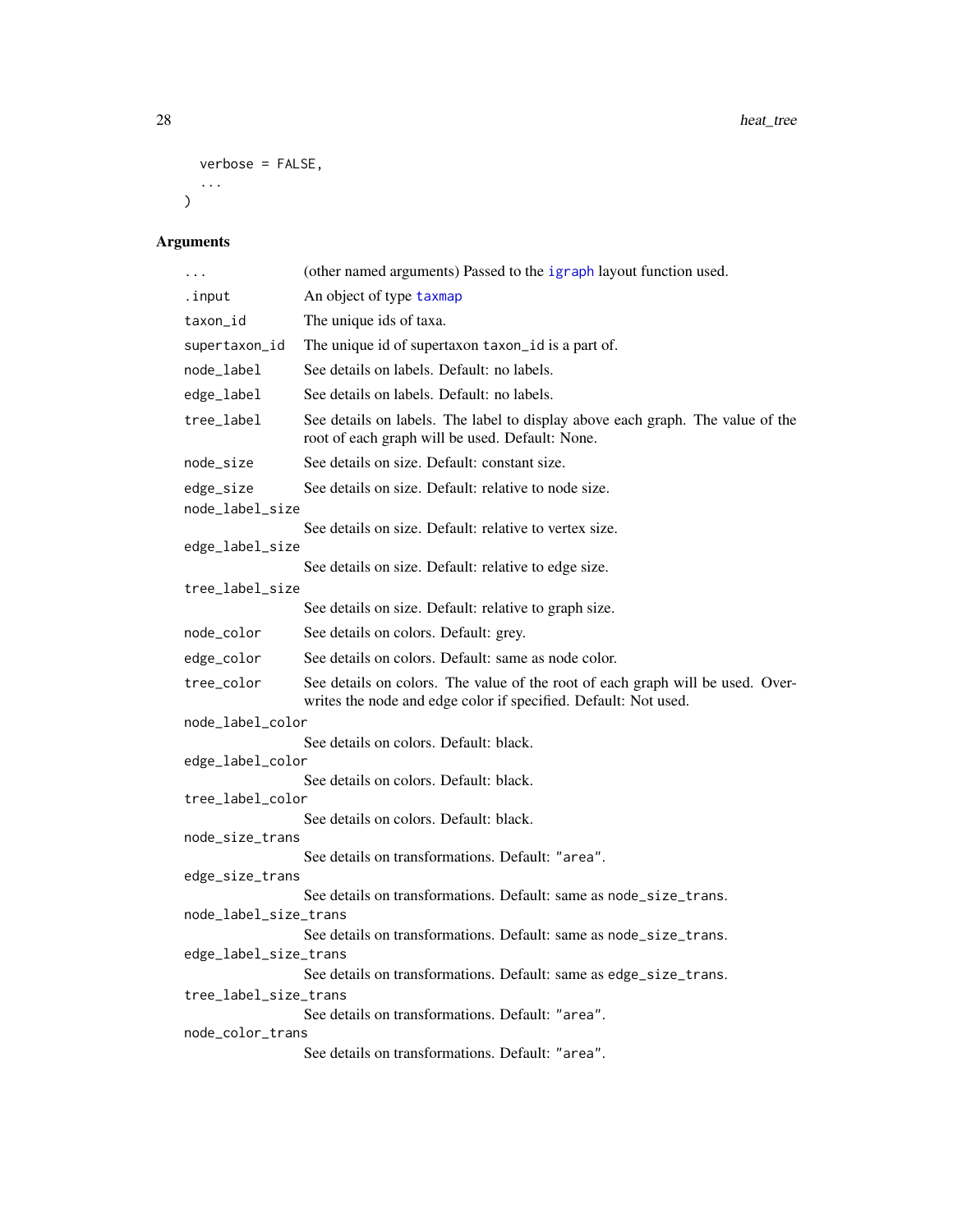#### heat\_tree 29

```
edge_color_trans
                  See details on transformations. Default: same as node color transformation.
tree_color_trans
                  See details on transformations. Default: "area".
node_label_color_trans
                  See details on transformations. Default: "area".
edge_label_color_trans
                  See details on transformations. Default: "area".
tree_label_color_trans
                  See details on transformations. Default: "area".
node_size_range
                  See details on ranges. Default: Optimize to balance overlaps and range size.
edge_size_range
                  See details on ranges. Default: relative to node size range.
node_label_size_range
                  See details on ranges. Default: relative to node size.
edge_label_size_range
                  See details on ranges. Default: relative to edge size.
tree_label_size_range
                  See details on ranges. Default: relative to tree size.
node_color_range
                  See details on ranges. Default: Color-blind friendly palette.
edge_color_range
                  See details on ranges. Default: same as node color.
tree_color_range
                  See details on ranges. Default: Color-blind friendly palette.
node_label_color_range
                  See details on ranges. Default: Color-blind friendly palette.
edge_label_color_range
                  See details on ranges. Default: Color-blind friendly palette.
tree_label_color_range
                  See details on ranges. Default: Color-blind friendly palette.
node_size_interval
                  See details on intervals. Default: The range of values in node_size.
node_color_interval
                  See details on intervals. Default: The range of values in node_color.
edge_size_interval
                  See details on intervals. Default: The range of values in edge_size.
edge_color_interval
                  See details on intervals. Default: The range of values in edge_color.
node_label_max The maximum number of node labels. Default: 20.
edge_label_max The maximum number of edge labels. Default: 20.
tree_label_max The maximum number of tree labels. Default: 20.
```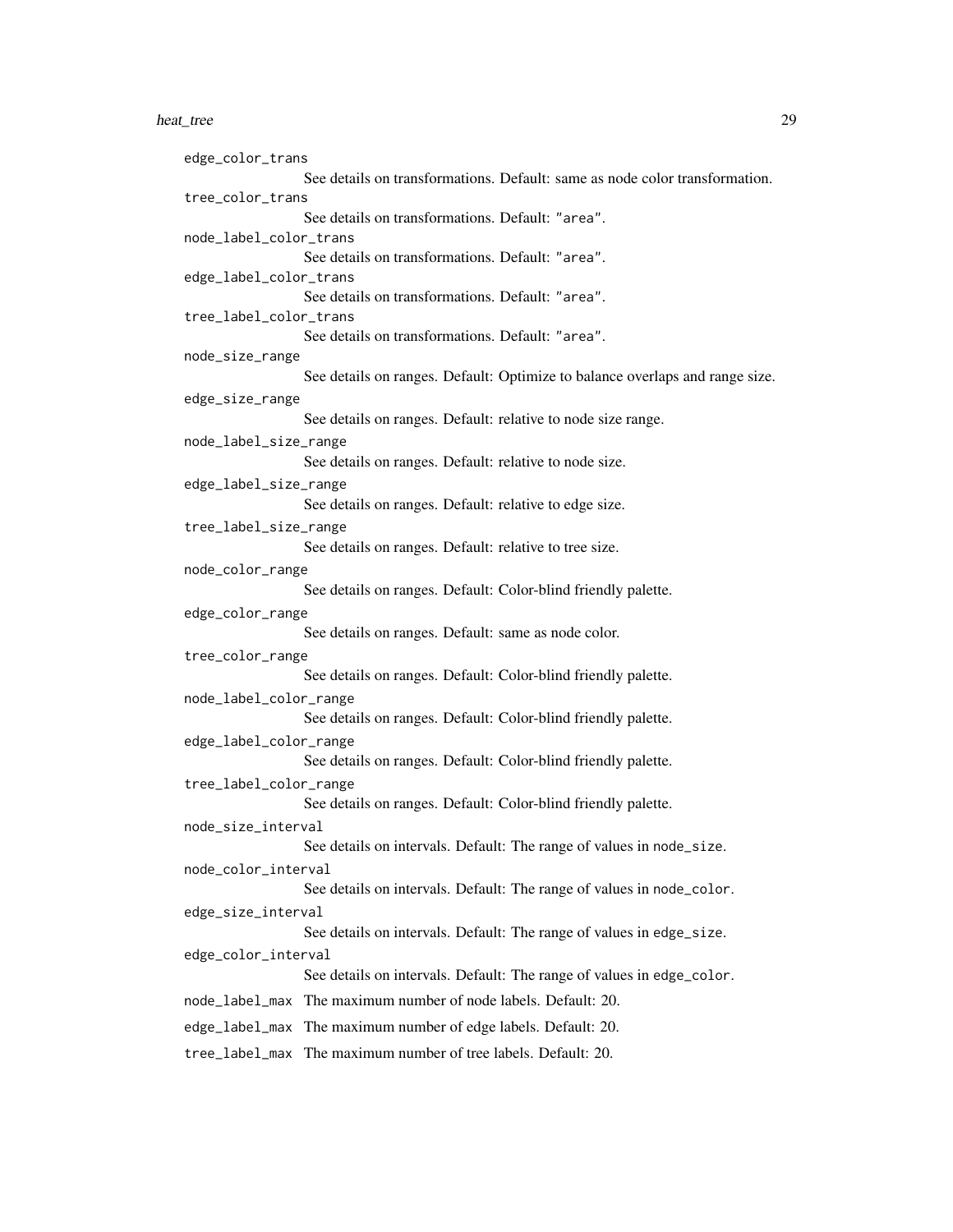| overlap_avoidance     |              |                                                                                                                                                                             |  |
|-----------------------|--------------|-----------------------------------------------------------------------------------------------------------------------------------------------------------------------------|--|
|                       |              | (numeric) The relative importance of avoiding overlaps vs maximizing size<br>range. Higher numbers will cause node size optimization to avoid overlaps<br>more. Default: 1. |  |
|                       | margin_size  | (numeric of length 2) The horizontal and vertical margins. c(left, right, bottom,<br>top). Default: 0,0,0,0.                                                                |  |
|                       | layout       | The layout algorithm used to position nodes. See details on layouts. Default:<br>"reingold-tilford".                                                                        |  |
|                       |              | initial_layout he layout algorithm used to set the initial position of nodes, passed as input to<br>the layout algorithm. See details on layouts. Default: Not used.        |  |
| make_node_legend      |              |                                                                                                                                                                             |  |
|                       |              | if TRUE, make legend for node size/color mappings.                                                                                                                          |  |
| make_edge_legend      |              |                                                                                                                                                                             |  |
|                       |              | if TRUE, make legend for edge size/color mappings.                                                                                                                          |  |
|                       | title        | Name to print above the graph.                                                                                                                                              |  |
|                       | title_size   | The size of the title relative to the rest of the graph.                                                                                                                    |  |
| node_color_axis_label |              |                                                                                                                                                                             |  |
|                       |              | The label on the scale axis corresponding to node_color. Default: The expres-<br>sion given to node_color.                                                                  |  |
| node_size_axis_label  |              |                                                                                                                                                                             |  |
|                       |              | The label on the scale axis corresponding to node_size. Default: The expres-<br>sion given to node_size.                                                                    |  |
| edge_color_axis_label |              |                                                                                                                                                                             |  |
|                       |              | The label on the scale axis corresponding to edge_color. Default: The expres-<br>sion given to edge_color.                                                                  |  |
| edge_size_axis_label  |              |                                                                                                                                                                             |  |
|                       |              | The label on the scale axis corresponding to edge_size. Default: The expres-<br>sion given to edge_size.                                                                    |  |
| background_color      |              |                                                                                                                                                                             |  |
|                       |              | The background color of the plot. Default: Transparent                                                                                                                      |  |
|                       | output_file  | The path to one or more files to save the plot in using ggsave. The type of the<br>file will be determined by the extension given. Default: Do not save plot.               |  |
|                       | aspect_ratio | The aspect_ratio of the plot.                                                                                                                                               |  |
|                       | repel_labels | If TRUE (Default), use the ggrepel package to spread out labels.                                                                                                            |  |
|                       | repel_force  | The force of which overlapping labels will be repelled from eachother.                                                                                                      |  |
|                       | repel_iter   | The number of iterations used when repelling labels                                                                                                                         |  |
|                       | verbose      | If TRUE print progress reports as the function runs.                                                                                                                        |  |

#### labels

The labels of nodes, edges, and trees can be added. Node labels are centered over their node. Edge labels are displayed over edges, in the same orientation. Tree labels are displayed over their tree.

Accepts a vector, the same length taxon\_id or a factor of its length.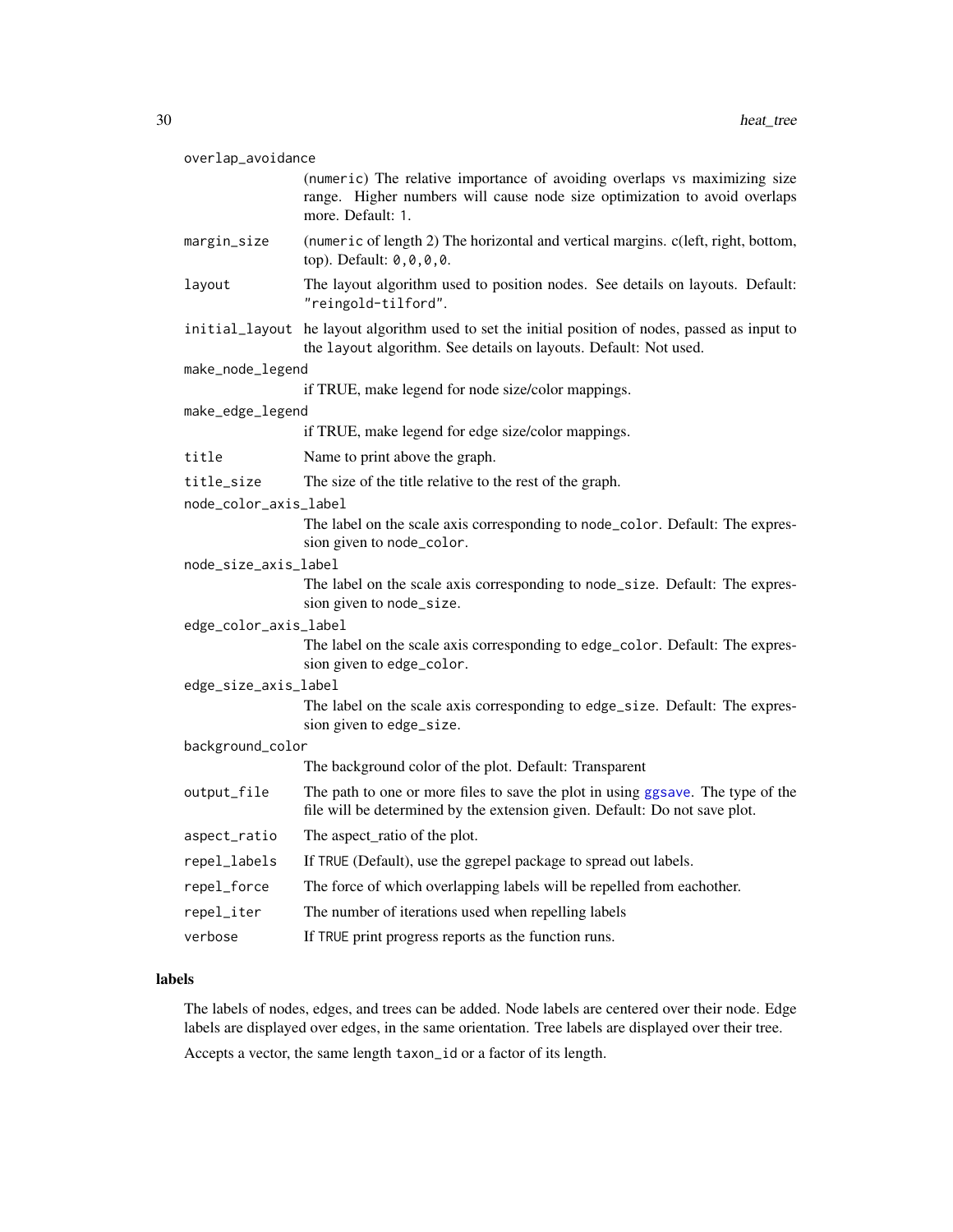#### heat\_tree 31

#### sizes

The size of nodes, edges, labels, and trees can be mapped to various conditions. This is useful for displaying statistics for taxa, such as abundance. Only the relative size of the condition is used, not the values themselves. The <element>\_size\_trans (transformation) parameter can be used to make the size mapping non-linear. The <element>\_size\_range parameter can be used to proportionately change the size of an element based on the condition mapped to that element. The <element>\_size\_interval parameter can be used to change the limit at which a condition will be graphically represented as the same size as the minimum/maximum <element>\_size\_range.

Accepts a numeric vector, the same length taxon\_id or a factor of its length.

#### colors

The colors of nodes, edges, labels, and trees can be mapped to various conditions. This is useful for visually highlighting/clustering groups of taxa. Only the relative size of the condition is used, not the values themselves. The <element>\_color\_trans (transformation) parameter can be used to make the color mapping non-linear. The <element>\_color\_range parameter can be used to proportionately change the color of an element based on the condition mapped to that element. The <element>\_color\_interval parameter can be used to change the limit at which a condition will be graphically represented as the same color as the minimum/maximum <element>\_color\_range.

Accepts a vector, the same length taxon\_id or a factor of its length. If a numeric vector is given, it is mapped to a color scale. Hex values or color names can be used (e.g.  $\#\emptyset\emptyset\emptyset\emptyset\emptyset$  or "black").

Mapping Properties

#### transformations

Before any conditions specified are mapped to an element property (color/size), they can be transformed to make the mapping non-linear. Any of the transformations listed below can be used by specifying their name. A customized function can also be supplied to do the transformation.

"linear" Proportional to radius/diameter of node

"area" circular area; better perceptual accuracy than "linear"

"log10" Log base 10 of radius

"log2" Log base 2 of radius

"In" Log base e of radius

"log10 area" Log base 10 of circular area

"log2 area" Log base 2 of circular area

"In area" Log base e of circular area

#### ranges

The displayed range of colors and sizes can be explicitly defined or automatically generated. When explicitly used, the size range will proportionately increase/decrease the size of a particular element. Size ranges are specified by supplying a numeric vector with two values: the minimum and maximum. The units used should be between 0 and 1, representing the proportion of a dimension of the graph. Since the dimensions of the graph are determined by layout, and not always square, the value that 1 corresponds to is the square root of the graph area (i.e. the side of a square with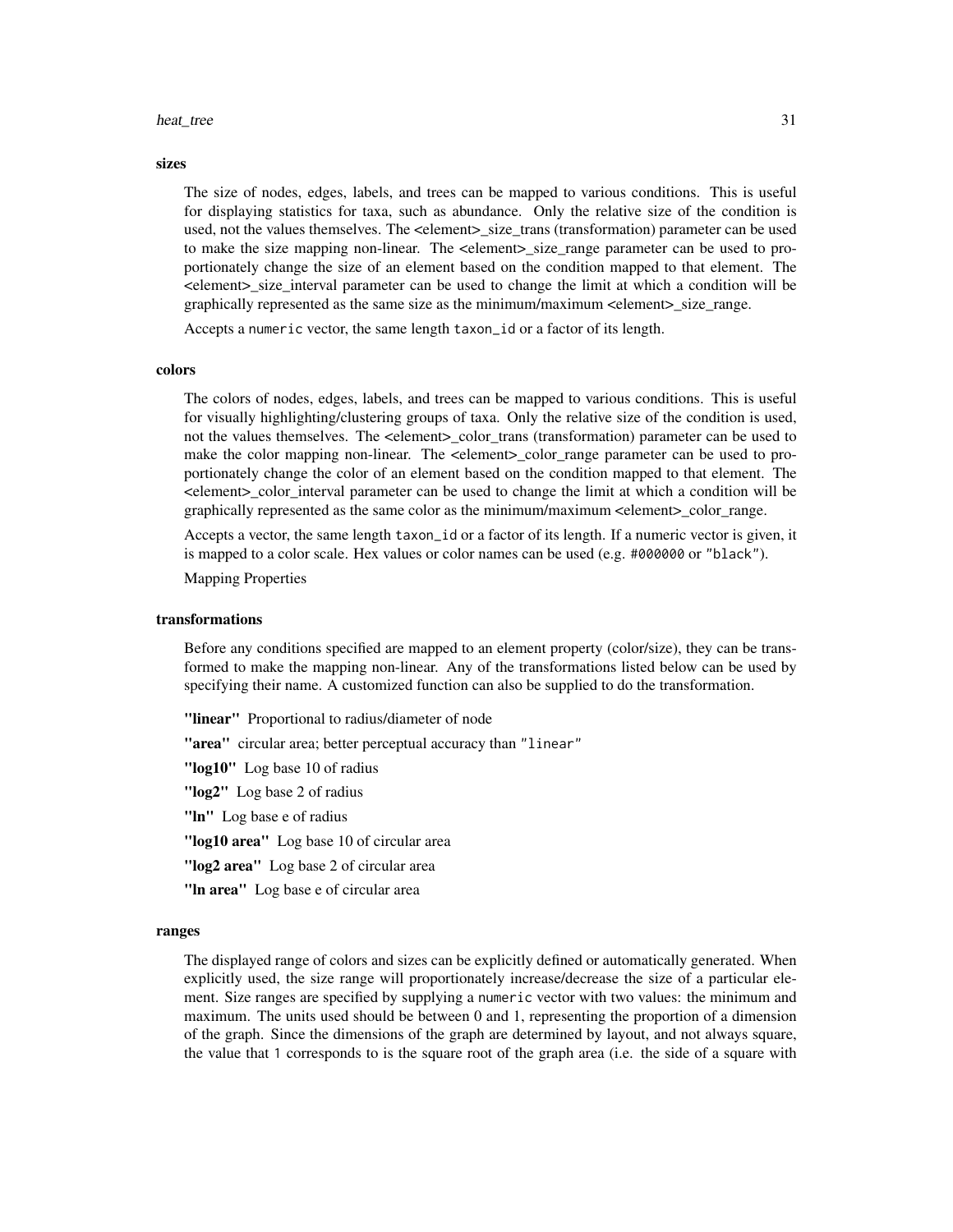the same area as the plotted space). Color ranges can be any number of color values as either HEX codes (e.g. #000000) or color names (e.g. "black").

#### layout

Layouts determine the position of node elements on the graph. They are implemented using the [igraph](#page-0-0) package. Any additional arguments passed to heat\_tree are passed to the [igraph](#page-0-0) function used. The following character values are understood:

"automatic" Use [nicely](#page-0-0). Let [igraph](#page-0-0) choose the layout.

"reingold-tilford" Use [as\\_tree](#page-0-0). A circular tree-like layout.

"davidson-harel" Use [with\\_dh](#page-0-0). A type of simulated annealing.

"gem" Use [with\\_gem](#page-0-0). A force-directed layout.

"graphopt" Use [with\\_graphopt](#page-0-0). A force-directed layout.

"mds" Use [with\\_mds](#page-0-0). Multidimensional scaling.

"fruchterman-reingold" Use [with\\_fr](#page-0-0). A force-directed layout.

"kamada-kawai" Use [with\\_kk](#page-0-0). A layout based on a physical model of springs.

"large-graph" Use [with\\_lgl](#page-0-0). Meant for larger graphs.

"drl" Use [with\\_drl](#page-0-0). A force-directed lavout.

#### intervals

This is the minimum and maximum of values displayed on the legend scales. Intervals are specified by supplying a numeric vector with two values: the minimum and maximum. When explicitly used, the <element> <property> interval will redefine the way the actual conditional values are being represented by setting a limit for the  $\leq$ element $\geq$   $\leq$ property $\geq$ . Any condition below the minimum <element>\_<property>\_interval will be graphically represented the same as a condition AT the minimum value in the full range of conditional values. Any value above the maximum <element>\_<property>\_interval will be graphically represented the same as a value AT the maximum value in the full range of conditional values. By default, the minimum and maximum equals the <element>\_<property>\_range used to infer the value of the <element>\_<property>. Setting a custom interval is useful for making <element>\_<properties> in multiple graphs correspond to the same conditions, or setting logical boundaries (such as  $c(0,1)$  for proportions. Note that this is different from the <element>\_<property>\_range mapping property, which determines the size/color of graphed elements.

#### Acknowledgements

This package includes code from the R package ggrepel to handle label overlap avoidance with permission from the author of ggrepel Kamil Slowikowski. We included the code instead of depending on ggrepel because we are using internal functions to ggrepel that might change in the future. We thank Kamil Slowikowski for letting us use his code and would like to acknowledge his implementation of the label overlap avoidance used in metacoder.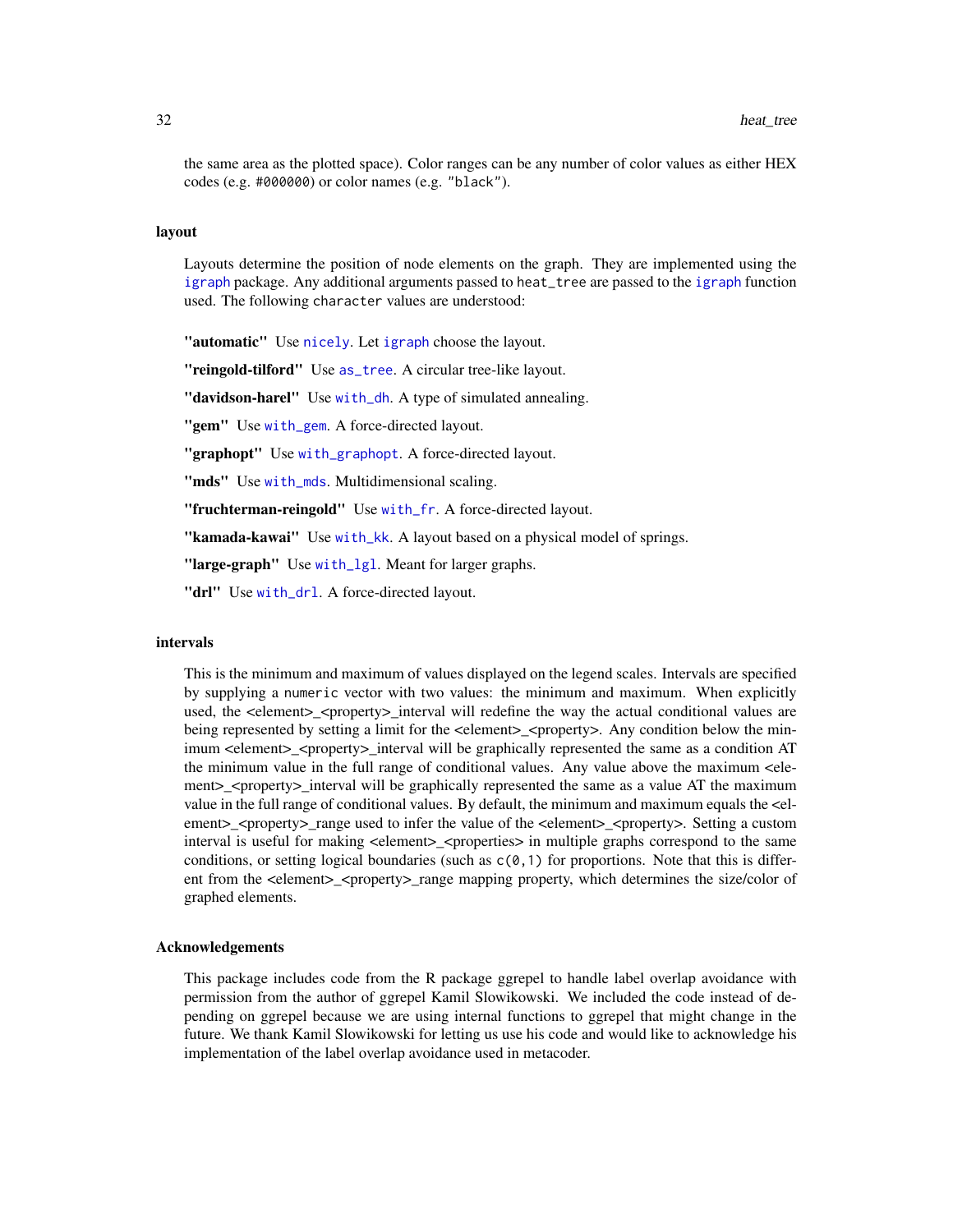#### heat\_tree 33

```
## Not run:
# Parse dataset for plotting
x = parse_tax_data(hmp_otus, class_cols = "lineage", class_sep = ";",
                   class_key = c(tax\_rank = "taxon\_rank", tax\_name = "taxon\_name"),class_regex = "^(.+)__(.+)$")
# Default appearance:
# No parmeters are needed, but the default tree is not too useful
heat_tree(x)
# A good place to start:
# There will always be "taxon_names" and "n_obs" variables, so this is a
# good place to start. This will shown the number of OTUs in this case.
heat\_tree(x, node\_label = taxon\_names, node\_size = n\_obs, node\_color = n\_obs)# Plotting read depth:
# To plot read depth, you first need to add up the number of reads per taxon.
# The function `calc_taxon_abund` is good for this.
x$data$taxon_counts <- calc_taxon_abund(x, data = "tax_data")
x$data$taxon_counts$total <- rowSums(x$data$taxon_counts[, -1]) # -1 = taxon_id column
heat_tree(x, node_label = taxon_names, node_size = total, node_color = total)
# Plotting multiple variables:
# You can plot up to 4 quantative variables use node/edge size/color, but it
# is usually best to use 2 or 3. The plot below uses node size for number of
# OTUs and color for number of reads and edge size for number of samples
x$data$n_samples <- calc_n_samples(x, data = "taxon_counts")
heat\_tree(x, node\_label = taxon\_names, node\_size = n\_obs, node\_color = total,edge_color = n_samples)
# Different layouts:
# You can use any layout implemented by igraph. You can also specify an
# initial layout to seed the main layout with.
heat\_tree(x, node\_label = taxon\_names, node\_size = n\_obs, node\_color = n\_obs,layout = "davidson-harel")
heat_tree(x, node_label = taxon_names, node_size = n_obs, node_color = n_obs,
          layout = "davidson-harel", initial_layout = "reingold-tilford")
# Axis labels:
# You can add custom labeles to the legends
heat\_tree(x, node\_label = taxon\_names, node\_size = n\_obs, node\_color = total,edge_color = n_samples, node_size_axis_label = "Number of OTUs",
          node_color_axis_label = "Number of reads",
          edge_color_axis_label = "Number of samples")
# Overlap avoidance:
# You can change how much node overlap avoidance is used.
heat_tree(x, node_label = taxon_names, node_size = n_obs, node_color = n_obs,
          overlap_avoidance = .5)
# Label overlap avoidance
```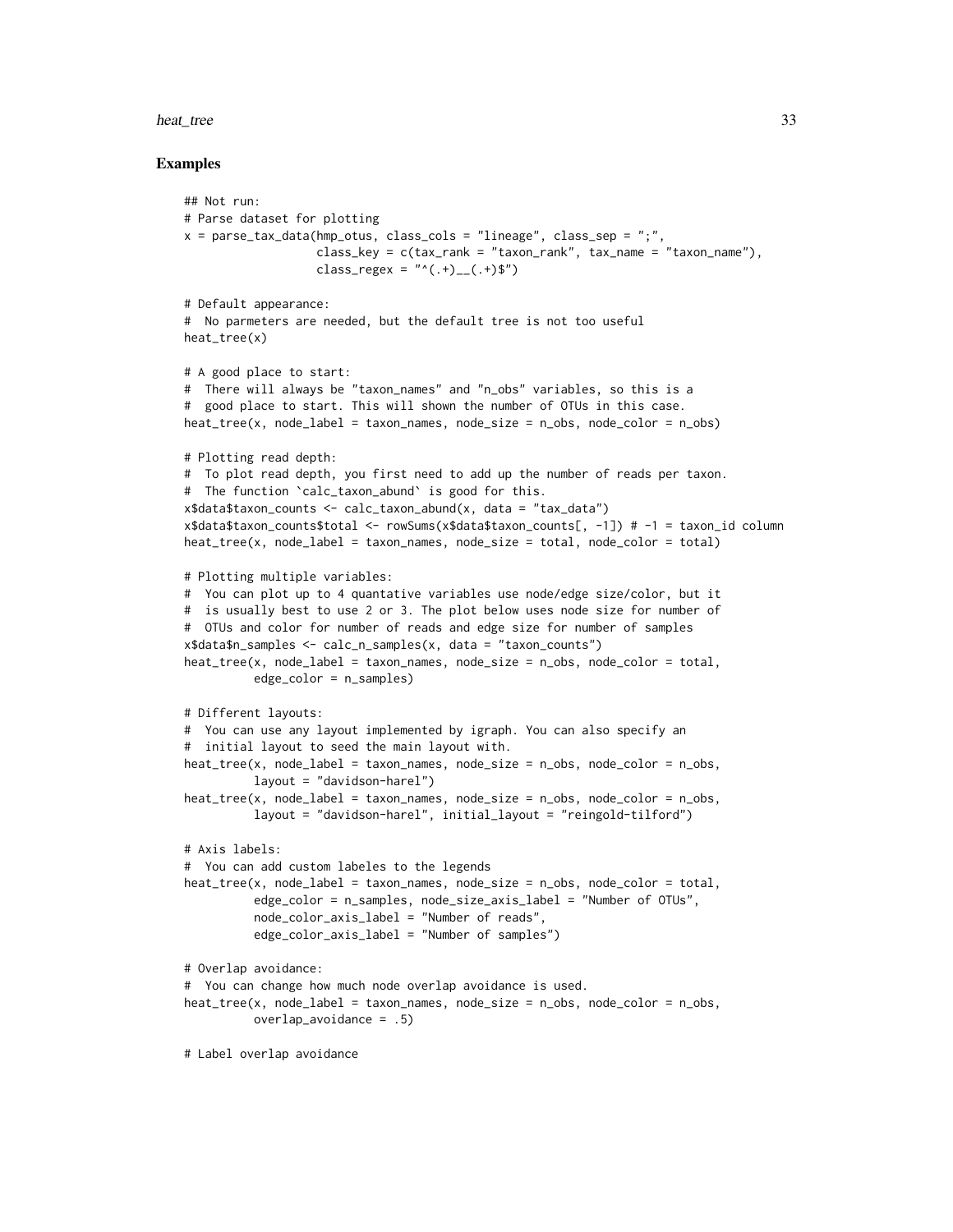```
# You can modfiy how label scattering is handled using the `replel_force` and
`repel_iter` options. You can turn off label scattering using the `repel_labels` option.
heat_tree(x, node_label = taxon_names, node_size = n_obs, node_color = n_obs,
          repel_force = 2, repel_iter = 20000)
heat_tree(x, node_label = taxon_names, node_size = n_obs, node_color = n_obs,
          repel_labels = FALSE)
# Setting the size of graph elements:
# You can force nodes, edges, and lables to be a specific size/color range instead
# of letting the function optimize it. These options end in `_range`.
heat_tree(x, node_label = taxon_names, node_size = n_obs, node_color = n_obs,
          node_size_range = c(0.01, .1))heat_tree(x, node_label = taxon_names, node_size = n_obs, node_color = n_obs,
          edge_color_range = c("black", "#FFFFFF"))
heat_tree(x, node_label = taxon_names, node_size = n_obs, node_color = n_obs,
          node_labelsListe_range = c(0.02, 0.02)# Setting the transformation used:
# You can change how raw statistics are converted to color/size using options
# ending in _trans.
heat_tree(x, node_label = taxon_names, node_size = n_obs, node_color = n_obs,
          node_size_trans = "log10 area")
# Setting the interval displayed:
# By default, the whole range of the statistic provided will be displayed.
# You can set what range of values are displayed using options ending in `_interval`.
heat_tree(x, node_label = taxon_names, node_size = n_obs, node_color = n_obs,
          node_size_interval = c(10, 100))
## End(Not run)
```
<span id="page-33-1"></span>heat\_tree\_matrix *Plot a matrix of heat trees*

#### Description

Plot a matrix of heat trees for showing pairwise comparisons. A larger, labelled tree serves as a key for the matrix of smaller unlabelled trees. The data for this function is typically created with [compare\\_groups](#page-18-1),

#### Usage

```
heat_tree_matrix(
  obj,
  data,
  label_small_trees = FALSE,
  key\_size = 0.6,
  seed = 1,
```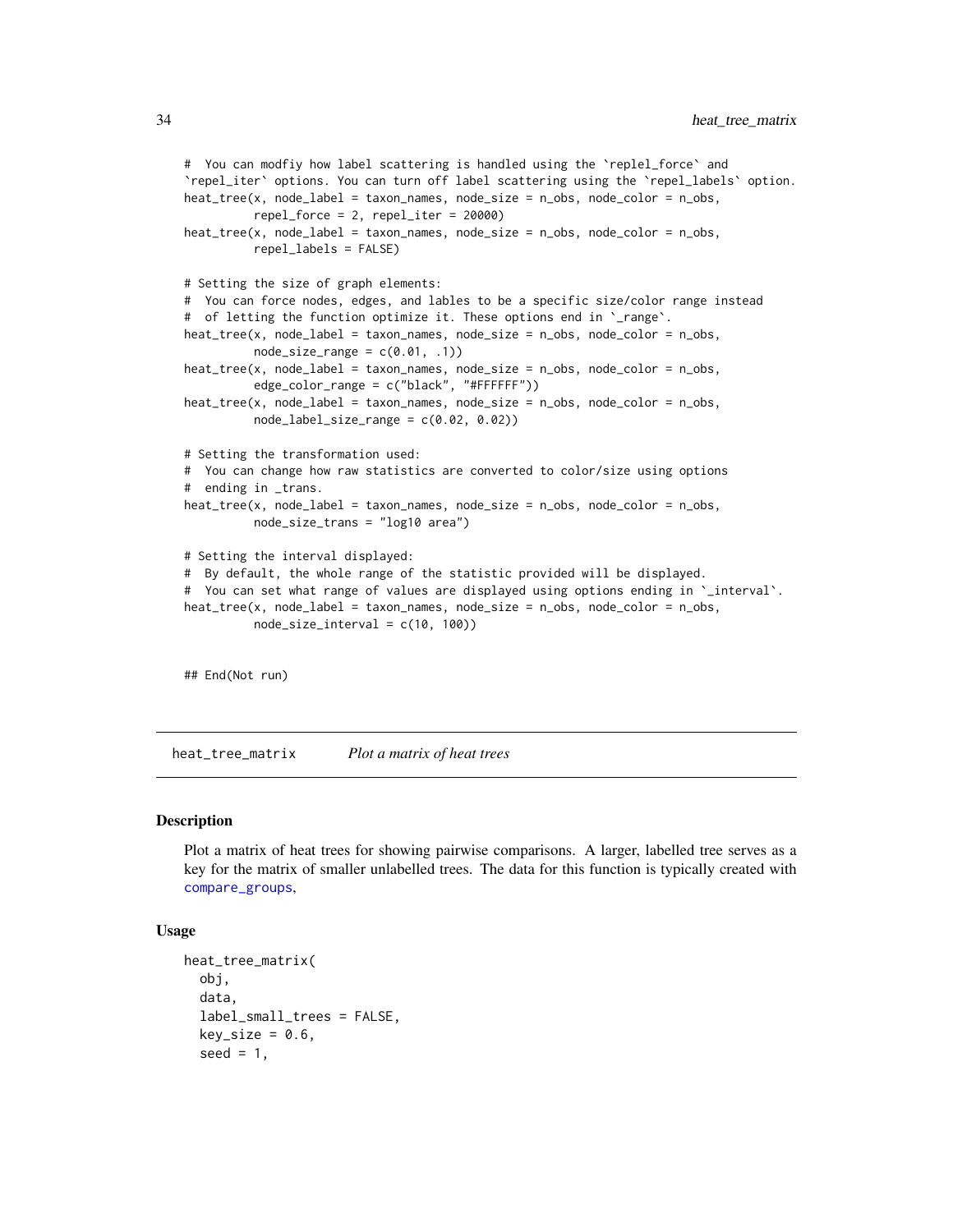### heat\_tree\_matrix 35

```
output_file = NULL,
 row_label_color = diverging_palette()[3],
 col_label_color = diverging_palette()[1],
 row_label_size = 12,
 col_label_size = 12,
  ...,
 dataset = NULL
)
```
#### Arguments

| A taxmap object                                                                                                                                               |  |  |
|---------------------------------------------------------------------------------------------------------------------------------------------------------------|--|--|
| The name of a table in obj\$data that is the output of compare_groups or in the<br>same format.                                                               |  |  |
| label_small_trees                                                                                                                                             |  |  |
| If TRUE add labels to small trees as well as the key tree. Otherwise, only the key<br>tree will be labeled.                                                   |  |  |
| The size of the key tree relative to the whole graph. For example, 0.5 means half<br>the width/height of the graph.                                           |  |  |
| That random seed used to make the graphs.                                                                                                                     |  |  |
| The path to one or more files to save the plot in using ggsave. The type of the<br>file will be determined by the extension given. Default: Do not save plot. |  |  |
| row_label_color                                                                                                                                               |  |  |
| The color of the row labels on the right side of the matrix. Default: based on the<br>node_color_range.                                                       |  |  |
| col_label_color                                                                                                                                               |  |  |
| The color of the columns labels along the top of the matrix. Default: based on<br>the node_color_range.                                                       |  |  |
| row_label_size The size of the row labels on the right side of the matrix. Default: 12.                                                                       |  |  |
| col_label_size The size of the columns labels along the top of the matrix. Default: 12.                                                                       |  |  |
| Passed to heat_tree. Some options will be overwritten.                                                                                                        |  |  |
| DEPRECIATED. use "data" instead.                                                                                                                              |  |  |
|                                                                                                                                                               |  |  |

```
## Not run:
# Parse dataset for plotting
x <- parse_tax_data(hmp_otus, class_cols = "lineage", class_sep = ";",
                    class_key = c(tax_rank = "taxon_rank", tax_name = "taxon_name"),
                    class_regex = "^(.+)__(.+)$")
# Convert counts to proportions
x$data$otu_table <- calc_obs_props(x, data = "tax_data", cols = hmp_samples$sample_id)
# Get per-taxon counts
x$data$tax_table <- calc_taxon_abund(x, data = "otu_table", cols = hmp_samples$sample_id)
```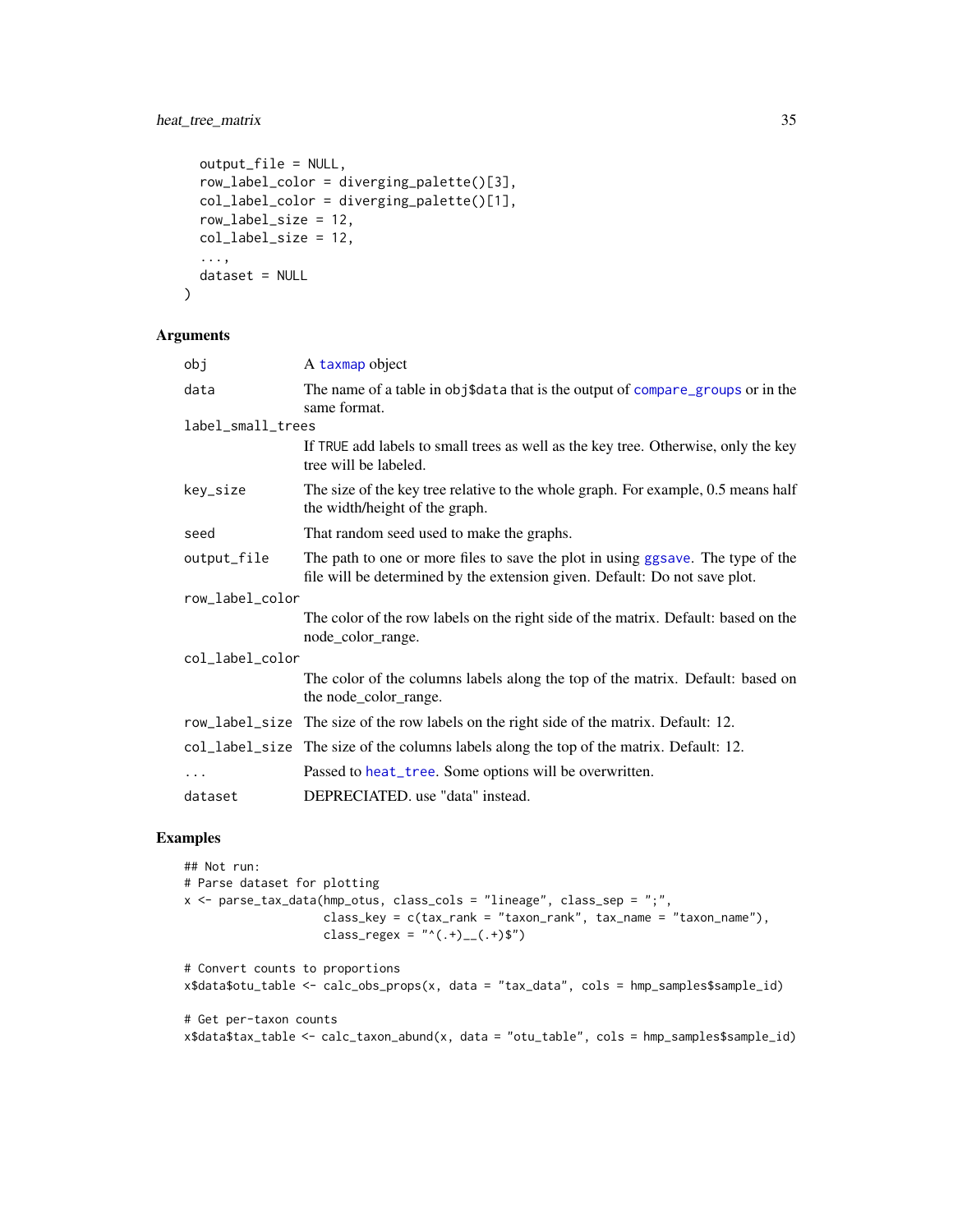```
# Calculate difference between treatments
x$data$diff_table <- compare_groups(x, data = "tax_table",
                                    cols = hmp_samples$sample_id,
                                    groups = hmp_samples$body_site)
# Plot results (might take a few minutes)
heat_tree_matrix(x,
                 data = "diff_table",
                 node_size = n_obs,
                 node_label = taxon_names,
                 node_color = log2_median_ratio,
                 node_color_range = diverging_palette(),
                 node_color_trans = "linear",
                 node\_color\_interval = c(-3, 3),
                 edge\_color\_interval = c(-3, 3),
                 node_size_axis_label = "Number of OTUs",
                 node_color_axis_label = "Log2 ratio median proportions")
```
## End(Not run)

hmp\_otus *A HMP subset*

#### Description

A subset of the Human Microbiome Project abundance matrix produced by QIIME. It contains OTU ids, taxonomic lineages, and the read counts for 50 samples. See [hmp\\_samples](#page-36-1) for the matching dataset of sample information.

#### Format

A 1,000 x 52 tibble.

### Details

The 50 samples were randomly selected such that there were 10 in each of 5 treatments: "Saliva", "Throat", "Stool", "Right\_Antecubital\_fossa", "Anterior\_nares". For each treatment, there were 5 samples from men and 5 from women.

#### Source

Subset from data available at https://www.hmpdacc.org/hmp/HMQCP/

### See Also

Other hmp\_data: [hmp\\_samples](#page-36-1)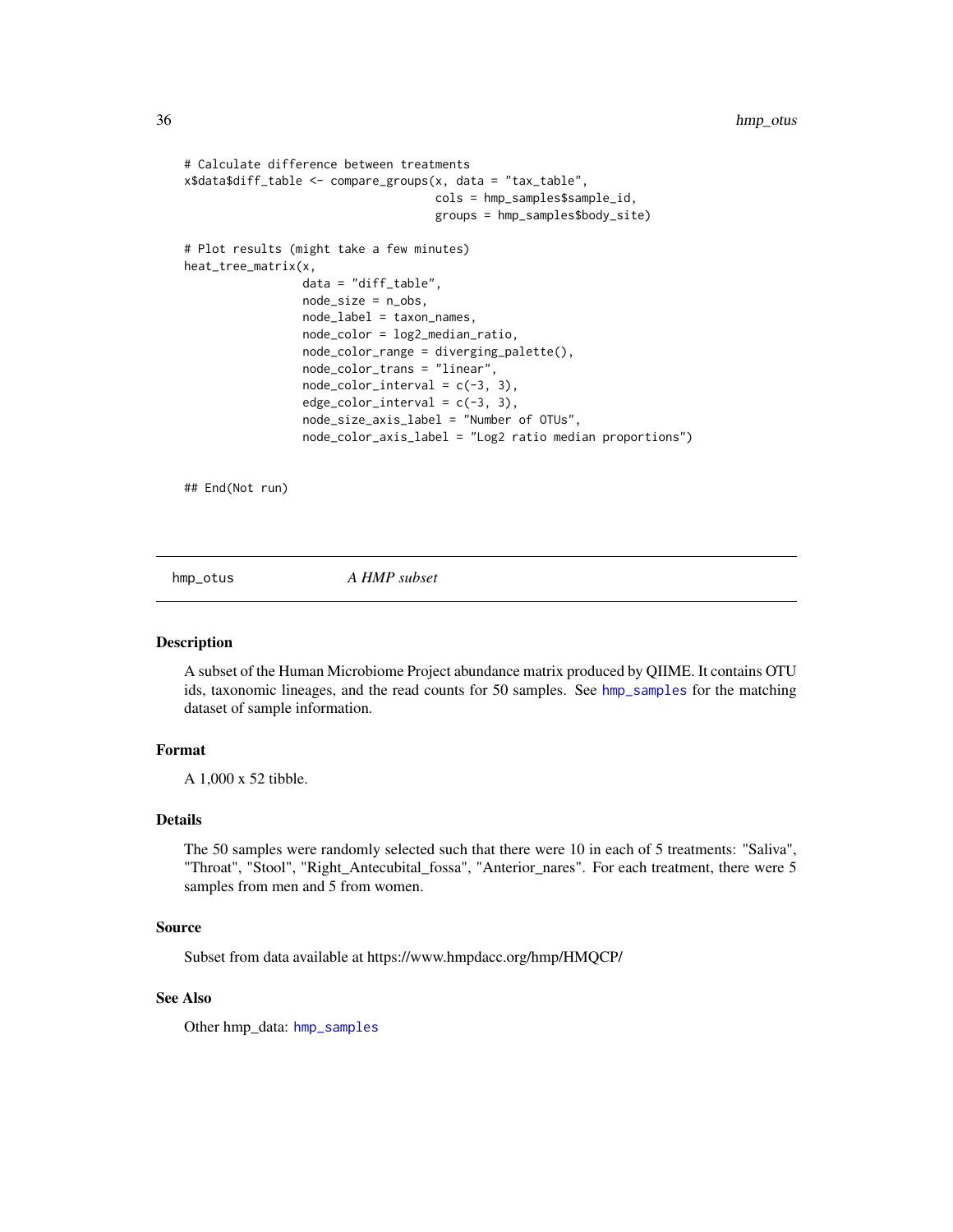## Description

The sample information for a subset of the Human Microbiome Project data. It contains the sample ID, sex, and body site for each sample in the abundance matrix stored in [hmp\\_otus](#page-35-0). The "sample\_id" column corresponds to the column names of [hmp\\_otus](#page-35-0).

### Format

 $A$  50 x 3 tibble.

## Details

The 50 samples were randomly selected such that there were 10 in each of 5 treatments: "Saliva", "Throat", "Stool", "Right\_Antecubital\_fossa", "Anterior\_nares". For each treatment, there were 5 samples from men and 5 from women. "Right\_Antecubital\_fossa" was renamed to "Skin" and "Anterior\_nares" to "Nose".

### Source

Subset from data available at https://www.hmpdacc.org/hmp/HMQCP/

### See Also

Other hmp\_data: [hmp\\_otus](#page-35-0)

is\_ambiguous *Find ambiguous taxon names*

# Description

Find taxa with ambiguous names, such as "unknown" or "uncultured".

```
is_ambiguous(
  taxon_names,
  unknown = TRUE,
  uncultured = TRUE,
 name_{regex} = "."ignore_case = TRUE
)
```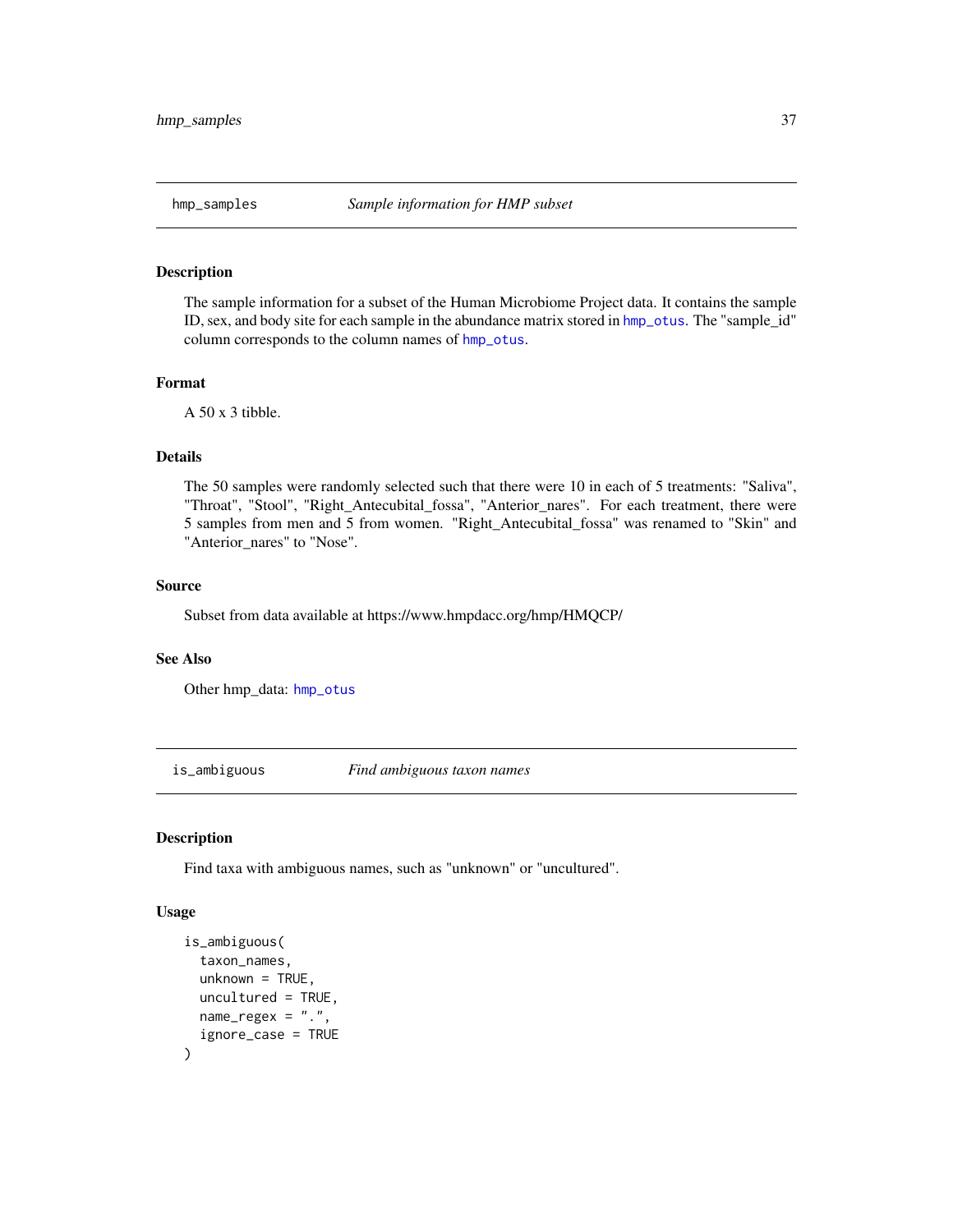| taxon_names | A taxmap object                                                                                                                           |
|-------------|-------------------------------------------------------------------------------------------------------------------------------------------|
| unknown     | If TRUE, Remove taxa with names the suggest they are placeholders for unknown<br>$taxa$ (e.g. "unknown ").                                |
| uncultured  | If TRUE, Remove taxa with names the suggest they are assigned to uncultured<br>organisms (e.g. "uncultured ").                            |
| name_regex  | The regex code to match a valid character in a taxon name. For example, "[a-z]"<br>would mean taxon names can only be lower case letters. |
| ignore_case | If TRUE, dont consider the case of the text when determining a match.                                                                     |

# Details

If you encounter a taxon name that represents an ambiguous taxon that is not filtered out by this function, let us know and we will add it.

### Value

TRUE/FALSE vector corresponding to taxon\_names

### Examples

```
is_ambiguous(c("unknown", "uncultured", "homo sapiens", "kfdsjfdljsdf"))
```
layout\_functions *Layout functions*

# Description

Functions used to determine graph layout. Calling the function with no parameters returns available function names. Calling the function with only the name of a function returns that function. Supplying a name and a [graph](#page-0-0) object to run the layout function on the graph.

```
layout_functions(
  name = NULL,graph = NULL,
  intitial_coords = NULL,
  effort = 1,...
\mathcal{E}
```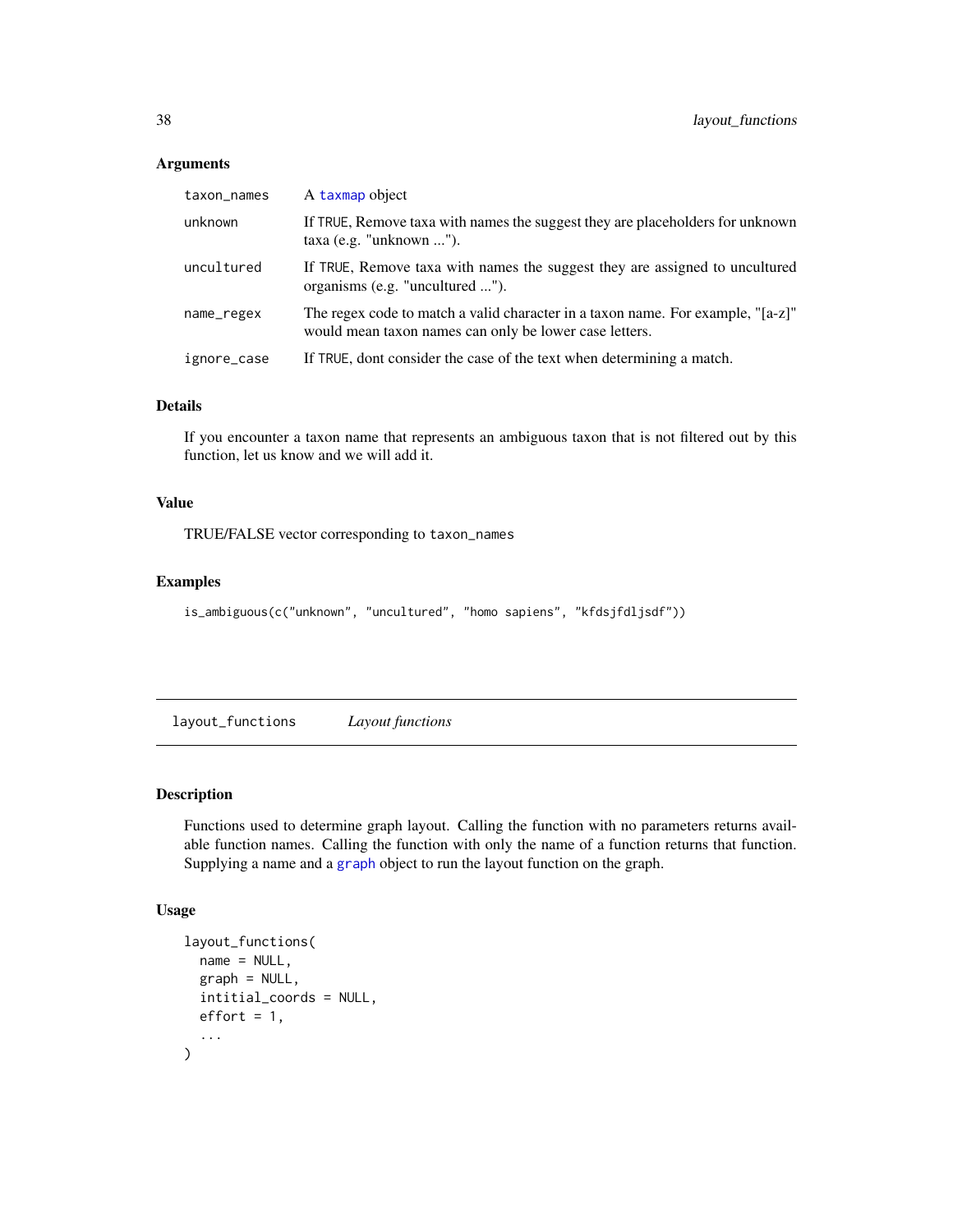| name            | (character of length 1 OR NULL) name of algorithm. Leave NULL to see all<br>options.                                    |
|-----------------|-------------------------------------------------------------------------------------------------------------------------|
| graph           | (igraph) The graph to generate the layout for.                                                                          |
| intitial_coords |                                                                                                                         |
|                 | (matrix) Initial node layout to base new layout off of.                                                                 |
| effort          | (numeric of length 1) The amount of effort to put into layouts. Typically deter-<br>mines the the number of iterations. |
| $\cdots$        | (other arguments) Passed to igraph layout function used.                                                                |

### Value

The name available functions, a layout functions, or a two-column matrix depending on how arguments are provided.

### Examples

```
# List available function names:
layout_functions()
# Execute layout function on graph:
layout_functions("davidson-harel", igraph::make_ring(5))
```
<span id="page-38-0"></span>make\_dada2\_asv\_table *Make a imitation of the dada2 ASV abundance matrix*

# Description

Attempts to save the abundance matrix stored as a table in a taxmap object in the dada2 ASV abundance matrix format. If the taxmap object was created using [parse\\_dada2](#page-43-0), then it should be able to replicate the format exactly with the default settings.

#### Usage

```
make_dada2_asv_table(obj, asv_table = "asv_table", asv_id = "asv_id")
```
#### Arguments

| obi       | A taxmap object                                                        |
|-----------|------------------------------------------------------------------------|
| asv table | The name of the abundance matrix in the taxmap object to use.          |
| asv id    | The name of the column in as v_table with unique ASV ids or sequences. |

# Value

A numeric matrix with rows as samples and columns as ASVs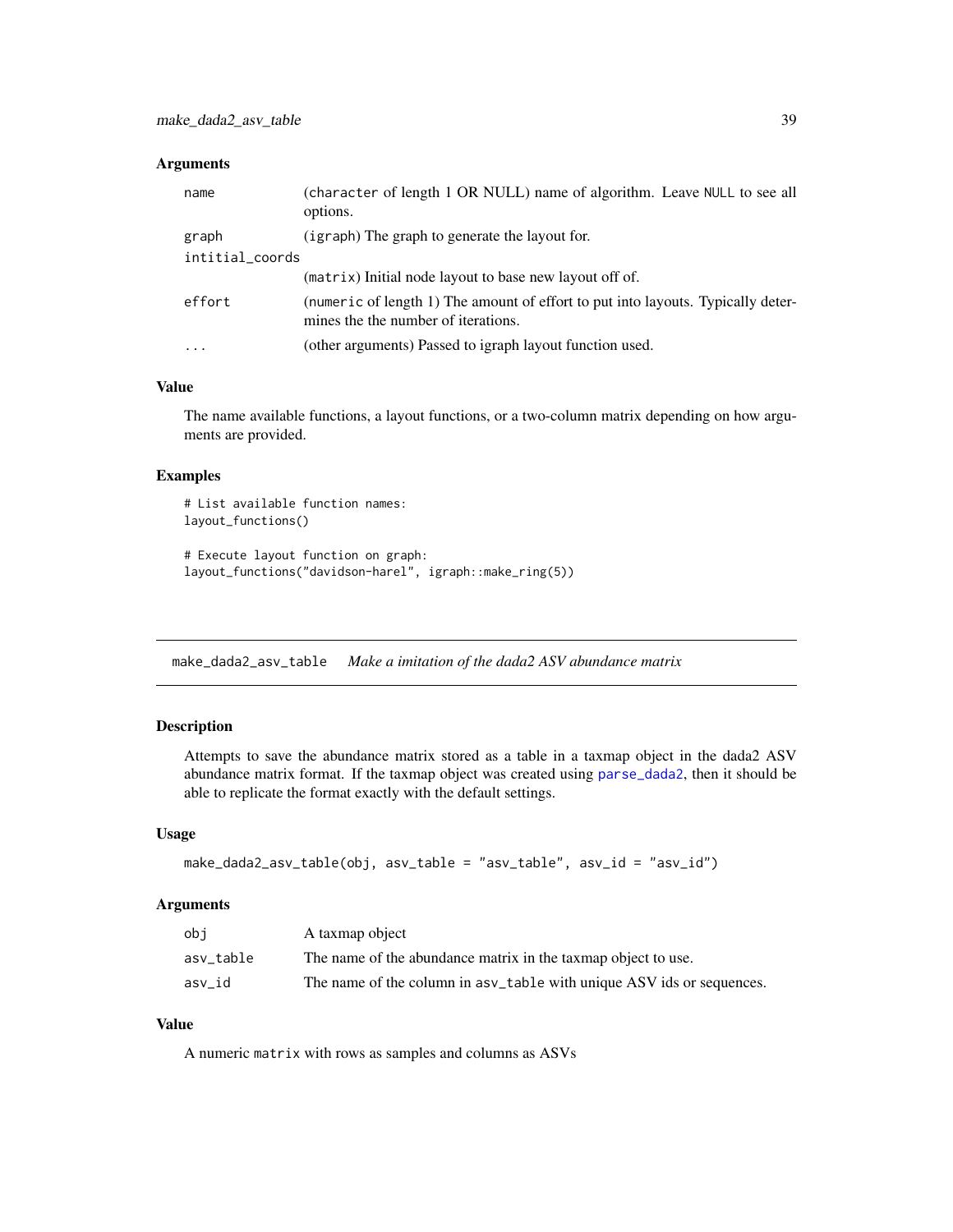### See Also

```
Other writers: make_dada2_tax_table(), write_greengenes(), write_mothur_taxonomy(),
write_rdp(), write_silva_fasta(), write_unite_general()
```
<span id="page-39-0"></span>make\_dada2\_tax\_table *Make a imitation of the dada2 taxonomy matrix*

# Description

Attempts to save the taxonomy information assocaited with an abundance matrix in a taxmap object in the dada2 taxonomy matrix format. If the taxmap object was created using [parse\\_dada2](#page-43-0), then it should be able to replicate the format exactly with the default settings.

#### Usage

```
make_dada2_tax_table(obj, asv_table = "asv_table", asv_id = "asv_id")
```
#### Arguments

| obi       | A taxmap object                                                        |
|-----------|------------------------------------------------------------------------|
| asv_table | The name of the abundance matrix in the taxmap object to use.          |
| asv id    | The name of the column in as v_table with unique ASV ids or sequences. |

### Value

A character matrix with rows as ASVs and columns as taxonomic ranks.

#### See Also

```
Other writers: make_dada2_asv_table(), write_greengenes(), write_mothur_taxonomy(),
write_rdp(), write_silva_fasta(), write_unite_general()
```
metacoder *Metacoder*

#### Description

A package for planning and analysis of amplicon metagenomics research projects.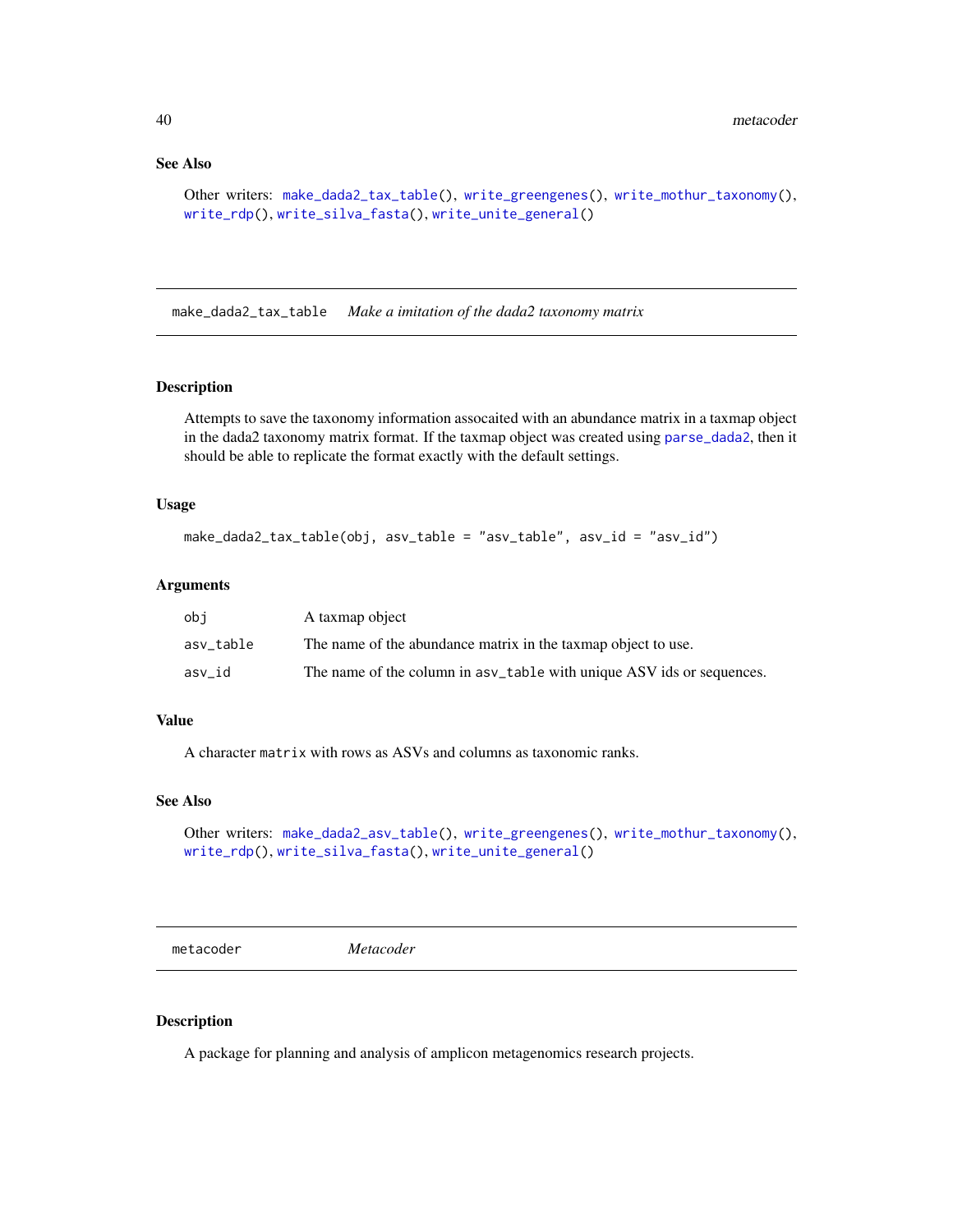#### metacoder and the set of the set of the set of the set of the set of the set of the set of the set of the set of the set of the set of the set of the set of the set of the set of the set of the set of the set of the set of

## Details

The goal of the metacoder package is to provide a set of tools for:

- Standardized parsing of taxonomic information from diverse resources.
- Visualization of statistics distributed over taxonomic classifications.
- Evaluating potential metabarcoding primers for taxonomic specificity.
- Providing flexible functions for analyzing taxonomic and abundance data.

To accomplish these goals, metacoder leverages resources from other R packages, interfaces with external programs, and provides novel functions where needed to allow for entire analyses within R.

### Documentation

The full documentation can be found online at [http://grunwaldlab.github.io/metacoder\\_](http://grunwaldlab.github.io/metacoder_documentation) [documentation](http://grunwaldlab.github.io/metacoder_documentation).

There is also a short vignette included for offline use that can be accessed by the following code:

browseVignettes(package = "metacoder")

# Plotting:

- [heat\\_tree](#page-25-0)
- [heat\\_tree\\_matrix](#page-33-0)

## In silico PCR:

• [primersearch](#page-55-0)

### Analysis:

- [calc\\_taxon\\_abund](#page-0-0)
- [calc\\_obs\\_props](#page-14-0)
- [rarefy\\_obs](#page-63-0)
- [compare\\_groups](#page-18-0)
- [zero\\_low\\_counts](#page-72-0)
- [calc\\_n\\_samples](#page-12-0)
- [filter\\_ambiguous\\_taxa](#page-23-0)

#### Parsers:

- [parse\\_greengenes](#page-44-0)
- [parse\\_mothur\\_tax\\_summary](#page-46-0)
- [parse\\_mothur\\_taxonomy](#page-45-0)
- [parse\\_newick](#page-48-0)
- [parse\\_phyloseq](#page-49-0)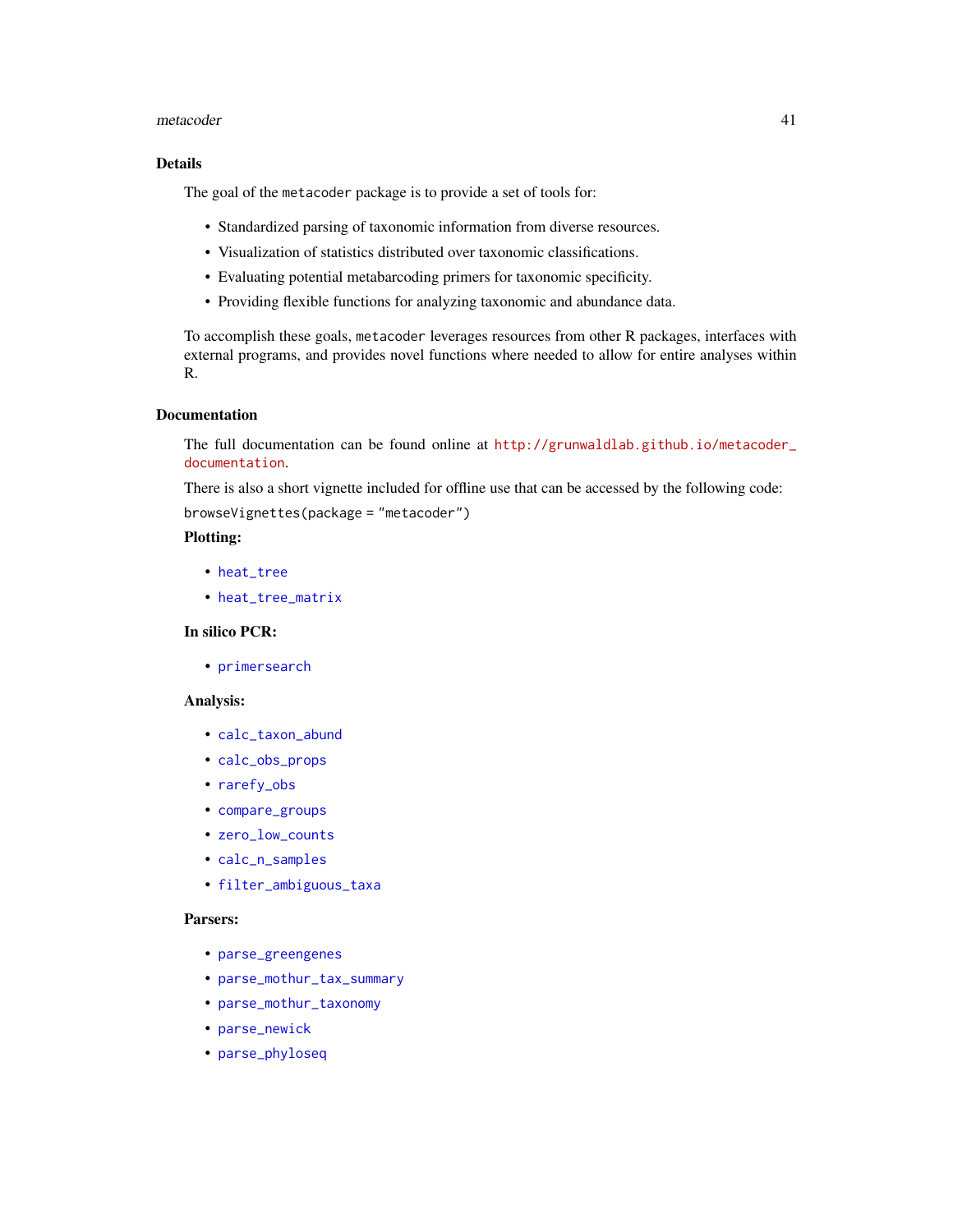- [parse\\_phylo](#page-48-1)
- [parse\\_qiime\\_biom](#page-50-0)
- [parse\\_rdp](#page-51-0)
- [parse\\_silva\\_fasta](#page-52-0)
- [parse\\_unite\\_general](#page-54-0)

# Writers:

- [write\\_greengenes](#page-66-0)
- [write\\_mothur\\_taxonomy](#page-67-0)
- [write\\_rdp](#page-69-0)
- [write\\_silva\\_fasta](#page-70-0)
- [write\\_unite\\_general](#page-71-0)

### Database querying:

• [ncbi\\_taxon\\_sample](#page-41-0)

### Author(s)

Zachary Foster and Niklaus Grunwald

<span id="page-41-0"></span>ncbi\_taxon\_sample *Download representative sequences for a taxon*

# Description

Downloads a sample of sequences meant to evenly capture the diversity of a given taxon. Can be used to get a shallow sampling of vast groups. **CAUTION:** This function can make MANY queries to Genbank depending on arguments given and can take a very long time. Choose your arguments carefully to avoid long waits and needlessly stressing NCBI's servers. Use a downloaded database and a parser from the taxa package when possible.

```
ncbi_taxon_sample(
  name = NULL,id = NULL,target_rank,
  min_counts = NULL,
  max_counts = NULL,
  interpolate_min = TRUE,
  interpolate_max = TRUE,
  min_children = NULL,
  max_children = NULL,
```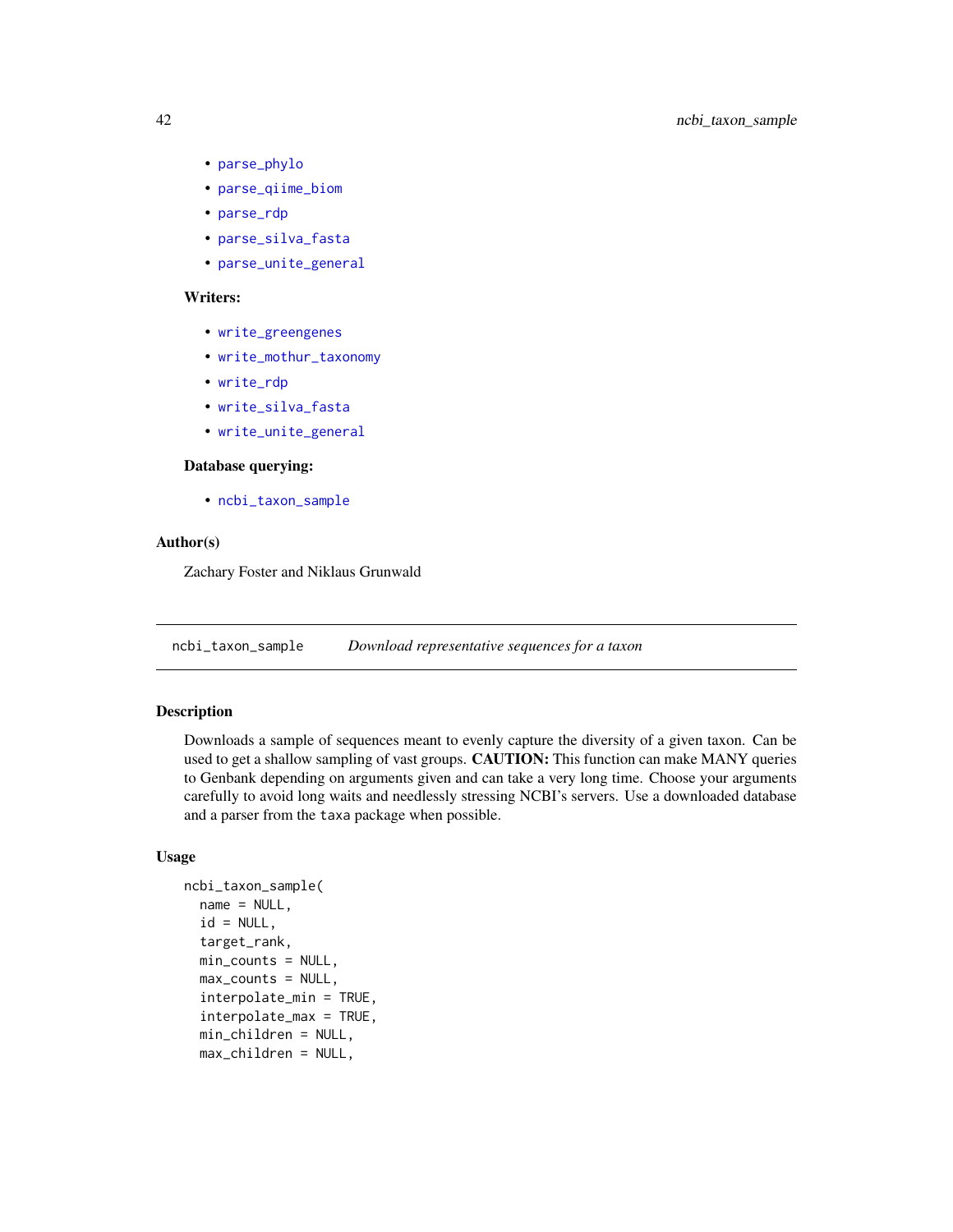# ncbi\_taxon\_sample 43

```
seqrange = "1:3000",
  getrelated = FALSE,
 fuzzy = TRUE,limit = 10,entrez_query = NULL,
  hypothetical = FALSE,
  verbose = TRUE
\mathcal{L}
```

| name            | (character of length 1) The taxon to download a sample of sequences for.                                                                                                                                                                                       |
|-----------------|----------------------------------------------------------------------------------------------------------------------------------------------------------------------------------------------------------------------------------------------------------------|
| id              | (character of length 1) The taxon id to download a sample of sequences for.                                                                                                                                                                                    |
| target_rank     | (character of length 1) The finest taxonomic rank at which to sample. The<br>finest rank at which replication occurs. Must be a finer rank than taxon.                                                                                                         |
| min_counts      | (named numeric) The minimum number of sequences to download for each<br>taxonomic rank. The names correspond to taxonomic ranks.                                                                                                                               |
| max_counts      | (named numeric) The maximum number of sequences to download for each<br>taxonomic rank. The names correspond to taxonomic ranks.                                                                                                                               |
| interpolate_min |                                                                                                                                                                                                                                                                |
|                 | (logical) If TRUE, values supplied to min_counts and min_children will be<br>used to infer the values of intermediate ranks not specified. Linear interpolation<br>between values of specified ranks will be used to determine values of unspecified<br>ranks. |
| interpolate_max |                                                                                                                                                                                                                                                                |
|                 | (logical) If TRUE, values supplied to max_counts and max_children will be<br>used to infer the values of intermediate ranks not specified. Linear interpolation<br>between values of specified ranks will be used to determine values of unspecified<br>ranks. |
| min_children    | (named numeric) The minimum number sub-taxa of taxa for a given rank must<br>have for its sequences to be searched. The names correspond to taxonomic<br>ranks.                                                                                                |
| max_children    | (named numeric) The maximum number sub-taxa of taxa for a given rank must<br>have for its sequences to be searched. The names correspond to taxonomic<br>ranks.                                                                                                |
| seqrange        | (character) Sequence range, as e.g., "1:1000". This is the range of sequence<br>lengths to search for. So "1:1000" means search for sequences from 1 to 1000<br>characters in length.                                                                          |
| getrelated      | (logical) If TRUE, gets the longest sequences of a species in the same genus as<br>the one searched for. If FALSE, returns nothing if no match found.                                                                                                          |
| fuzzy           | (logical) Whether to do fuzzy taxonomic ID search or exact search. If TRUE,<br>we use xXarbitraryXx[porgn:__txid <id>], but if FALSE, we use txid<id>.<br/>Default: FALSE</id></id>                                                                            |
| limit           | (numeric) Number of sequences to search for and return. Max of 10,000. If you<br>search for 6000 records, and only 5000 are found, you will of course only get<br>5000 back.                                                                                   |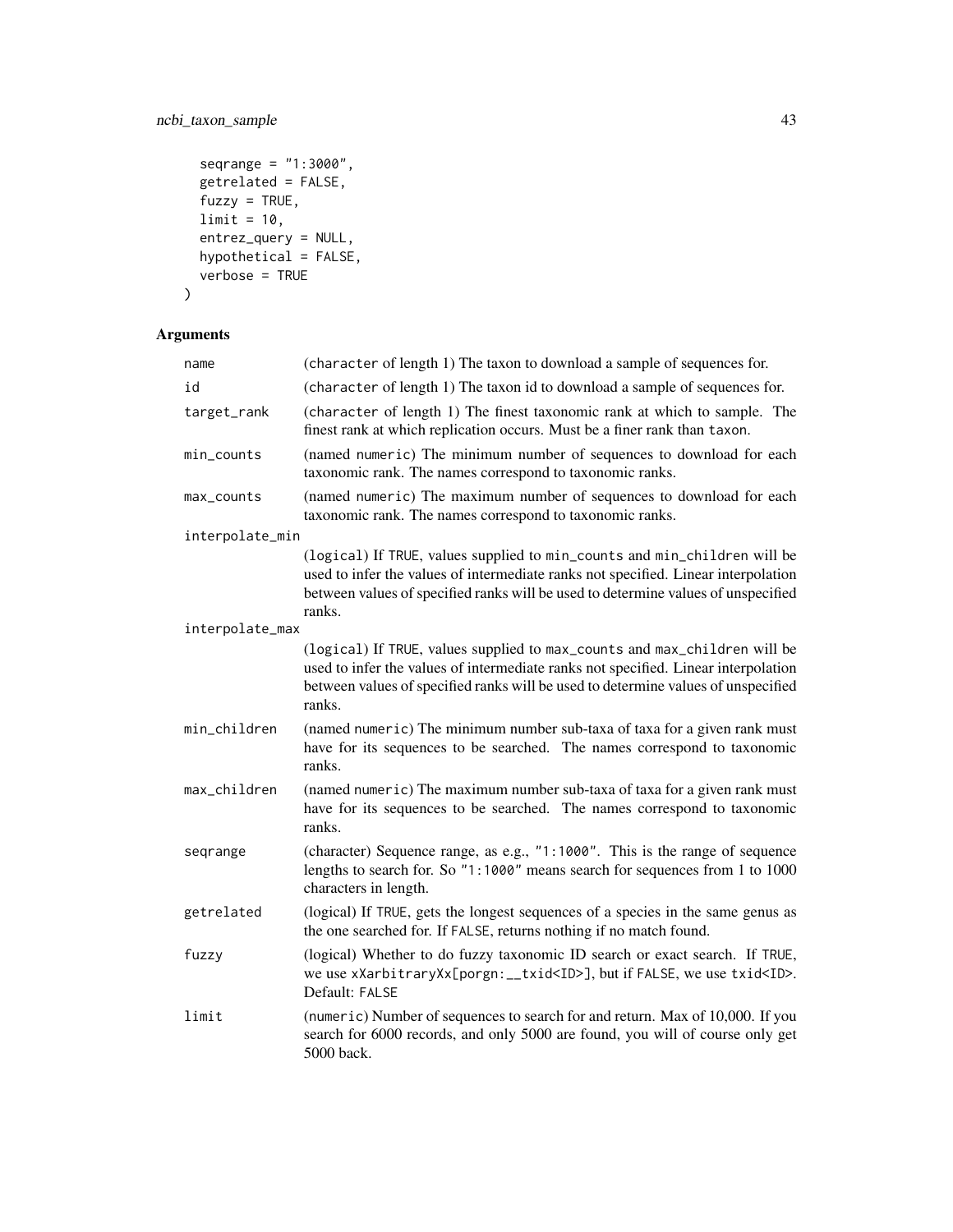| entrez_query | (character; length 1) An Entrez-format query to filter results with. This is<br>useful to search for sequences with specific characteristics. The format is the<br>same as the one used to seach genbank. (https://www.ncbi.nlm.nih.gov/<br>books/NBK3837/#EntrezHelp.Entrez_Searching_Options)                          |
|--------------|--------------------------------------------------------------------------------------------------------------------------------------------------------------------------------------------------------------------------------------------------------------------------------------------------------------------------|
| hypothetical | (logical; length 1) If FALSE, an attempt will be made to not return hypothetical<br>or predicted sequences judging from accession number prefixs (XM and XR).<br>This can result in less than the limit being returned even if there are more<br>sequences available, since this filtering is done after searching NCBI. |
| verbose      | (logical) If TRUE, progress messages will be printed.                                                                                                                                                                                                                                                                    |

# Examples

## Not run:

```
# Look up 5 ITS sequences from each fungal class
data <- ncbi_taxon_sample(name = "Fungi", target_rank = "class", limit = 5,
                          entrez_query = '"internal transcribed spacer"[All Fields]')
# Look up taxonomic information for sequences
obj <- lookup_tax_data(data, type = "seq_id", column = "gi_no")
```

```
# Plot information
filter_taxa(obj, taxon_names == "Fungi", subtaxa = TRUE) %>%
 heat_tree(node_label = taxon_names, node_color = n_obs, node_size = n_obs)
```
## End(Not run)

<span id="page-43-0"></span>parse\_dada2 *Convert the output of dada2 to a taxmap object*

### Description

Convert the ASV table and taxonomy table returned by dada2 into a taxmap object. An example of the input format can be found by following the dada2 tutorial here: shttps://benjjneb.github.io/dada2/tutorial.html

```
parse_dada2(
  seq_table,
  tax_table,
  class_key = "taxon_name",
 class_regex = "(.*)",
  include_match = TRUE
)
```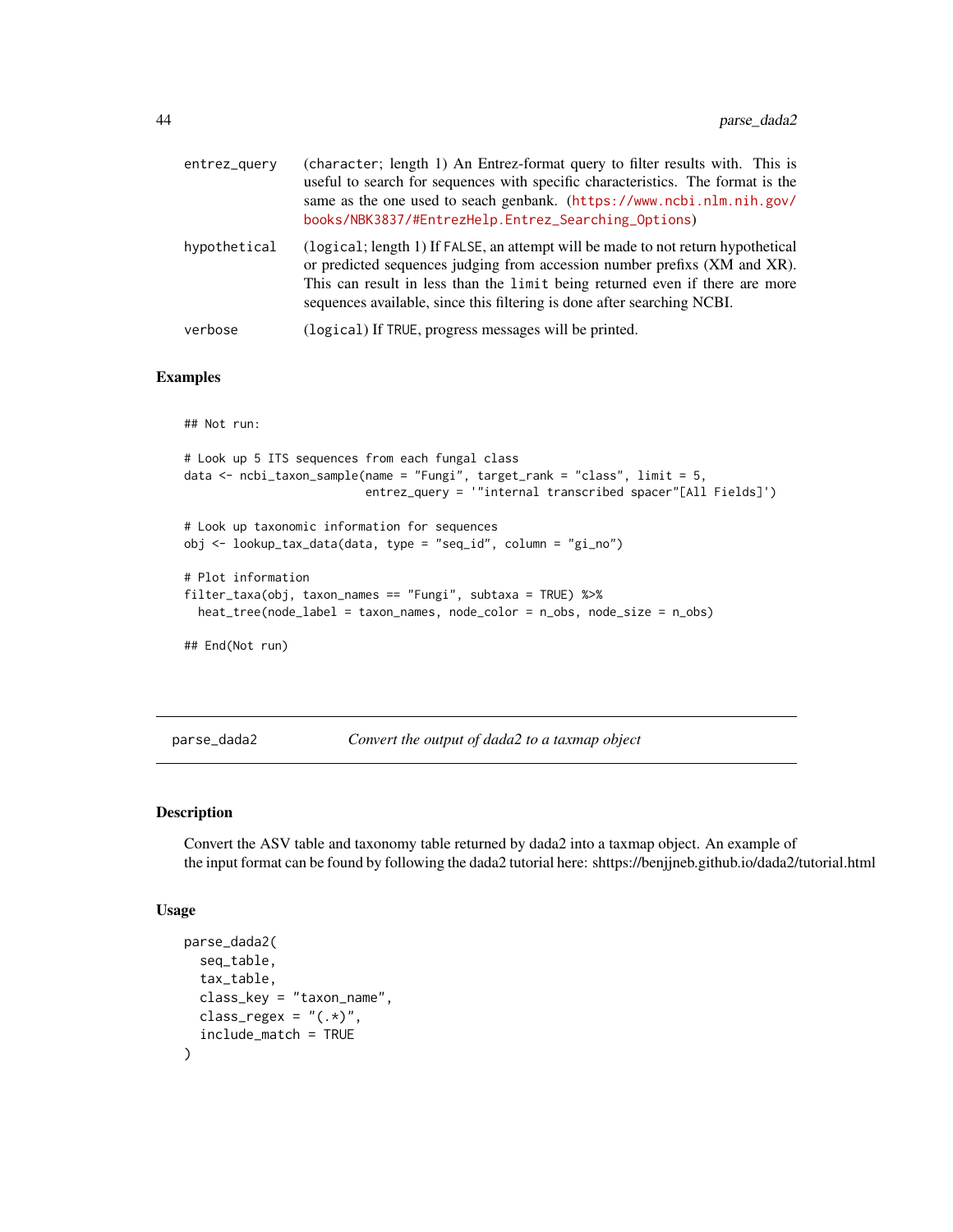| seq_table     | The ASV abundance matrix, with rows as samples and columns as ASV ids or<br>sequences                                                                                                                                                                                                                                                                                                                                                                                                                                                                                                                                                                                                                                                                                                                                    |
|---------------|--------------------------------------------------------------------------------------------------------------------------------------------------------------------------------------------------------------------------------------------------------------------------------------------------------------------------------------------------------------------------------------------------------------------------------------------------------------------------------------------------------------------------------------------------------------------------------------------------------------------------------------------------------------------------------------------------------------------------------------------------------------------------------------------------------------------------|
| tax_table     | The table with taxonomic classifications for ASVs, with ASVs in rows and tax-<br>onomic ranks as columns.                                                                                                                                                                                                                                                                                                                                                                                                                                                                                                                                                                                                                                                                                                                |
| class_key     | (character of length 1) The identity of the capturing groups defined using<br>class_regex. The length of class_key must be equal to the number of cap-<br>turing groups specified in class_regex. Any names added to the terms will be<br>used as column names in the output. At least one "taxon_name" must be speci-<br>fied. Only "info" can be used multiple times. Each term must be one of those<br>described below: * taxon_name: The name of a taxon. Not necessarily unique,<br>but are interpretable by a particular database. Requires an internet connection.<br>* taxon_rank: The rank of the taxon. This will be used to add rank info into the<br>output object that can be accessed by out \$taxon_ranks(). * info: Arbitrary<br>taxon info you want included in the output. Can be used more than once. |
| class_regex   | (character of length 1) A regular expression with capturing groups indicating<br>the locations of data for each taxon in the class term in the key argument. The<br>identity of the information must be specified using the class_key argument.<br>The class_sep option can be used to split the classification into data for each<br>taxon before matching. If class_sep is NULL, each match of class_regex<br>defines a taxon in the classification.                                                                                                                                                                                                                                                                                                                                                                   |
| include_match | (logical of length 1) If TRUE, include the part of the input matched by class_regex<br>in the output object.                                                                                                                                                                                                                                                                                                                                                                                                                                                                                                                                                                                                                                                                                                             |
|               |                                                                                                                                                                                                                                                                                                                                                                                                                                                                                                                                                                                                                                                                                                                                                                                                                          |

### Value

[taxmap](#page-0-0)

# See Also

```
Other parsers: parse_edge_list(), parse_greengenes(), parse_mothur_tax_summary(), parse_mothur_taxonomy(),
parse_newick(), parse_phyloseq(), parse_phylo(), parse_qiime_biom(), parse_rdp(), parse_silva_fasta(),
parse_ubiome(), parse_unite_general()
```
<span id="page-44-0"></span>parse\_greengenes *Parse Greengenes release*

# Description

Parses the greengenes database.

```
parse_greengenes(tax_file, seq_file = NULL)
```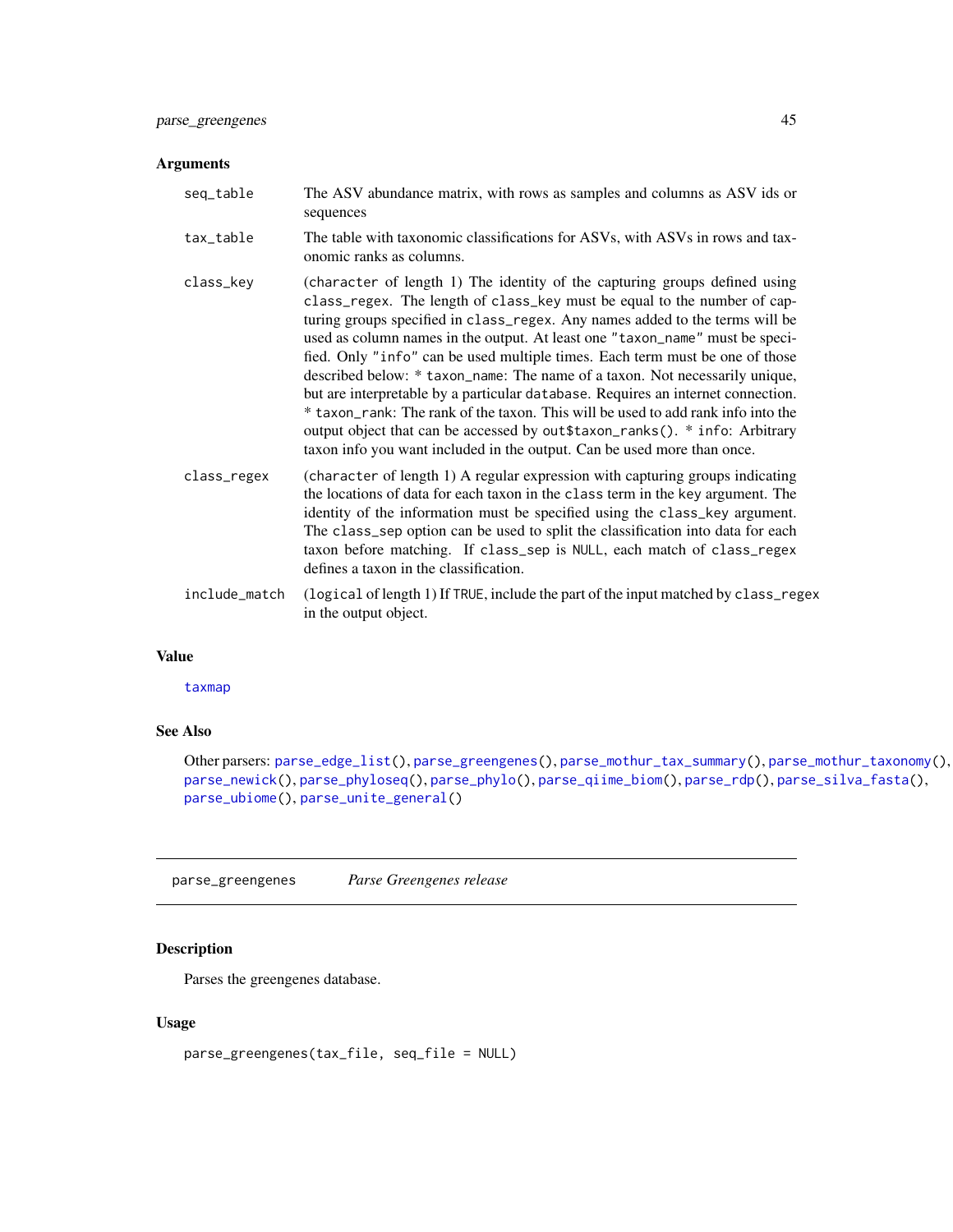| tax file                 | (character of length 1) The file path to the greengenes taxonomy file.            |
|--------------------------|-----------------------------------------------------------------------------------|
| sea file<br>is optional. | (character of length 1) The file path to the greengenes sequence fasta file. This |

#### Details

The taxonomy input file has a format like:

```
228054 k__Bacteria; p__Cyanobacteria; c__Synechococcophycideae; o__Synech...
844608 k__Bacteria; p__Cyanobacteria; c__Synechococcophycideae; o__Synech...
...
```
The optional sequence file has a format like:

```
>1111886
AACGAACGCTGGCGGCATGCCTAACACATGCAAGTCGAACGAGACCTTCGGGTCTAGTGGCGCACGGGTGCGTA...
>1111885
AGAGTTTGATCCTGGCTCAGAATGAACGCTGGCGGCGTGCCTAACACATGCAAGTCGTACGAGAAATCCCGAGC...
...
```
### Value

[taxmap](#page-0-0)

## See Also

```
Other parsers: parse_dada2(), parse_edge_list(), parse_mothur_tax_summary(), parse_mothur_taxonomy(),
parse_newick(), parse_phyloseq(), parse_phylo(), parse_qiime_biom(), parse_rdp(), parse_silva_fasta(),
parse_ubiome(), parse_unite_general()
```
<span id="page-45-0"></span>parse\_mothur\_taxonomy *Parse mothur Classify.seqs \*.taxonomy output*

# Description

Parse the '\*.taxonomy' file that is returned by the 'Classify.seqs' command in mothur. If confidence scores are present, they are included in the output.

```
parse_mothur_taxonomy(file = NULL, text = NULL)
```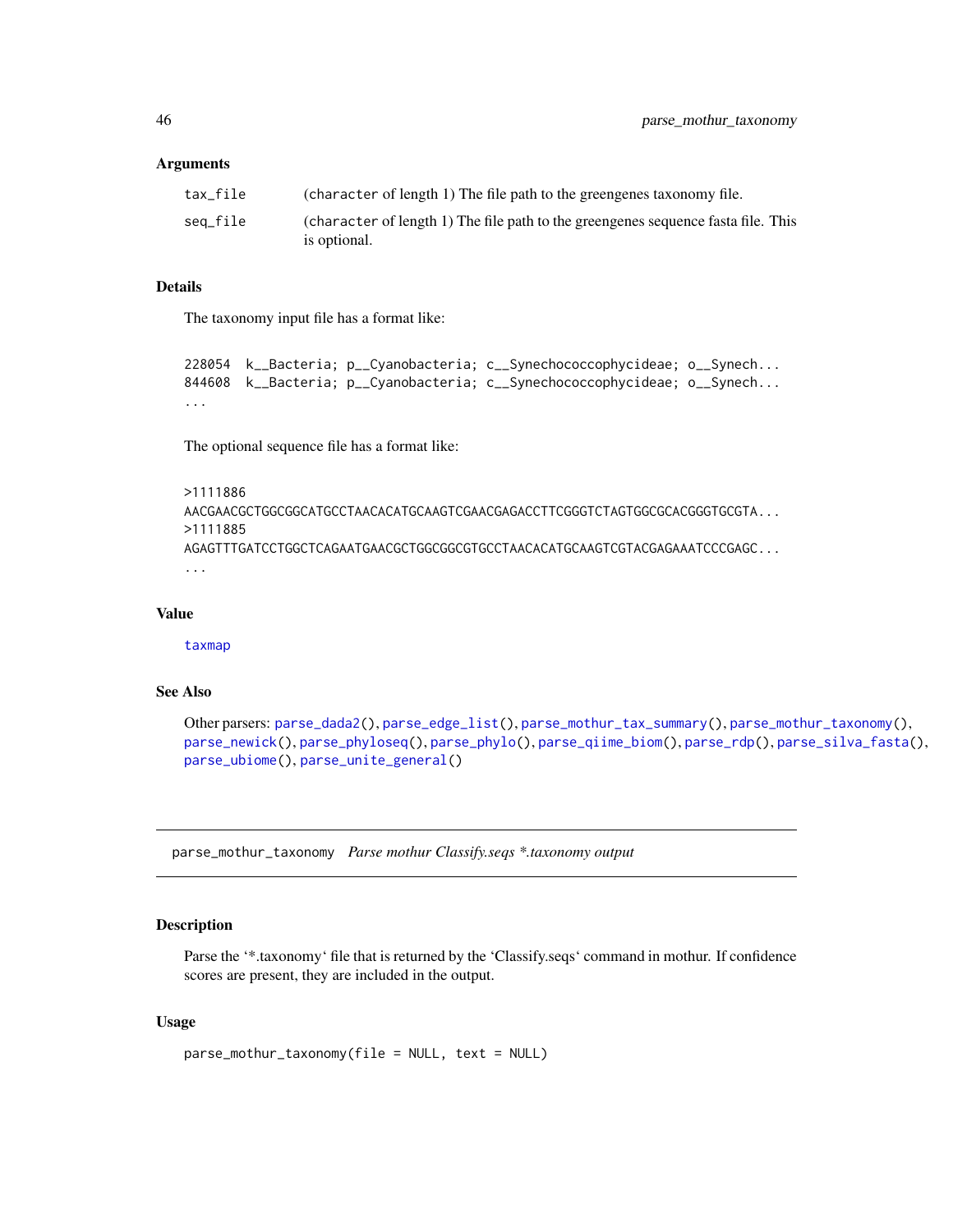| file | (character of length 1) The file path to the input file. Either "file" or "text"<br>must be used, but not both.                           |
|------|-------------------------------------------------------------------------------------------------------------------------------------------|
| text | (character) An alternate input to "file". The contents of the file as a character.<br>Either "file" or "text" must be used, but not both. |

#### Details

The input file has a format like:

```
AY457915 Bacteria(100);Firmicutes(99);Clostridiales(99);Johnsone...
AY457914 Bacteria(100);Firmicutes(100);Clostridiales(100);Johnso...
AY457913 Bacteria(100);Firmicutes(100);Clostridiales(100);Johnso...
AY457912 Bacteria(100);Firmicutes(99);Clostridiales(99);Johnsone...
AY457911 Bacteria(100);Firmicutes(99);Clostridiales(98);Ruminoco...
```

```
or...
```

```
AY457915 Bacteria;Firmicutes;Clostridiales;Johnsonella_et_rel.;J...
AY457914 Bacteria;Firmicutes;Clostridiales;Johnsonella_et_rel.;J...
AY457913 Bacteria;Firmicutes;Clostridiales;Johnsonella_et_rel.;J...
AY457912 Bacteria;Firmicutes;Clostridiales;Johnsonella_et_rel.;J...
AY457911 Bacteria;Firmicutes;Clostridiales;Ruminococcus_et_rel.;...
```
### Value

[taxmap](#page-0-0)

#### See Also

```
Other parsers: parse_dada2(), parse_edge_list(), parse_greengenes(), parse_mothur_tax_summary(),
parse_newick(), parse_phyloseq(), parse_phylo(), parse_qiime_biom(), parse_rdp(), parse_silva_fasta(),
parse_ubiome(), parse_unite_general()
```
<span id="page-46-0"></span>parse\_mothur\_tax\_summary

*Parse mothur \*.tax.summary Classify.seqs output*

#### Description

Parse the '\*.tax.summary' file that is returned by the 'Classify.seqs' command in mothur.

```
parse_mothur_tax_summary(file = NULL, text = NULL, table = NULL)
```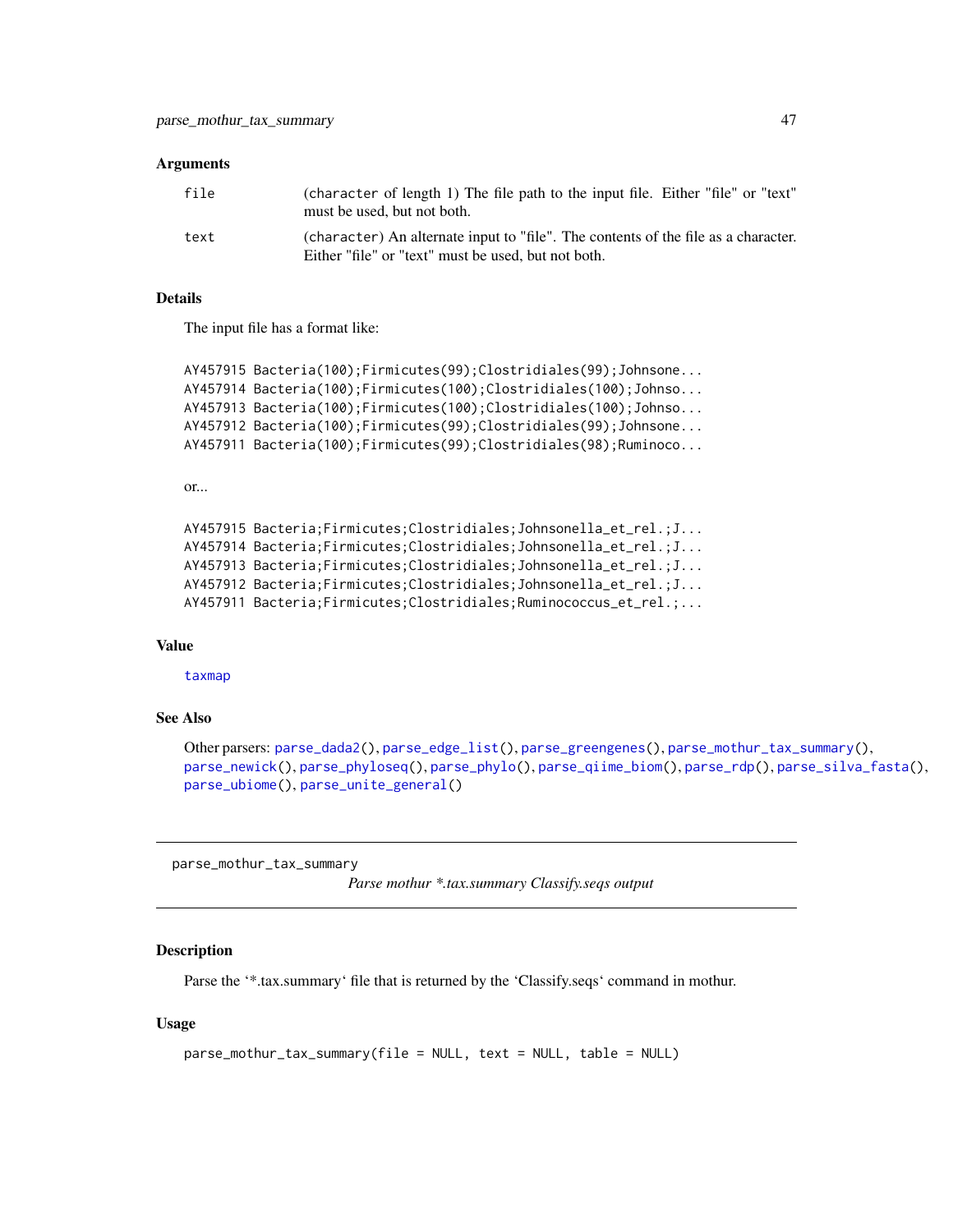| file  | (character of length 1) The file path to the input file. Either "file", "text", or<br>"table" must be used, but only one.                           |
|-------|-----------------------------------------------------------------------------------------------------------------------------------------------------|
| text  | (character) An alternate input to "file". The contents of the file as a character.<br>Either "file", "text", or "table" must be used, but only one. |
| table | (character of length 1) An already parsed data.frame or tibble. Either "file",<br>"text", or "table" must be used, but only one.                    |

# **Details**

The input file has a format like:

```
taxlevel rankID taxon daughterlevels total A B C
0 0 Root 2 242 84 84 74
1 0.1 Bacteria 50 242 84 84 74
2 0.1.2 Actinobacteria 38 13 0 13 0
3 0.1.2.3 Actinomycetaceae-Bifidobacteriaceae 10 13 0 13 0
4 0.1.2.3.7 Bifidobacteriaceae 6 13 0 13 0
5 0.1.2.3.7.2 Bifidobacterium_choerinum_et_rel. 8 13 0 13 0
6 0.1.2.3.7.2.1 Bifidobacterium_angulatum_et_rel. 1 11 0 11 0
7 0.1.2.3.7.2.1.1 unclassified 1 11 0 11 0
8 0.1.2.3.7.2.1.1.1 unclassified 1 11 0 11 0
9 0.1.2.3.7.2.1.1.1.1 unclassified 1 11 0 11 0
10 0.1.2.3.7.2.1.1.1.1.1 unclassified 1 11 0 11 0
11 0.1.2.3.7.2.1.1.1.1.1.1 unclassified 1 11 0 11 0
12 0.1.2.3.7.2.1.1.1.1.1.1.1 unclassified 1 11 0 11 0
6 0.1.2.3.7.2.5 Bifidobacterium_longum_et_rel. 1 2 0 2 0
7 0.1.2.3.7.2.5.1 unclassified 1 2 0 2 0
8 0.1.2.3.7.2.5.1.1 unclassified 1 2 0 2 0
9 0.1.2.3.7.2.5.1.1.1 unclassified 1 2 0 2 0
```
### or

```
taxon total A B C
"k__Bacteria";"p__Actinobacteria";"c__Actinobacteria";... 1 0 1 0
"k__Bacteria";"p__Actinobacteria";"c__Actinobacteria";... 1 0 1 0
"k__Bacteria";"p__Actinobacteria";"c__Actinobacteria";... 1 0 1 0
```
#### Value

[taxmap](#page-0-0)

### See Also

```
Other parsers: parse_dada2(), parse_edge_list(), parse_greengenes(), parse_mothur_taxonomy(),
parse_newick(), parse_phyloseq(), parse_phylo(), parse_qiime_biom(), parse_rdp(), parse_silva_fasta(),
parse_ubiome(), parse_unite_general()
```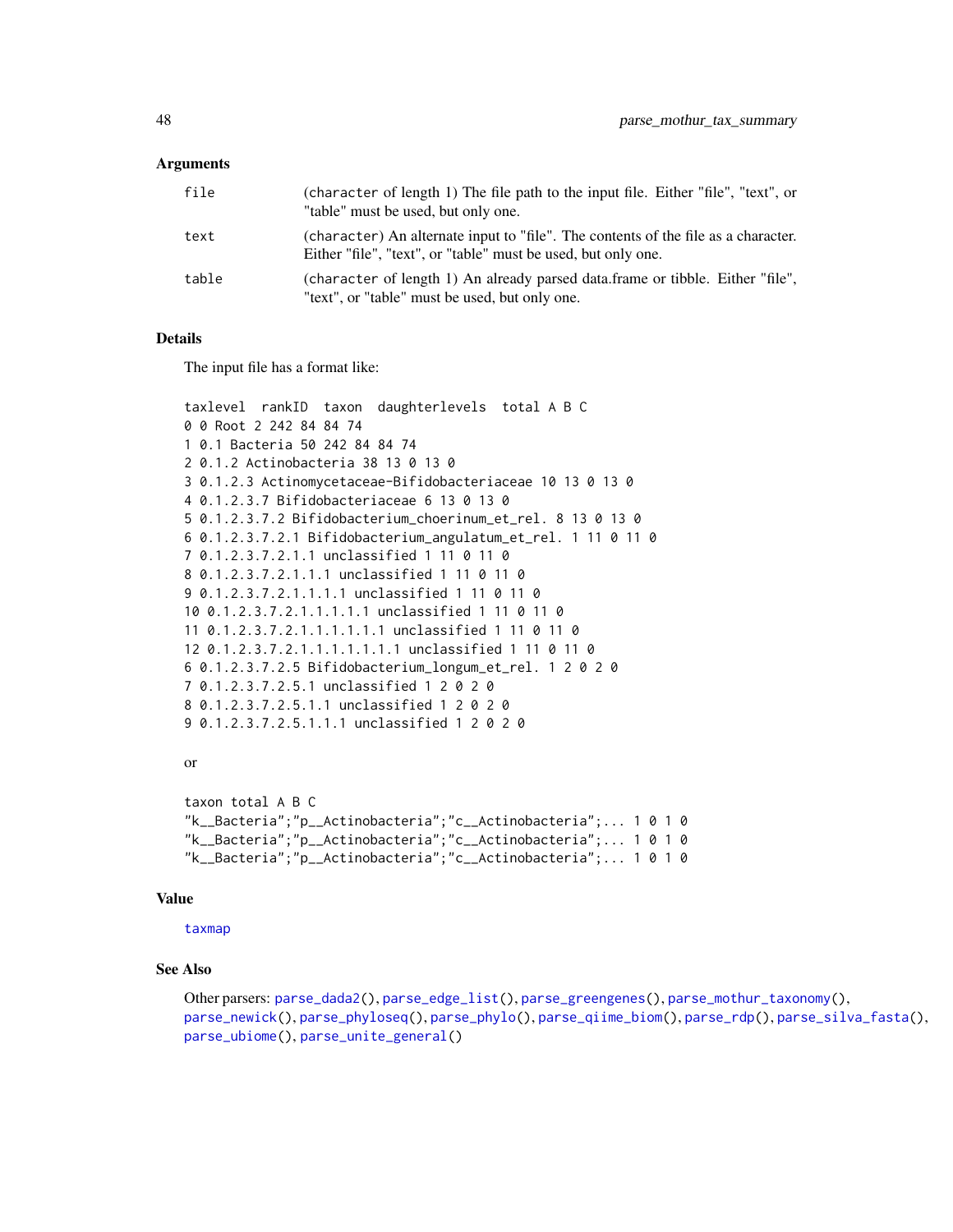<span id="page-48-0"></span>

### Description

Parse a Newick file into a taxmap object.

### Usage

parse\_newick(file = NULL, text = NULL)

# Arguments

| file | (character of length 1) The file path to the input file. Either file or text must<br>be supplied but not both. |
|------|----------------------------------------------------------------------------------------------------------------|
| text | (character of length 1) The raw text to parse. Either file or text must be<br>supplied but not both.           |

# Details

The input file has a format like:

(ant:17, (bat:31, cow:22):7, dog:22, (elk:33, fox:12):40); (dog:20, (elephant:30, horse:60):20):50;

## Value

[taxmap](#page-0-0)

# See Also

Other parsers: [parse\\_dada2\(](#page-43-0)), [parse\\_edge\\_list\(](#page-0-0)), [parse\\_greengenes\(](#page-44-0)), [parse\\_mothur\\_tax\\_summary\(](#page-46-0)), [parse\\_mothur\\_taxonomy\(](#page-45-0)), [parse\\_phyloseq\(](#page-49-0)), [parse\\_phylo\(](#page-48-1)), [parse\\_qiime\\_biom\(](#page-50-0)), [parse\\_rdp\(](#page-51-0)), [parse\\_silva\\_fasta\(](#page-52-0)), [parse\\_ubiome\(](#page-53-0)), [parse\\_unite\\_general\(](#page-54-0))

<span id="page-48-1"></span>parse\_phylo *Parse a phylo object*

# Description

Parses a phylo object from the ape package.

#### Usage

parse\_phylo(obj)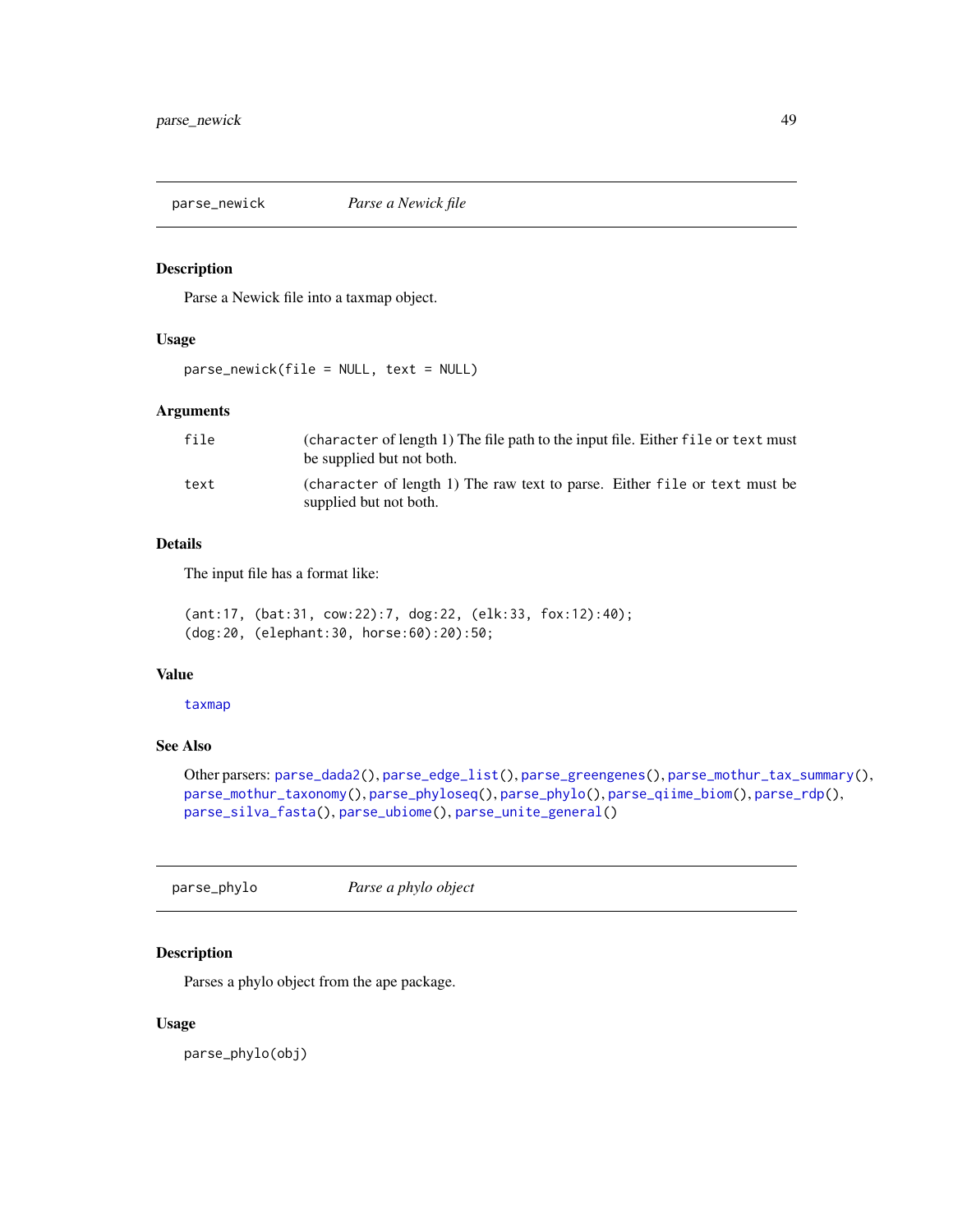obj A phylo object from the ape package.

# Value

[taxmap](#page-0-0)

# See Also

Other parsers: [parse\\_dada2\(](#page-43-0)), [parse\\_edge\\_list\(](#page-0-0)), [parse\\_greengenes\(](#page-44-0)), [parse\\_mothur\\_tax\\_summary\(](#page-46-0)), [parse\\_mothur\\_taxonomy\(](#page-45-0)), [parse\\_newick\(](#page-48-0)), [parse\\_phyloseq\(](#page-49-0)), [parse\\_qiime\\_biom\(](#page-50-0)), [parse\\_rdp\(](#page-51-0)), [parse\\_silva\\_fasta\(](#page-52-0)), [parse\\_ubiome\(](#page-53-0)), [parse\\_unite\\_general\(](#page-54-0))

<span id="page-49-0"></span>parse\_phyloseq *Convert a phyloseq to taxmap*

# Description

Converts a phyloseq object to a taxmap object.

## Usage

```
parse_phyloseq(obj, class_regex = "(.*)", class_key = "taxon_name")
```
# Arguments

| obi         | A phyloseq object                                                                                                                                                                                                                                                                                                                                                                                                                                                                                                                                                                                                                                                                                                                                                                                                        |
|-------------|--------------------------------------------------------------------------------------------------------------------------------------------------------------------------------------------------------------------------------------------------------------------------------------------------------------------------------------------------------------------------------------------------------------------------------------------------------------------------------------------------------------------------------------------------------------------------------------------------------------------------------------------------------------------------------------------------------------------------------------------------------------------------------------------------------------------------|
| class_regex | A regular expression used to parse data in the taxon names. There must be a cap-<br>ture group (a pair of parentheses) for each item in class_key. See parse_tax_data<br>for examples of how this works.                                                                                                                                                                                                                                                                                                                                                                                                                                                                                                                                                                                                                 |
| class_key   | (character of length 1) The identity of the capturing groups defined using<br>class_regex. The length of class_key must be equal to the number of cap-<br>turing groups specified in class_regex. Any names added to the terms will be<br>used as column names in the output. At least one "taxon_name" must be speci-<br>fied. Only "info" can be used multiple times. Each term must be one of those<br>described below: * taxon_name: The name of a taxon. Not necessarily unique,<br>but are interpretable by a particular database. Requires an internet connection.<br>* taxon_rank: The rank of the taxon. This will be used to add rank info into the<br>output object that can be accessed by out \$taxon_ranks(). * info: Arbitrary<br>taxon info you want included in the output. Can be used more than once. |

#### Value

A taxmap object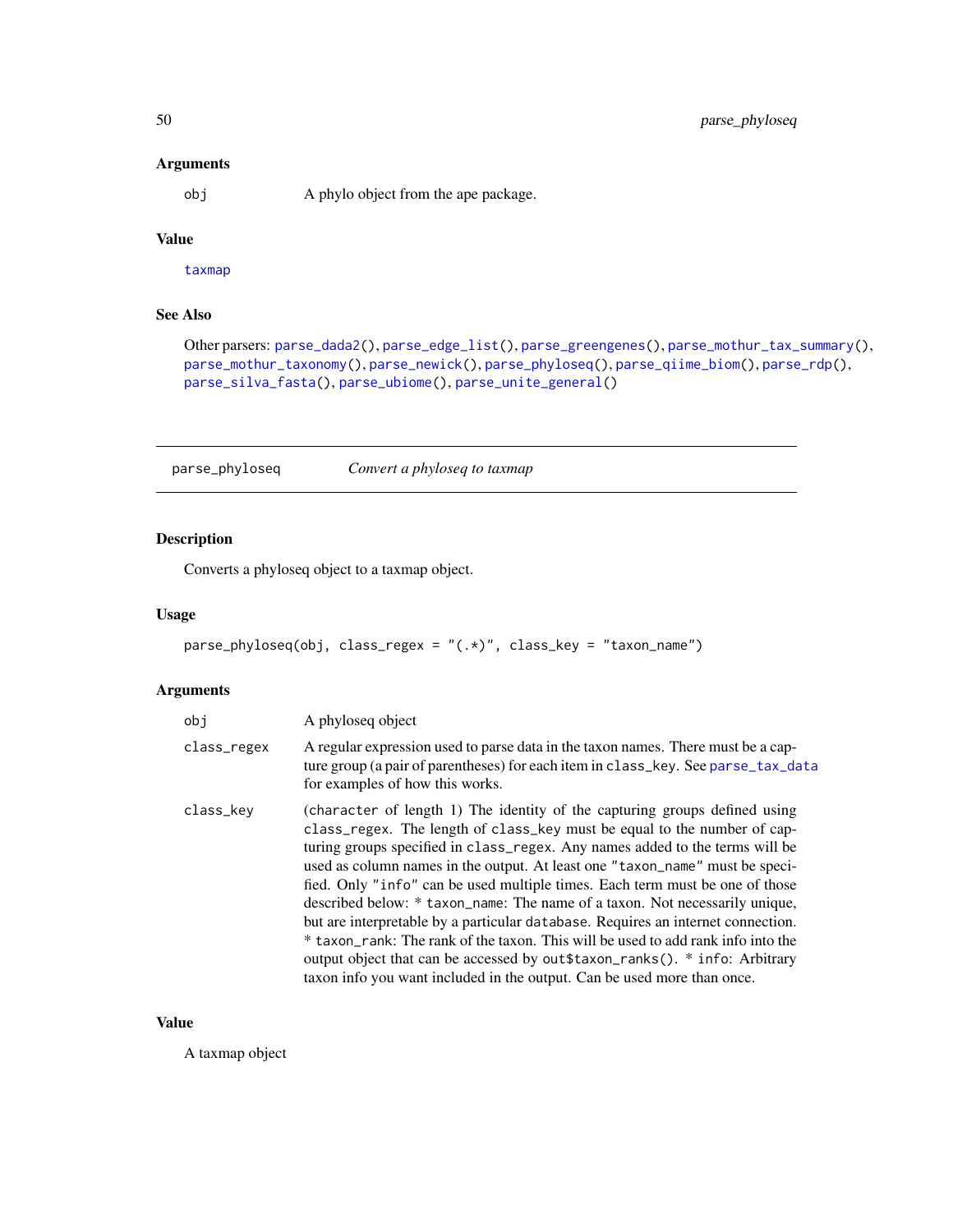# parse\_qiime\_biom 51

# See Also

```
Other parsers: parse_dada2(), parse_edge_list(), parse_greengenes(), parse_mothur_tax_summary(),
parse_mothur_taxonomy(), parse_newick(), parse_phylo(), parse_qiime_biom(), parse_rdp(),
parse_silva_fasta(), parse_ubiome(), parse_unite_general()
```
## Examples

## Not run:

```
# Install phyloseq to get example data
# source('http://bioconductor.org/biocLite.R')
# biocLite('phyloseq')
```

```
# Parse example dataset
library(phyloseq)
data(GlobalPatterns)
x <- parse_phyloseq(GlobalPatterns)
```

```
# Plot data
heat_tree(x,
         node_size = n_obs,
         node_color = n_obs,
         node_label = taxon_names,
         tree_label = taxon_names)
```

```
## End(Not run)
```
<span id="page-50-0"></span>parse\_qiime\_biom *Parse a BIOM output from QIIME*

# Description

Parses a file in BIOM format from QIIME into a taxmap object. This also seems to work with files from MEGAN. I have not tested if it works with other BIOM files.

#### Usage

```
parse_qiime_biom(file, class_regex = "(.*)", class_key = "taxon_name")
```

| file        | (character of length 1) The file path to the input file.                          |
|-------------|-----------------------------------------------------------------------------------|
| class_regex | A regular expression used to parse data in the taxon names. There must be a cap-  |
|             | ture group (a pair of parentheses) for each item in class_key. See parse_tax_data |
|             | for examples of how this works.                                                   |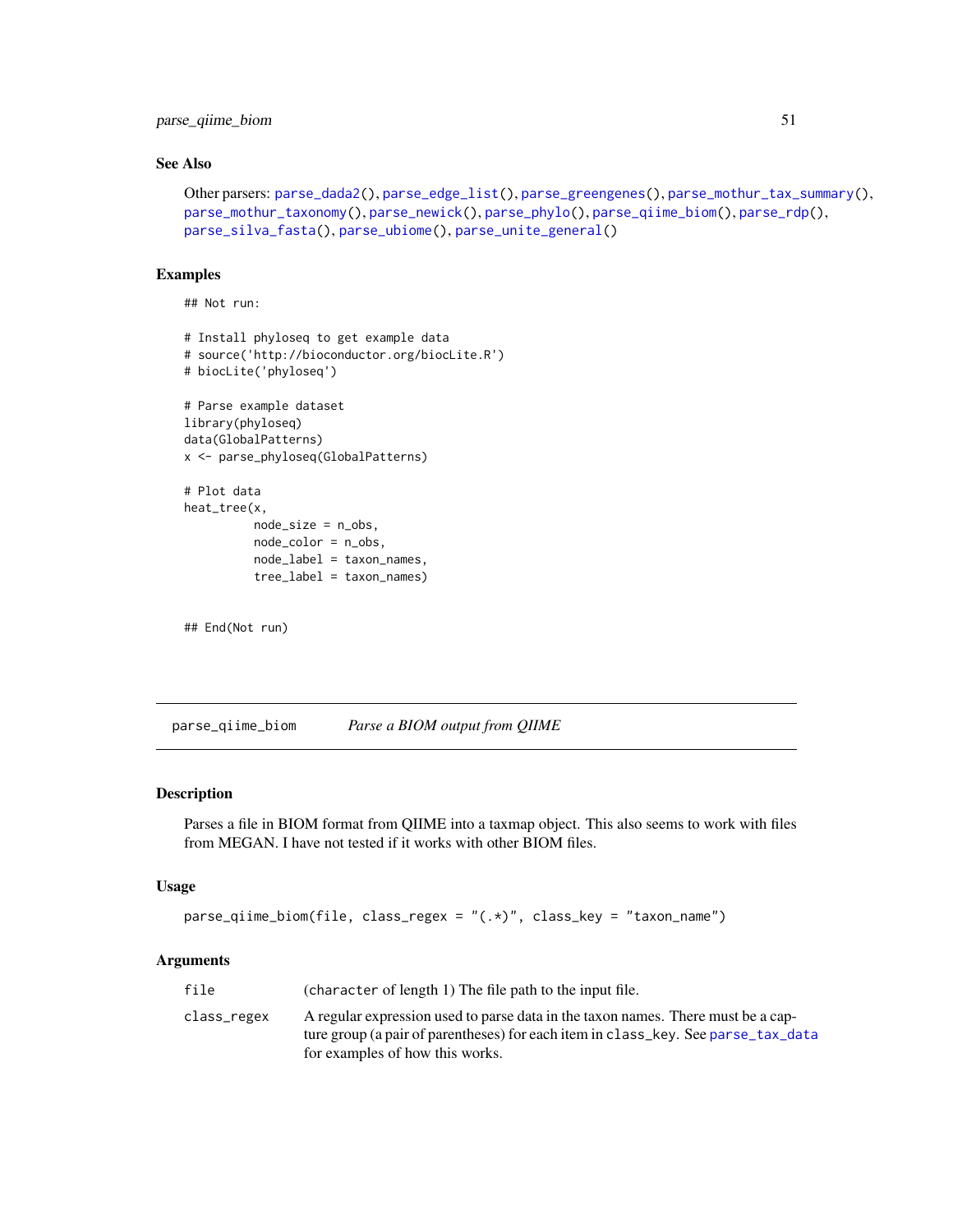class\_key (character of length 1) The identity of the capturing groups defined using class\_regex. The length of class\_key must be equal to the number of capturing groups specified in class\_regex. Any names added to the terms will be used as column names in the output. At least one "taxon\_name" must be specified. Only "info" can be used multiple times. Each term must be one of those described below: \* taxon\_name: The name of a taxon. Not necessarily unique, but are interpretable by a particular database. Requires an internet connection. \* taxon\_rank: The rank of the taxon. This will be used to add rank info into the output object that can be accessed by out\$taxon\_ranks(). \* info: Arbitrary taxon info you want included in the output. Can be used more than once.

#### Details

This function was inspired by the tutorial created by Geoffrey Zahn at http://geoffreyzahn.com/gettingyour-otu-table-into-r/.

#### Value

A taxmap object

## See Also

Other parsers: [parse\\_dada2\(](#page-43-0)), [parse\\_edge\\_list\(](#page-0-0)), [parse\\_greengenes\(](#page-44-0)), [parse\\_mothur\\_tax\\_summary\(](#page-46-0)), [parse\\_mothur\\_taxonomy\(](#page-45-0)), [parse\\_newick\(](#page-48-0)), [parse\\_phyloseq\(](#page-49-0)), [parse\\_phylo\(](#page-48-1)), [parse\\_rdp\(](#page-51-0)), [parse\\_silva\\_fasta\(](#page-52-0)), [parse\\_ubiome\(](#page-53-0)), [parse\\_unite\\_general\(](#page-54-0))

<span id="page-51-0"></span>parse\_rdp *Parse RDP FASTA release*

### Description

Parses an RDP reference FASTA file.

#### Usage

```
parse_rdp(input = NULL, file = NULL, include_seqs = TRUE, add_species = FALSE)
```

| input | (character) One of the following:                                               |
|-------|---------------------------------------------------------------------------------|
|       | A character vector of sequences See the example below for what this looks       |
|       | like. The parser read_fasta produces output like this.                          |
|       | A list of character vectors Each vector should have one base per element.       |
|       | A "DNAbin" object This is the result of parsers like read. FASTA.               |
|       | A list of "SeqFastadna" objects This is the result of parsers like read. fasta. |
|       | Either "input" or "file" must be supplied but not both.                         |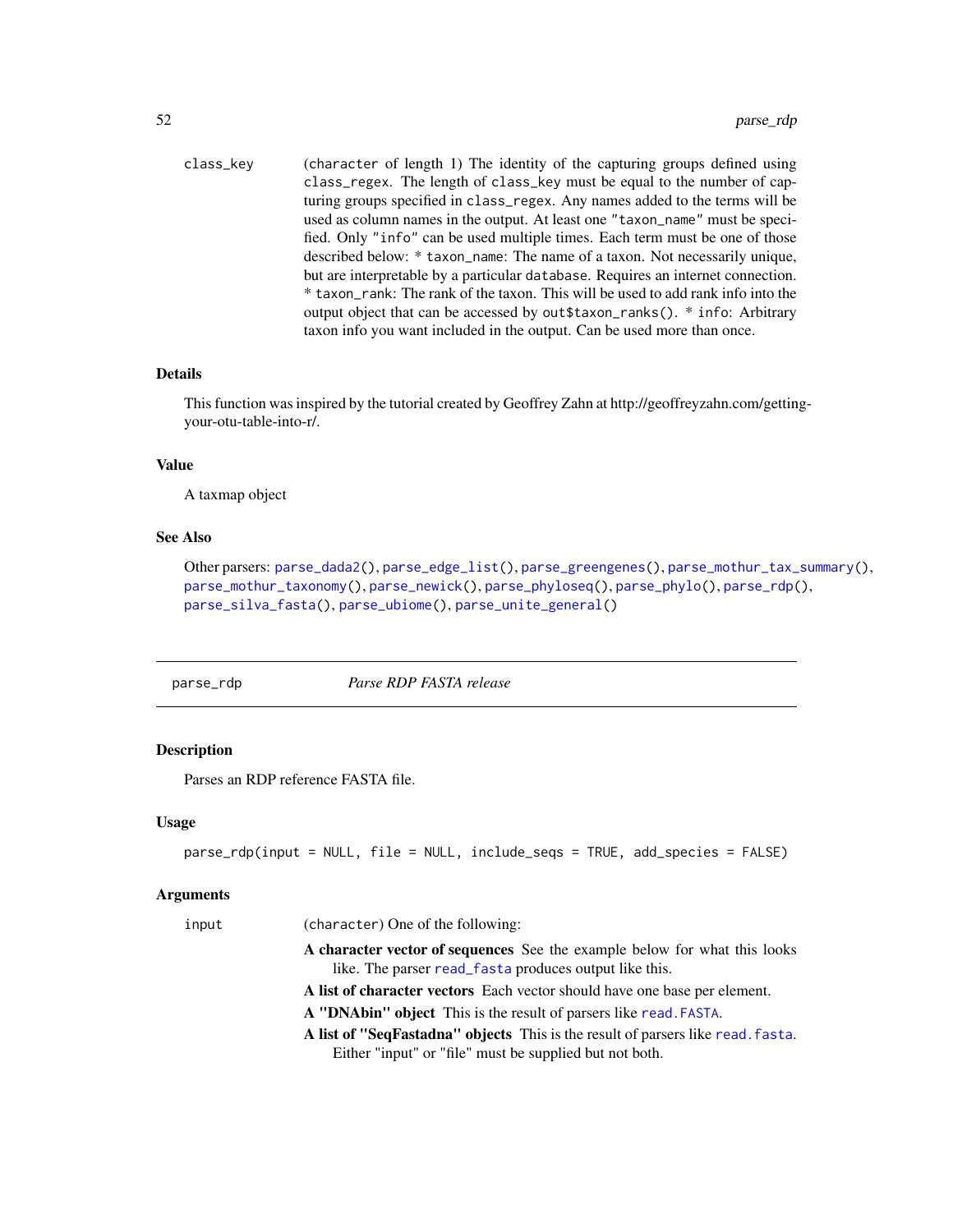| file         | The path to a FASTA file containing sequences to use. Either "input" or "file" |
|--------------|--------------------------------------------------------------------------------|
|              | must be supplied but not both.                                                 |
| include_segs | (logical of length 1) If TRUE, include sequences in the output object.         |
| add_species  | (logical of length 1) If TRUE, add the species information to the taxonomy. In |
|              | this database, the species name often contains other information as well.      |

# Details

The input file has a format like:

```
>S000448483 Sparassis crispa; MBUH-PIRJO&ILKKA94-1587/ss5 Lineage=Root;rootrank;Fun...
ggattcccctagtaactgcgagtgaagcgggaagagctcaaatttaaaatctggcggcgtcctcgtcgtccgagttgtaa
tctggagaagcgacatccgcgctggaccgtgtacaagtctcttggaaaagagcgtcgtagagggtgacaatcccgtcttt
...
```
## Value

[taxmap](#page-0-0)

### See Also

Other parsers: [parse\\_dada2\(](#page-43-0)), [parse\\_edge\\_list\(](#page-0-0)), [parse\\_greengenes\(](#page-44-0)), [parse\\_mothur\\_tax\\_summary\(](#page-46-0)), [parse\\_mothur\\_taxonomy\(](#page-45-0)), [parse\\_newick\(](#page-48-0)), [parse\\_phyloseq\(](#page-49-0)), [parse\\_phylo\(](#page-48-1)), [parse\\_qiime\\_biom\(](#page-50-0)), [parse\\_silva\\_fasta\(](#page-52-0)), [parse\\_ubiome\(](#page-53-0)), [parse\\_unite\\_general\(](#page-54-0))

<span id="page-52-0"></span>parse\_silva\_fasta *Parse SILVA FASTA release*

### Description

Parses an SILVA FASTA file that can be found at [https://www.arb-silva.de/no\\_cache/downloa](https://www.arb-silva.de/no_cache/download/archive/release_128/Exports/)d/ [archive/release\\_128/Exports/](https://www.arb-silva.de/no_cache/download/archive/release_128/Exports/).

# Usage

parse\_silva\_fasta(file = NULL, input = NULL, include\_seqs = TRUE)

| file         | The path to a FASTA file containing sequences to use. Either "input" or "file"<br>must be supplied but not both.                           |
|--------------|--------------------------------------------------------------------------------------------------------------------------------------------|
| input        | (character) One of the following:                                                                                                          |
|              | A character vector of sequences See the example below for what this looks<br>like. The parser read_fasta produces output like this.        |
|              | A list of character vectors Each vector should have one base per element.                                                                  |
|              | A "DNAbin" object This is the result of parsers like read. FASTA.                                                                          |
|              | A list of "SeqFastadna" objects This is the result of parsers like read. fasta.<br>Either "input" or "file" must be supplied but not both. |
| include_segs | (logical of length 1) If TRUE, include sequences in the output object.                                                                     |
|              |                                                                                                                                            |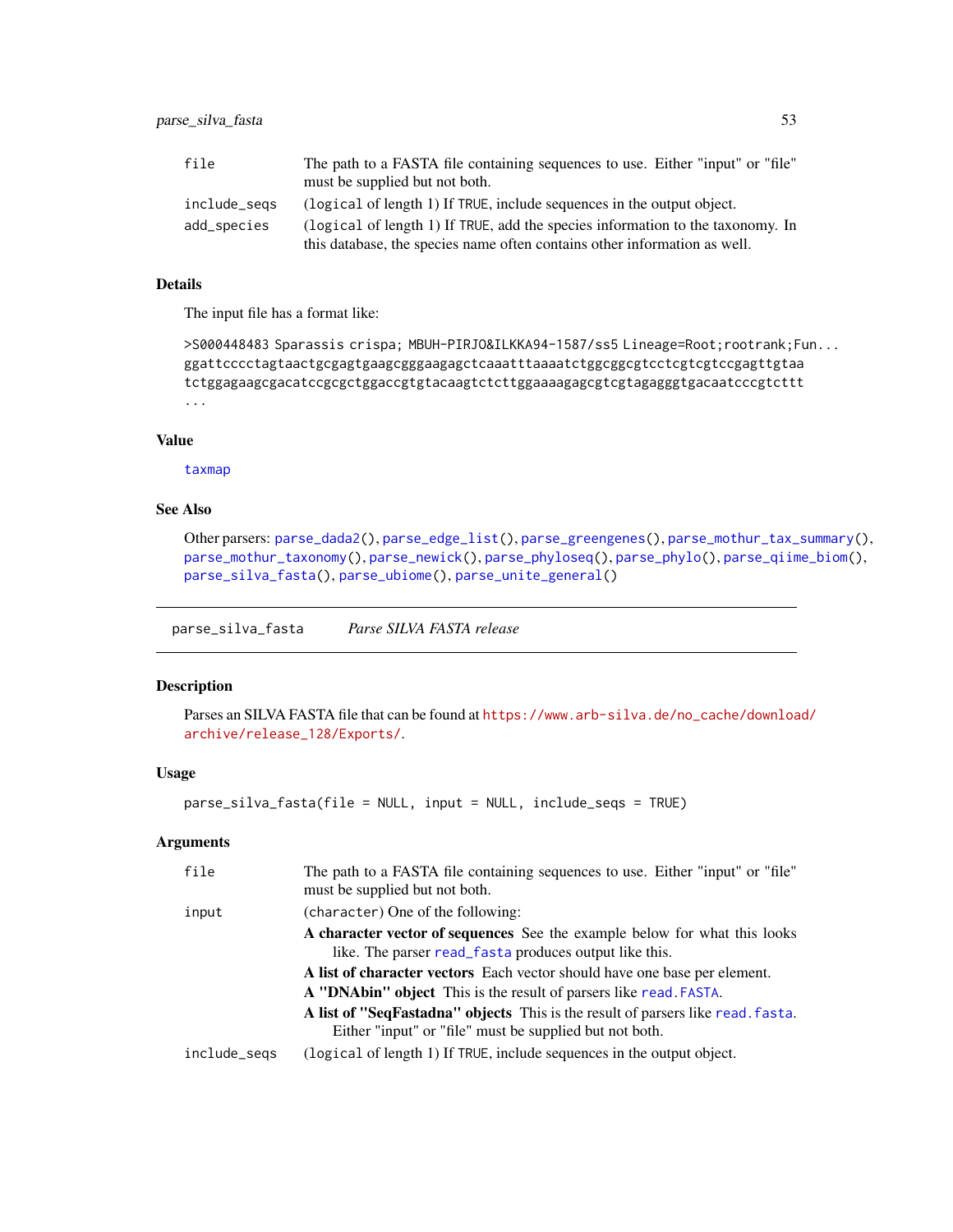# Details

The input file has a format like:

```
>GCVF01000431.1.2369
Bacteria;Proteobacteria;Gammaproteobacteria;Oceanospiril...
CGUGCACGGUGGAUGCCUUGGCAGCCAGAGGCGAUGAAGGACGUUGUAGCCUGCGAUAAGCUCCGGUUAGGUGGCAAACA
ACCGUUUGACCCGGAGAUCUCCGAAUGGGGCAACCCACCCGUUGUAAGGCGGGUAUCACCGACUGAAUCCAUAGGUCGGU
...
```
### Value

[taxmap](#page-0-0)

### See Also

Other parsers: [parse\\_dada2\(](#page-43-0)), [parse\\_edge\\_list\(](#page-0-0)), [parse\\_greengenes\(](#page-44-0)), [parse\\_mothur\\_tax\\_summary\(](#page-46-0)), [parse\\_mothur\\_taxonomy\(](#page-45-0)), [parse\\_newick\(](#page-48-0)), [parse\\_phyloseq\(](#page-49-0)), [parse\\_phylo\(](#page-48-1)), [parse\\_qiime\\_biom\(](#page-50-0)), [parse\\_rdp\(](#page-51-0)), [parse\\_ubiome\(](#page-53-0)), [parse\\_unite\\_general\(](#page-54-0))

<span id="page-53-0"></span>parse\_ubiome *Converts the uBiome file format to taxmap*

#### Description

Converts the uBiome file format to taxmap. NOTE: This is experimental and might not work if uBiome changes their format. Contact the maintainers if you encounter problems/

#### Usage

parse\_ubiome(file = NULL, table = NULL)

#### Arguments

| file  | (character of length 1) The file path to the input file. Either "file", or "table"<br>must be used, but only one.        |
|-------|--------------------------------------------------------------------------------------------------------------------------|
| table | (character of length 1) An already parsed data.frame or tibble. Either "file", or<br>"table" must be used, but only one. |

#### Details

The input file has a format like:

tax\_name,tax\_rank,count,count\_norm,taxon,parent root,root,29393,1011911,1, Bacteria,superkingdom,29047,1000000,2,131567 Campylobacter,genus,23,791,194,72294 Flavobacterium,genus,264,9088,237,49546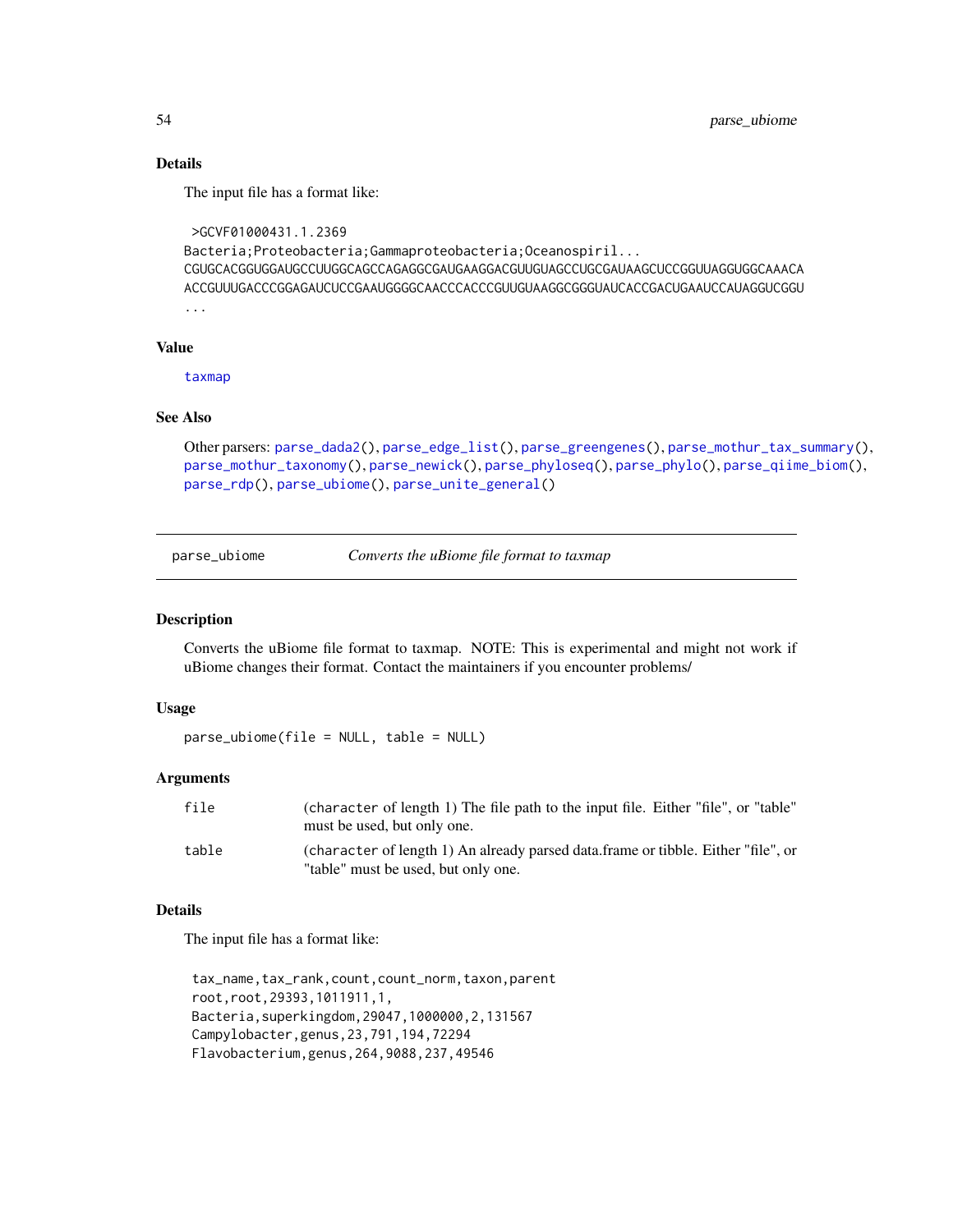# parse\_unite\_general 55

# Value

[taxmap](#page-0-0)

# See Also

```
Other parsers: parse_dada2(), parse_edge_list(), parse_greengenes(), parse_mothur_tax_summary(),
parse_mothur_taxonomy(), parse_newick(), parse_phyloseq(), parse_phylo(), parse_qiime_biom(),
parse_rdp(), parse_silva_fasta(), parse_unite_general()
```
<span id="page-54-0"></span>parse\_unite\_general *Parse UNITE general release FASTA*

# Description

Parse the UNITE general release FASTA file

# Usage

parse\_unite\_general(input = NULL, file = NULL, include\_seqs = TRUE)

## Arguments

| input        | (character) One of the following:                                                                                                          |
|--------------|--------------------------------------------------------------------------------------------------------------------------------------------|
|              | A character vector of sequences See the example below for what this looks<br>like. The parser read_fasta produces output like this.        |
|              | A list of character vectors Each vector should have one base per element.                                                                  |
|              | A "DNAbin" object This is the result of parsers like read. FASTA.                                                                          |
|              | A list of "SeqFastadna" objects This is the result of parsers like read. fasta.<br>Either "input" or "file" must be supplied but not both. |
| file         | The path to a FASTA file containing sequences to use. Either "input" or "file"<br>must be supplied but not both.                           |
| include_segs | (logical of length 1) If TRUE, include sequences in the output object.                                                                     |

### Details

The input file has a format like:

```
>Glomeromycota_sp|KJ484724|SH523877.07FU|reps|k__Fungi;p__Glomeromycota;c__unid...
ATAATTTGCCGAACCTAGCGTTAGCGCGAGGTTCTGCGATCAACACTTATATTTAAAACCCAACTCTTAAATTTTGTAT...
```
#### Value

[taxmap](#page-0-0)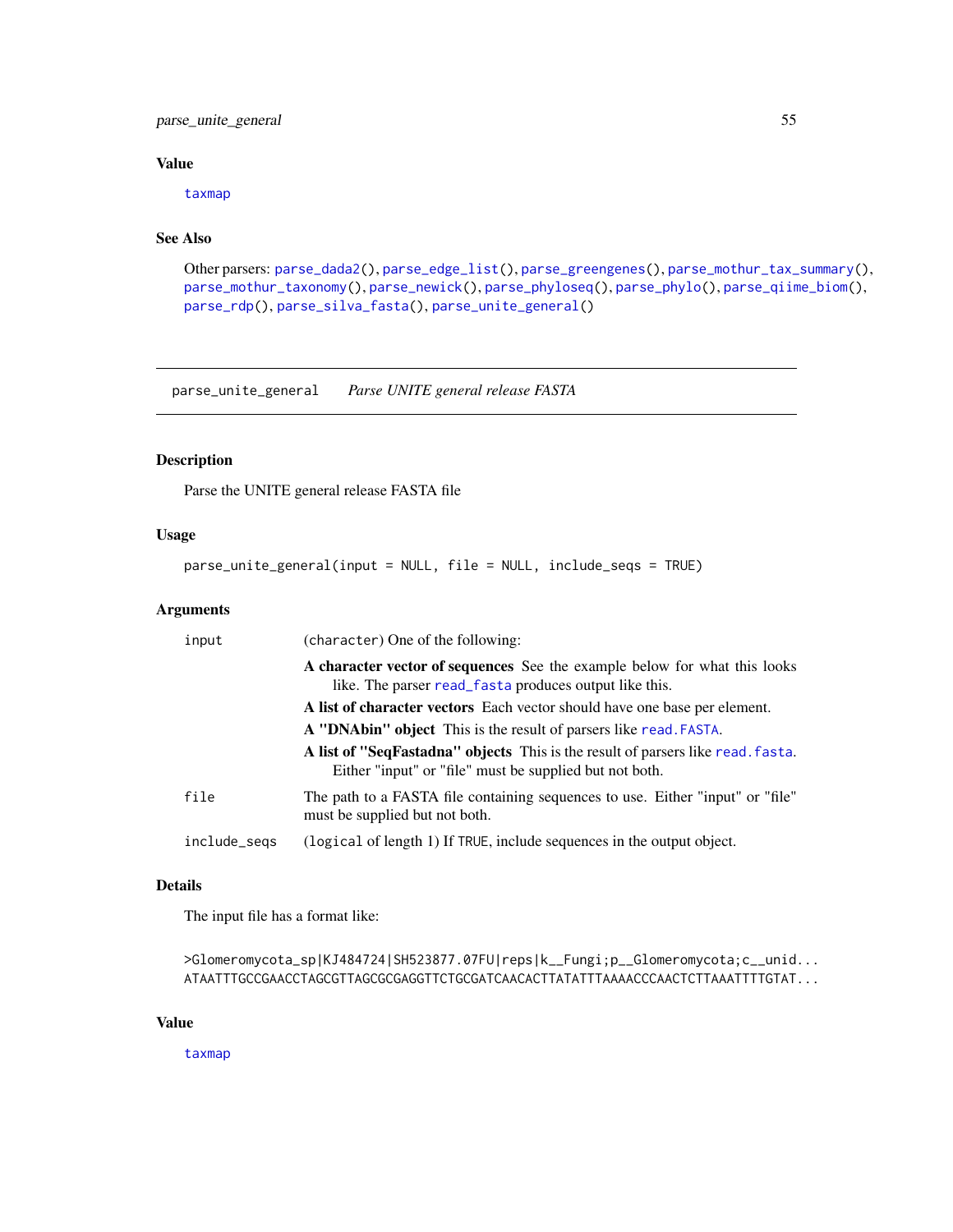# See Also

```
Other parsers: parse_dada2(), parse_edge_list(), parse_greengenes(), parse_mothur_tax_summary(),
parse_mothur_taxonomy(), parse_newick(), parse_phyloseq(), parse_phylo(), parse_qiime_biom(),
parse_rdp(), parse_silva_fasta(), parse_ubiome()
```
<span id="page-55-0"></span>

primersearch *Use EMBOSS primersearch for in silico PCR*

# **Description**

A pair of primers are aligned against a set of sequences. A [taxmap](#page-0-0) object with two tables is returned: a table with information for each predicted amplicon, quality of match, and predicted amplicons, and a table with per-taxon amplification statistics. Requires the EMBOSS tool kit ([http://emboss.](http://emboss.sourceforge.net/) [sourceforge.net/](http://emboss.sourceforge.net/)) to be installed.

### Usage

```
primersearch(obj, seqs, forward, reverse, mismatch = 5, clone = TRUE)
```
#### Arguments

| obi      | A taxmap object.                                                                                                                                                                                                                                                                                                            |
|----------|-----------------------------------------------------------------------------------------------------------------------------------------------------------------------------------------------------------------------------------------------------------------------------------------------------------------------------|
| segs     | The sequences to do in silico PCR on. This can be any variable in obj\$data<br>listed in all_names(obj) or an external variable. If an external variable (i.e.<br>not in obj\$data), it must be named by taxon IDs or have the same length as the<br>number of taxa in obj. Currently, only character vectors are accepted. |
| forward  | (character of length 1) The forward primer sequence                                                                                                                                                                                                                                                                         |
| reverse  | (character of length 1) The reverse primer sequence                                                                                                                                                                                                                                                                         |
| mismatch | An integer vector of length 1. The percentage of mismatches allowed.                                                                                                                                                                                                                                                        |
| clone    | If TRUE, make a copy of the input object and add on the results (like most R<br>functions). If FALSE, the input will be changed without saving the result, which<br>uses less RAM.                                                                                                                                          |

### Details

It can be confusing how the primer sequence relates to the binding sites on a reference database sequence. A simplified diagram can help. For example, if the top strand below  $(5' \rightarrow 3')$  is the database sequence, the forward primer has the same sequence as the target region, since it will bind to the other strand  $(3 \rightarrow 5')$  during PCR and extend on the 3' end. However, the reverse primer must bind to the database strand, so it will have to be the complement of the reference sequence. It also has to be reversed to make it in the standard  $5' \rightarrow 3'$  orientation. Therefore, the reverse primer must be the reverse complement of its binding site on the reference sequence.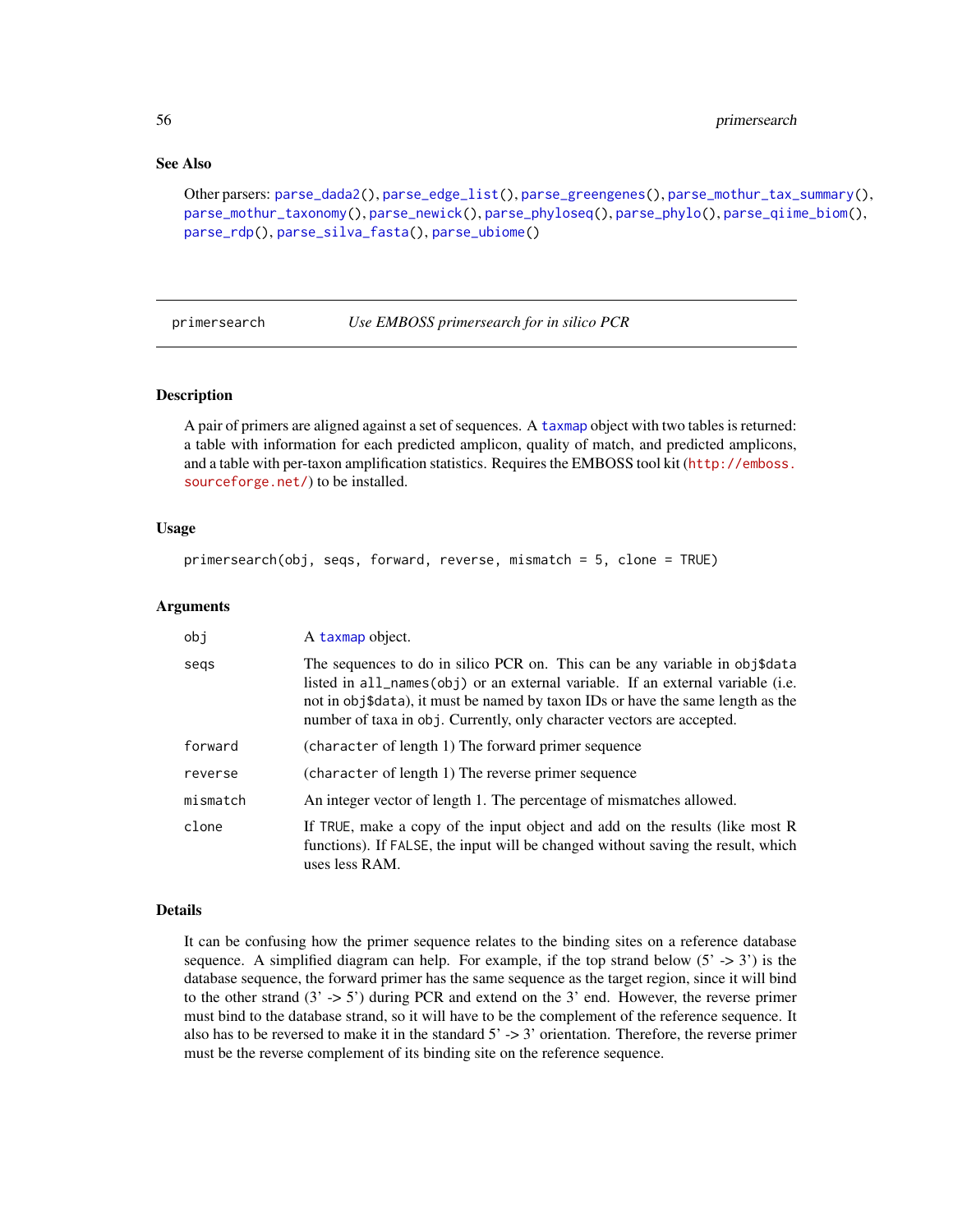primersearch 57

```
Primer 1: 5' AAGTACCTTAACGGAATTATAG 3'
Primer 2: 5' GCTCCACCTACGAAACGAAT 3'
                               <- TAAGCAAAGCATCCACCTCG 5'
5' ...AAGTACCTTAACGGAATTATAG......ATTCGTTTCGTAGGTGGAGC... 3'
3' ...TTCATGGAATTGCCTTAATATC......TAAGCAAAGCATCCACCTCG... 5'
   5' AAGTACCTTAACGGAATTATAG ->
```
However, a database might have either the top or the bottom strand as a reference sequence. Since one implies the sequence of the other, either is valid, but this is another source of confusion. If we take the diagram above and rotate it 180 degrees, it would mean the same thing, but which primer we would want to call "forward" and which we would want to call "reverse" would change. Databases of a single locus (e.g. Greengenes) will likely have a convention for which strand will be present, so relative to this convention, there is a distinct "forward" and "reverse". However, computers dont know about this convention, so the "forward" primer is whichever primer has the same sequence as its binding region in the database (as opposed to the reverse complement). For this reason, primersearch will redefine which primer is "forward" and which is "reverse" based on how it binds the reference sequence. See the example code in [primersearch\\_raw](#page-58-0) for a demonstration of this.

### Value

A copy of the input [taxmap](#page-0-0) object with two tables added. One table contains amplicon information with one row per predicted amplicon with the following info:

```
(f_primer)
  5' AAGTACCTTAACGGAATTATAG -> (r_primer)
                  <- TAAGCAAAGCATCCACCTCG 5'
5' ...AAGTACCTTAACGGAATTATAG......ATTCGTTTCGTAGGTGGAGC... 3'
    \wedge \wedge \wedge \wedge \wedge \wedgef_start f_end r_rtart r_end
     |--------------------||----||------------------|
           f_match amplicon r_match
     |----------------------------------------------|
                      product
```
taxon\_id: The taxon IDs for the sequence.

seq\_index: The index of the input sequence.

f\_primer: The sequence of the forward primer.

**r\_primer:** The sequence of the reverse primer.

f\_mismatch: The number of mismatches on the forward primer.

r mismatch: The number of mismatches on the reverse primer.

f start: The start location of the forward primer.

f\_end: The end location of the forward primer.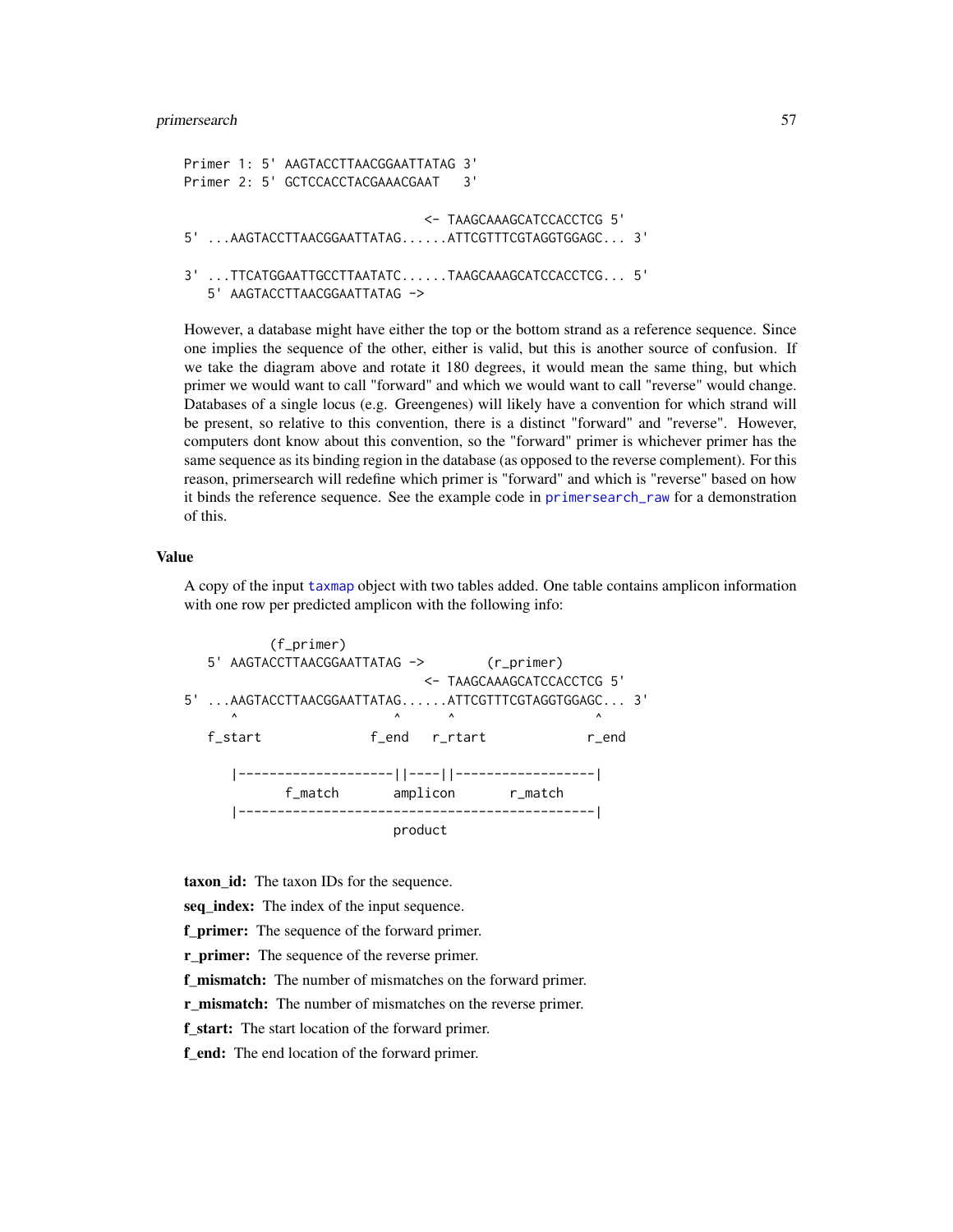- r\_start: The start location of the reverse primer.
- r\_end: The end location of the reverse primer.
- **f\_match:** The sequence matched by the forward primer.
- **r\_match:** The sequence matched by the reverse primer.
- **amplicon:** The sequence amplified by the primers, not including the primers.
- product: The sequence amplified by the primers including the primers. This simulates a real PCR product.

The other table contains per-taxon information about the PCR, with one row per taxon. It has the following columns:

taxon ids: Taxon IDs.

query\_count: The number of sequences used as input.

seq\_count: The number of sequences that had at least one amplicon.

amp\_count: The number of amplicons. Might be more than one per sequence.

amplified: If at least one sequence of that taxon had at least one amplicon.

multiple: If at least one sequences had at least two amplicons.

prop\_amplified: The proportion of sequences with at least one amplicon.

med\_amp\_len: The median amplicon length.

min\_amp\_len: The minimum amplicon length.

max\_amp\_len: The maximum amplicon length.

med\_prod\_len: The median product length.

min\_prod\_len: The minimum product length.

max\_prod\_len: The maximum product length.

#### Installing EMBOSS

The command-line tool "primersearch" from the EMBOSS tool kit is needed to use this function. How you install EMBOSS will depend on your operating system:

### Linux:

Open up a terminal and type:

sudo apt-get install emboss

### Mac OSX:

The easiest way to install EMBOSS on OSX is to use [homebrew.](http://brew.sh/) After installing homebrew, open up a terminal and type:

brew install homebrew/science/emboss

#### Windows:

There is an installer for Windows here:

ftp://emboss.open-bio.org/pub/EMBOSS/windows/mEMBOSS-6.5.0.0-setup.exe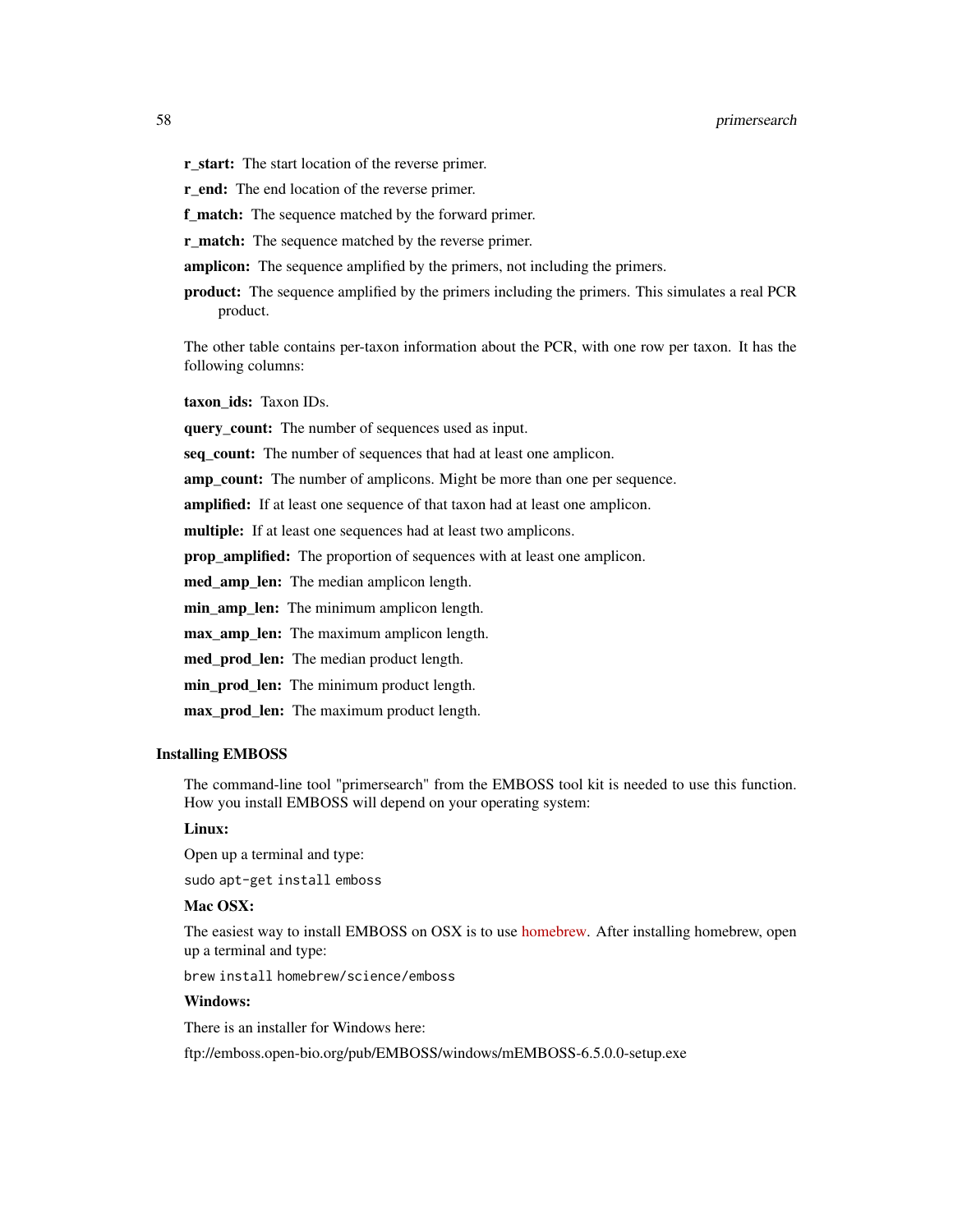## primersearch\_raw 59

### Examples

```
## Not run:
# Get example FASTA file
fasta_path <- system.file(file.path("extdata", "silva_subset.fa"),
                          package = "metacoder")
# Parse the FASTA file as a taxmap object
obj <- parse_silva_fasta(file = fasta_path)
# Simulate PCR with primersearch
# Have to replace Us with Ts in sequences since primersearch
# does not understand Us.
obj <- primersearch(obj,
                    gsub(silva_seq, pattern = "U", replace = "T"),
                    forward = c("U519F" = "CAGYMGCCRCGGKAAHACC"),
                    reverse = c("Arch806R" = "GGACTACNSGGGTMTCTAAT"),
                    mismatch = 10# Plot what did not ampilify
obj %>%
  filter_taxa(prop_amplified < 1) %>%
  heat_tree(node_label = taxon_names,
            node_color = prop_amplified,
            node_color_range = c("grey", "red", "purple", "green"),
            node_color_trans = "linear",
            node_color_axis_label = "Proportion amplified",
            node_size = n_obs,
            node_size_axis_label = "Number of sequences",
            layout = "da",
            initial_layout = "re")
## End(Not run)
```
<span id="page-58-0"></span>primersearch\_raw *Use EMBOSS primersearch for in silico PCR*

#### **Description**

A pair of primers are aligned against a set of sequences. The location of the best hits, quality of match, and predicted amplicons are returned. Requires the EMBOSS tool kit ([http://emboss.](http://emboss.sourceforge.net/) [sourceforge.net/](http://emboss.sourceforge.net/)) to be installed.

```
primersearch_raw(input = NULL, file = NULL, forward, reverse, mismatch = 5)
```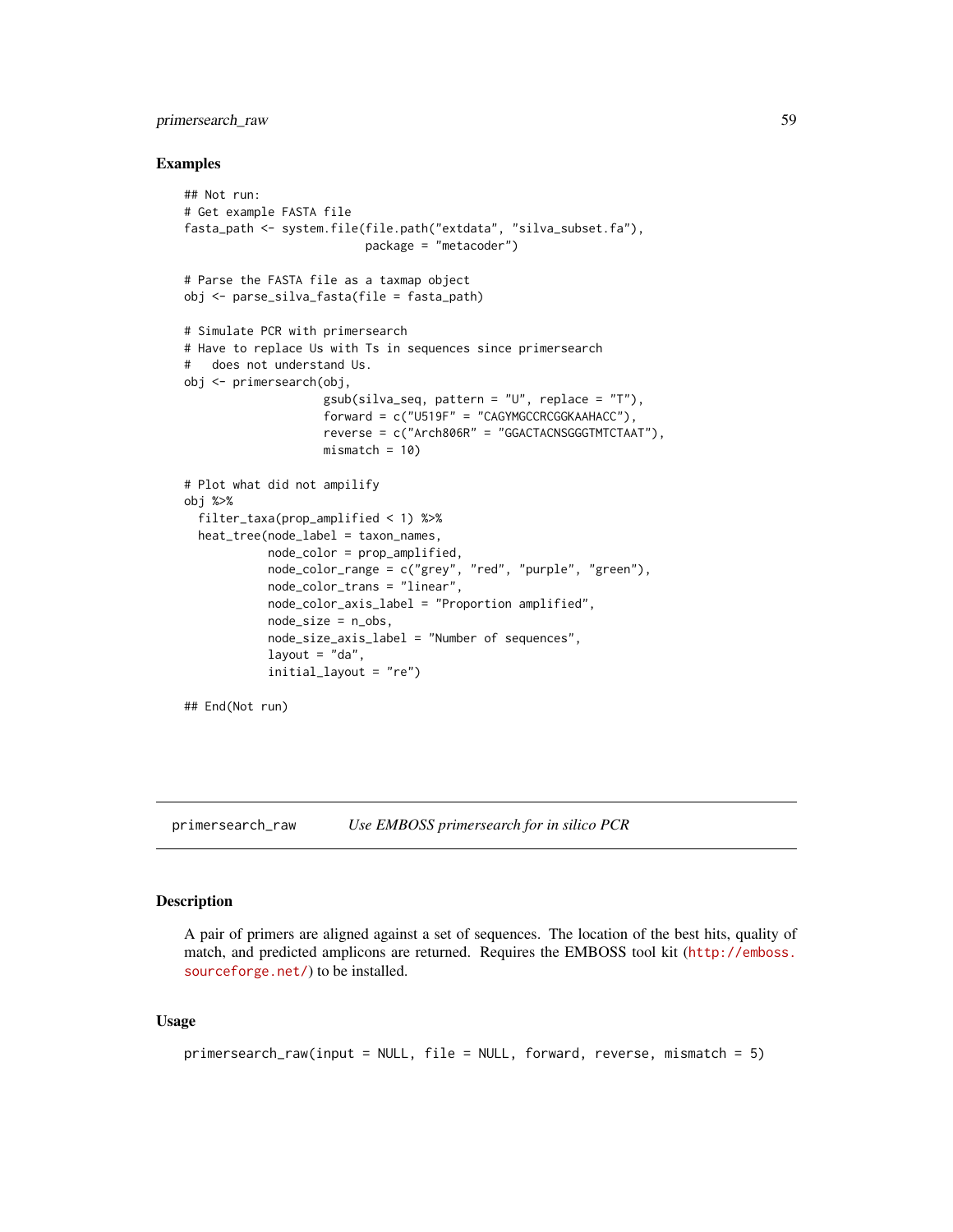| input    | (character) One of the following:                                                                                                          |
|----------|--------------------------------------------------------------------------------------------------------------------------------------------|
|          | A character vector of sequences See the example below for what this looks<br>like. The parser read_fasta produces output like this.        |
|          | A list of character vectors Each vector should have one base per element.                                                                  |
|          | A "DNAbin" object This is the result of parsers like read. FASTA.                                                                          |
|          | A list of "SeqFastadna" objects This is the result of parsers like read. fasta.<br>Either "input" or "file" must be supplied but not both. |
| file     | The path to a FASTA file containing sequences to use. Either "input" or "file"<br>must be supplied but not both.                           |
| forward  | (character of length 1) The forward primer sequence                                                                                        |
| reverse  | (character of length 1) The reverse primer sequence                                                                                        |
| mismatch | An integer vector of length 1. The percentage of mismatches allowed.                                                                       |

### Details

It can be confusing how the primer sequence relates to the binding sites on a reference database sequence. A simplified diagram can help. For example, if the top strand below  $(5 \rightarrow 3')$  is the database sequence, the forward primer has the same sequence as the target region, since it will bind to the other strand  $(3' \rightarrow 5')$  during PCR and extend on the 3' end. However, the reverse primer must bind to the database strand, so it will have to be the complement of the reference sequence. It also has to be reversed to make it in the standard  $5' \rightarrow 3'$  orientation. Therefore, the reverse primer must be the reverse complement of its binding site on the reference sequence.

```
Primer 1: 5' AAGTACCTTAACGGAATTATAG 3'
Primer 2: 5' GCTCCACCTACGAAACGAAT 3'
                               <- TAAGCAAAGCATCCACCTCG 5'
5' ...AAGTACCTTAACGGAATTATAG......ATTCGTTTCGTAGGTGGAGC... 3'
3' ...TTCATGGAATTGCCTTAATATC......TAAGCAAAGCATCCACCTCG... 5'
  5' AAGTACCTTAACGGAATTATAG ->
```
However, a database might have either the top or the bottom strand as a reference sequence. Since one implies the sequence of the other, either is valid, but this is another source of confusion. If we take the diagram above and rotate it 180 degrees, it would mean the same thing, but which primer we would want to call "forward" and which we would want to call "reverse" would change. Databases of a single locus (e.g. Greengenes) will likely have a convention for which strand will be present, so relative to this convention, there is a distinct "forward" and "reverse". However, computers dont know about this convention, so the "forward" primer is whichever primer has the same sequence as its binding region in the database (as opposed to the reverse complement). For this reason, primersearch will redefine which primer is "forward" and which is "reverse" based on how it binds the reference sequence. See the example code for a demonstration of this.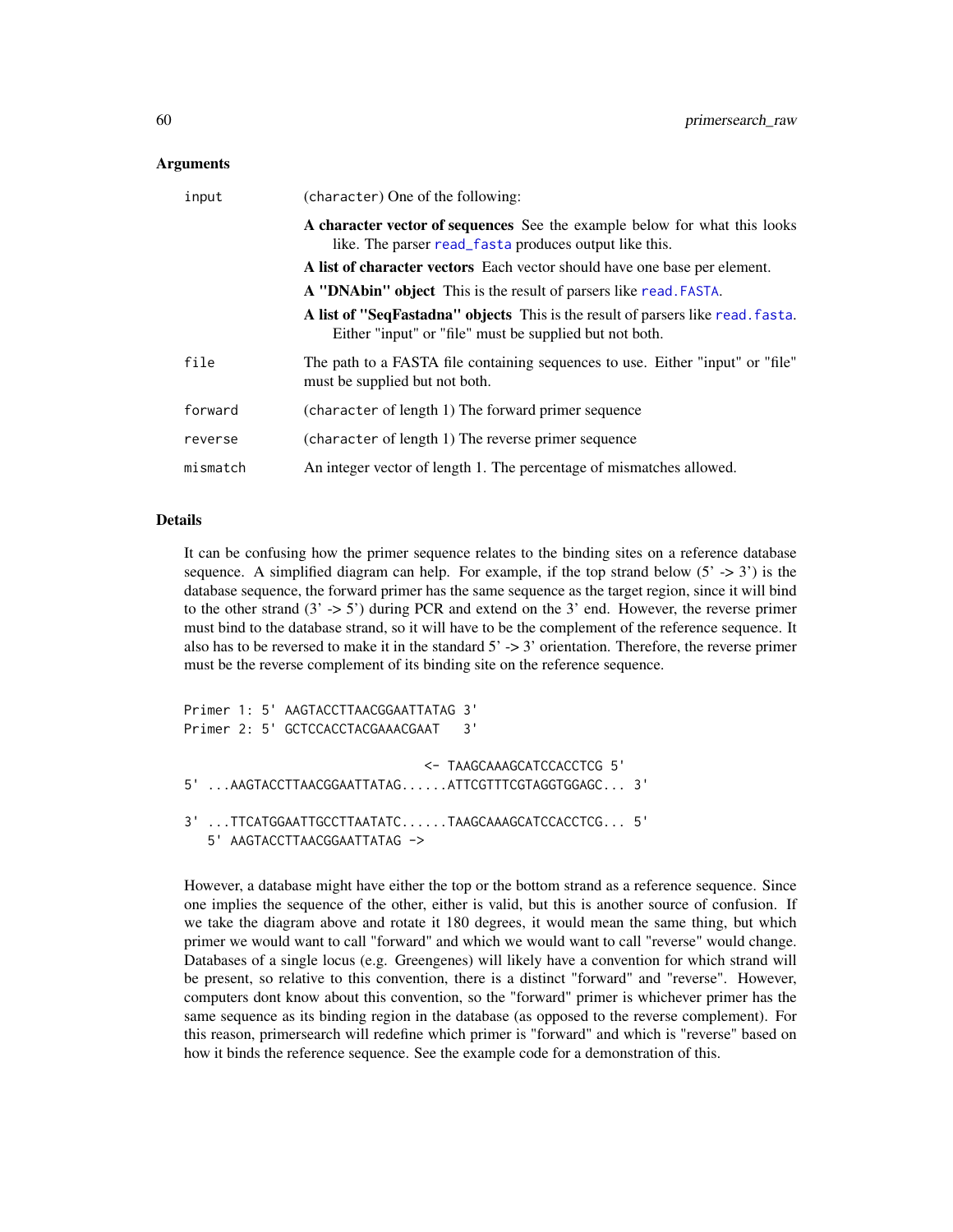primersearch\_raw 61

### Value

A table with one row per predicted amplicon with the following info:

```
(f_primer)
  5' AAGTACCTTAACGGAATTATAG -> (r_primer)
                          <- TAAGCAAAGCATCCACCTCG 5'
5' ...AAGTACCTTAACGGAATTATAG......ATTCGTTTCGTAGGTGGAGC... 3'
               \wedge \wedge \wedge \wedge \wedgef_start f_end r_rtart r_end
     |--------------------||----||------------------|
           f_match amplicon r_match
     |----------------------------------------------|
                       product
```
f\_mismatch: The number of mismatches on the forward primer r\_mismatch: The number of mismatches on the reverse primer input: The index of the input sequence

## Installing EMBOSS

The command-line tool "primersearch" from the EMBOSS tool kit is needed to use this function. How you install EMBOSS will depend on your operating system:

### Linux:

Open up a terminal and type:

sudo apt-get install emboss

# Mac OSX:

The easiest way to install EMBOSS on OSX is to use [homebrew.](http://brew.sh/) After installing homebrew, open up a terminal and type:

brew install homebrew/science/emboss

### Windows:

There is an installer for Windows here:

ftp://emboss.open-bio.org/pub/EMBOSS/windows/mEMBOSS-6.5.0.0-setup.exe

### Examples

```
## Not run:
### Dummy test data set ###
primer_1_site <- "AAGTACCTTAACGGAATTATAG"
primer_2_site <- "ATTCGTTTCGTAGGTGGAGC"
amplicon <- "NNNAGTGGATAGATAGGGGTTCTGTGGCGTTTGGGAATTAAAGATTAGAGANNN"
seq_1 <- paste0("AA", primer_1_site, amplicon, primer_2_site, "AAAA")
seq_2 <- rev_comp(seq_1)
```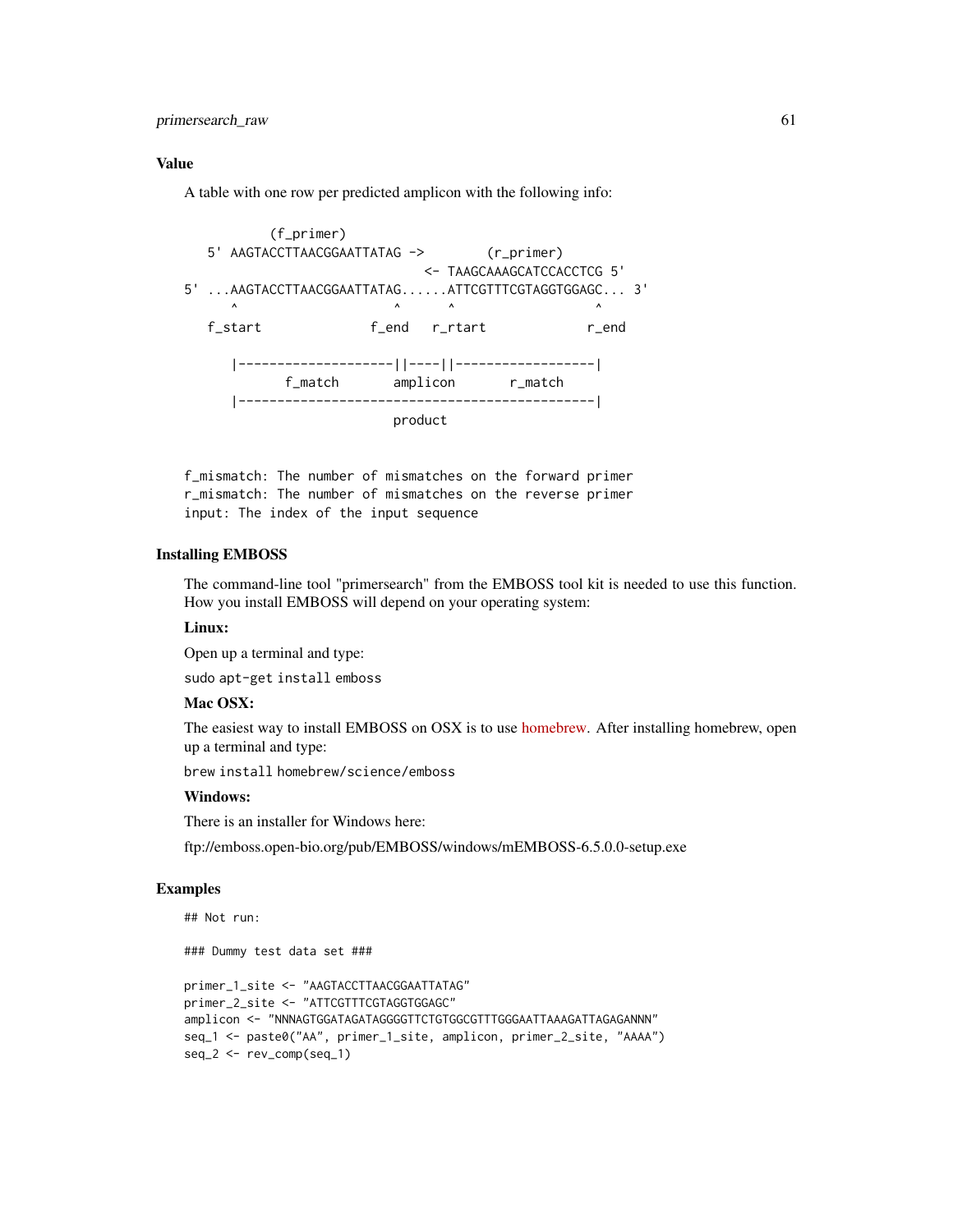```
f_primer <- "ACGTACCTTAACGGAATTATAG" # Note the "C" mismatch at position 2
r_primer <- rev_comp(primer_2_site)
seqs \leq c(a = seq_1, b = seq_2)
result <- primersearch_raw(seqs, forward = f_primer, reverse = r_primer)
### Real data set ###
# Get example FASTA file
fasta_path <- system.file(file.path("extdata", "silva_subset.fa"),
                         package = "metacoder")
# Parse the FASTA file as a taxmap object
obj <- parse_silva_fasta(file = fasta_path)
# Simulate PCR with primersearch
pcr_result <- primersearch_raw(obj$data$tax_data$silva_seq,
                               forward = c("U519F" = "CAGYMGCCRCGGKAAHACC"),
                               reverse = c("Arch806R" = "GGACTACNSGGGTMTCTAAT"),
                               mismatch = 10# Add result to input table
# NOTE: We want to add a function to handle running pcr on a
# taxmap object directly, but we are still trying to figure out
# the best way to implement it. For now, do the following:
obj$data$pcr <- pcr_result
obj$data$pcr$taxon_id <- obj$data$tax_data$taxon_id[pcr_result$input]
# Visualize which taxa were amplified
# This work because only amplicons are returned by `primersearch`
n_amplified <- unlist(obj$obs_apply("pcr",
                                    function(x) length(unique(x)),
                                    value = "input")prop_amped <- n_amplified / obj$n_obs()
heat_tree(obj,
          node_label = taxon_names,
          node_color = prop_amped,
          node_color_range = c("grey", "red", "purple", "green"),
          node_color_trans = "linear",
          node_color_axis_label = "Proportion amplified",
          node_size = n_obs,
          node_size_axis_label = "Number of sequences",
          layout = "da",initial_layout = "re")
## End(Not run)
```
qualitative\_palette *The default qualitative color palette*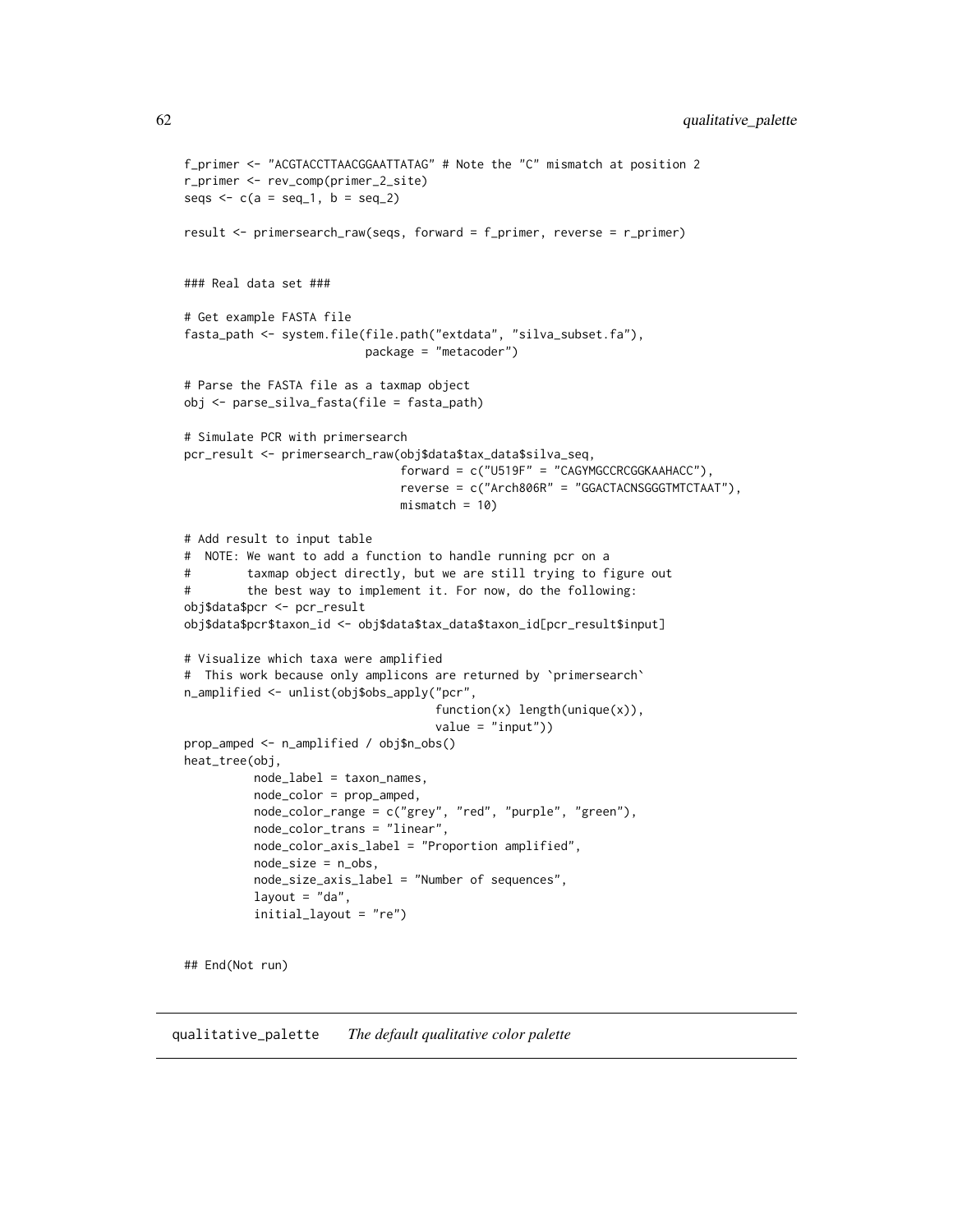# quantative\_palette 63

# Description

Returns the default color palette for qualitative data

# Usage

```
qualitative_palette()
```
## Value

character of hex color codes

# Examples

qualitative\_palette()

quantative\_palette *The default quantative color palette*

# Description

Returns the default color palette for quantative data.

# Usage

```
quantative_palette()
```
# Value

character of hex color codes

# Examples

quantative\_palette()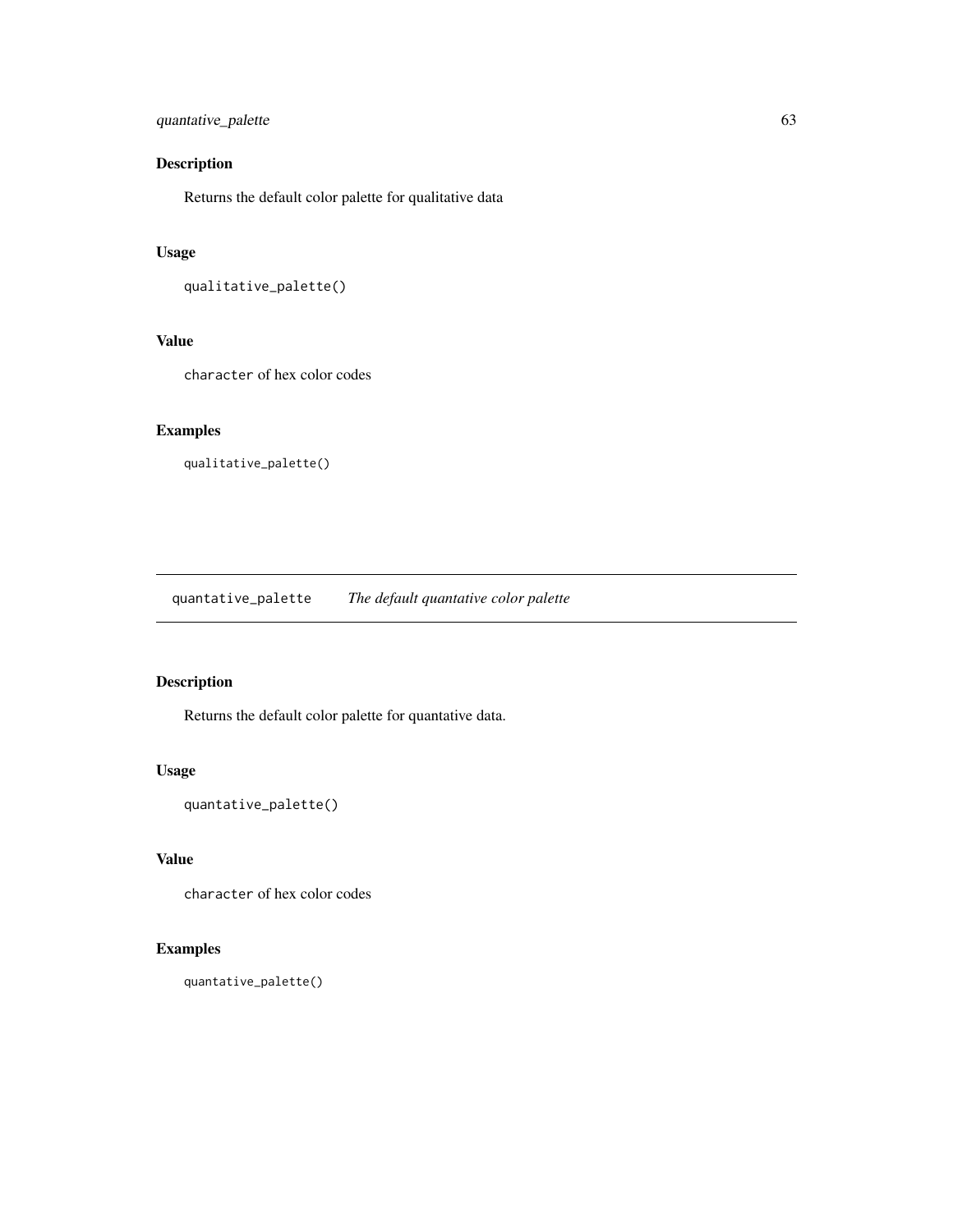### Description

For a given table in a [taxmap](#page-0-0) object, rarefy counts to a constant total. This is a wrapper around [rrarefy](#page-0-0) that automatically detects which columns are numeric and handles the reformatting needed to use tibbles.

# Usage

```
rarefy_obs(
 obj,
  data,
  sample_size = NULL,
  cols = NULL,
 other_cols = FALSE,
 out_names = NULL,
  dataset = NULL)
```

| obj         | A taxmap object                                                                                                                                                                                            |
|-------------|------------------------------------------------------------------------------------------------------------------------------------------------------------------------------------------------------------|
| data        | The name of a table in obj\$data.                                                                                                                                                                          |
| sample_size | The sample size counts will be rarefied to. This can be either a single integer or<br>a vector of integers of equal length to the number of columns.                                                       |
| cols        | The columns in data to use. By default, all numeric columns are used. Takes<br>one of the following inputs:                                                                                                |
|             | <b>TRUE/FALSE:</b> All/No columns will used.                                                                                                                                                               |
|             | <b>Character vector:</b> The names of columns to use                                                                                                                                                       |
|             | <b>Numeric vector:</b> The indexes of columns to use                                                                                                                                                       |
|             | Vector of TRUE/FALSE of length equal to the number of columns: Use the<br>columns corresponding to TRUE values.                                                                                            |
| other cols  | Preserve in the output non-target columns present in the input data. New columns<br>will always be on the end. The "taxon_id" column will be preserved in the front.<br>Takes one of the following inputs: |
|             | <b>NULL:</b> No columns will be added back, not even the taxon id column.                                                                                                                                  |
|             | <b>TRUE/FALSE:</b> All/None of the non-target columns will be preserved.                                                                                                                                   |
|             | <b>Character vector:</b> The names of columns to preserve                                                                                                                                                  |
|             | <b>Numeric vector:</b> The indexes of columns to preserve                                                                                                                                                  |
|             | Vector of TRUE/FALSE of length equal to the number of columns: Preserve<br>the columns corresponding to TRUE values.                                                                                       |
| out_names   | The names of count columns in the output. Must be the same length and order<br>as cols (or unique(groups), if groups is used).                                                                             |
| dataset     | DEPRECIATED. use "data" instead.                                                                                                                                                                           |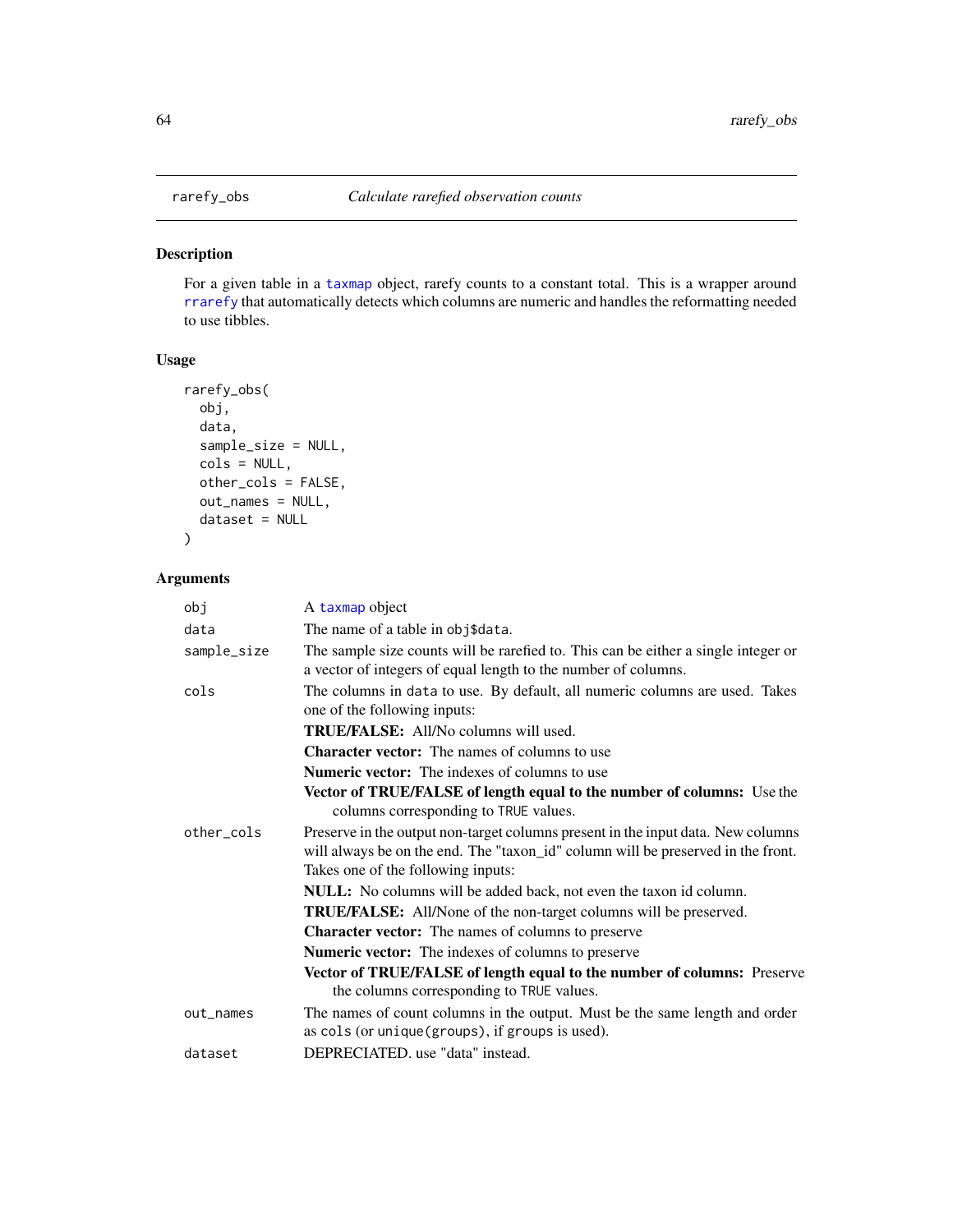#### read\_fasta 65

### Value

A tibble

# See Also

```
Other calculations: calc_group_mean(), calc_group_median(), calc_group_rsd(), calc_group_stat(),
calc_n_samples(), calc_obs_props(), calc_prop_samples(), calc_taxon_abund(), compare_groups(),
counts_to_presence(), zero_low_counts()
```
### Examples

```
## Not run:
# Parse data for examples
x = parse\_tax\_data(hmp\_otus, class\_cols = "lineage", class_sep = ",",class_key = c(tax_rank = "taxon_rank", tax_name = "taxon_name"),
                   class_regex = "^(.+)__(.+)$")
# Rarefy all numeric columns
rarefy_obs(x, "tax_data")
# Rarefy a subset of columns
rarefy_obs(x, "tax_data", cols = c("700035949", "700097855", "700100489"))
rarefy_obs(x, "tax_data", \text{cols} = 4:6)
rarefy_obs(x, "tax_data", cols = startsWith(colnames(x$data$tax_data), "70001"))
# Including all other columns in ouput
rarefy_obs(x, "tax_data", other_cols = TRUE)
# Inlcuding specific columns in output
rarefy_obs(x, "tax_data", cols = c("700035949", "700097855", "700100489"),
               other\_cols = 2:3)# Rename output columns
rarefy_obs(x, "tax_data", cols = c("700035949", "700097855", "700100489"),
               out_names = c("a", "b", "c")## End(Not run)
```
<span id="page-64-0"></span>read\_fasta *Read a FASTA file*

### **Description**

Reads a FASTA file. This is the FASTA parser for metacoder. It simply tries to read a FASTA file into a named character vector with minimal fuss. It does not do any checks for valid characters etc. Other FASTA parsers you might want to consider include [read.FASTA](#page-0-0) or [read.fasta](#page-0-0).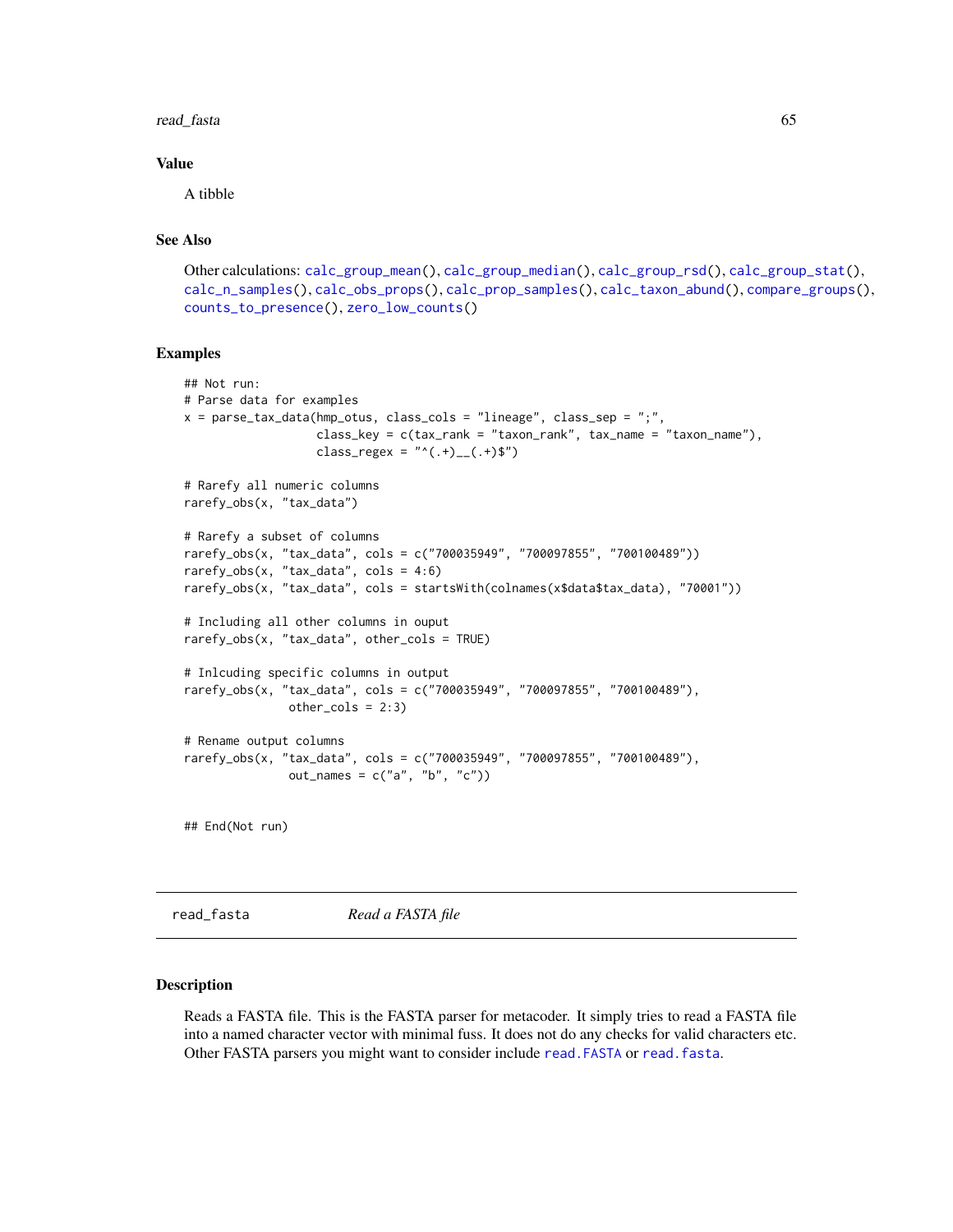66 reverse and the set of the set of the set of the set of the set of the set of the set of the set of the set of the set of the set of the set of the set of the set of the set of the set of the set of the set of the set o

### Usage

read\_fasta(file\_path)

### Arguments

file\_path (character of length 1) The path to a file to read.

# Value

named character vector

# Examples

```
# Get example FASTA file
fasta_path <- system.file(file.path("extdata", "silva_subset.fa"),
                          package = "metacoder")
```
# Read fasta file my\_seqs <- read\_fasta(fasta\_path)

<span id="page-65-0"></span>

reverse *Reverse sequences*

#### Description

Find the reverse of one or more sequences stored as a character vector. This is a wrapper for [rev](#page-0-0) for character vectors instead of lists of character vectors with one value per letter.

# Usage

reverse(seqs)

#### Arguments

seqs A character vector with one element per sequence.

### See Also

Other sequence transformations: [complement\(](#page-20-0)), [rev\\_comp\(](#page-66-1))

# Examples

reverse(c("aagtgGGTGaa", "AAGTGGT"))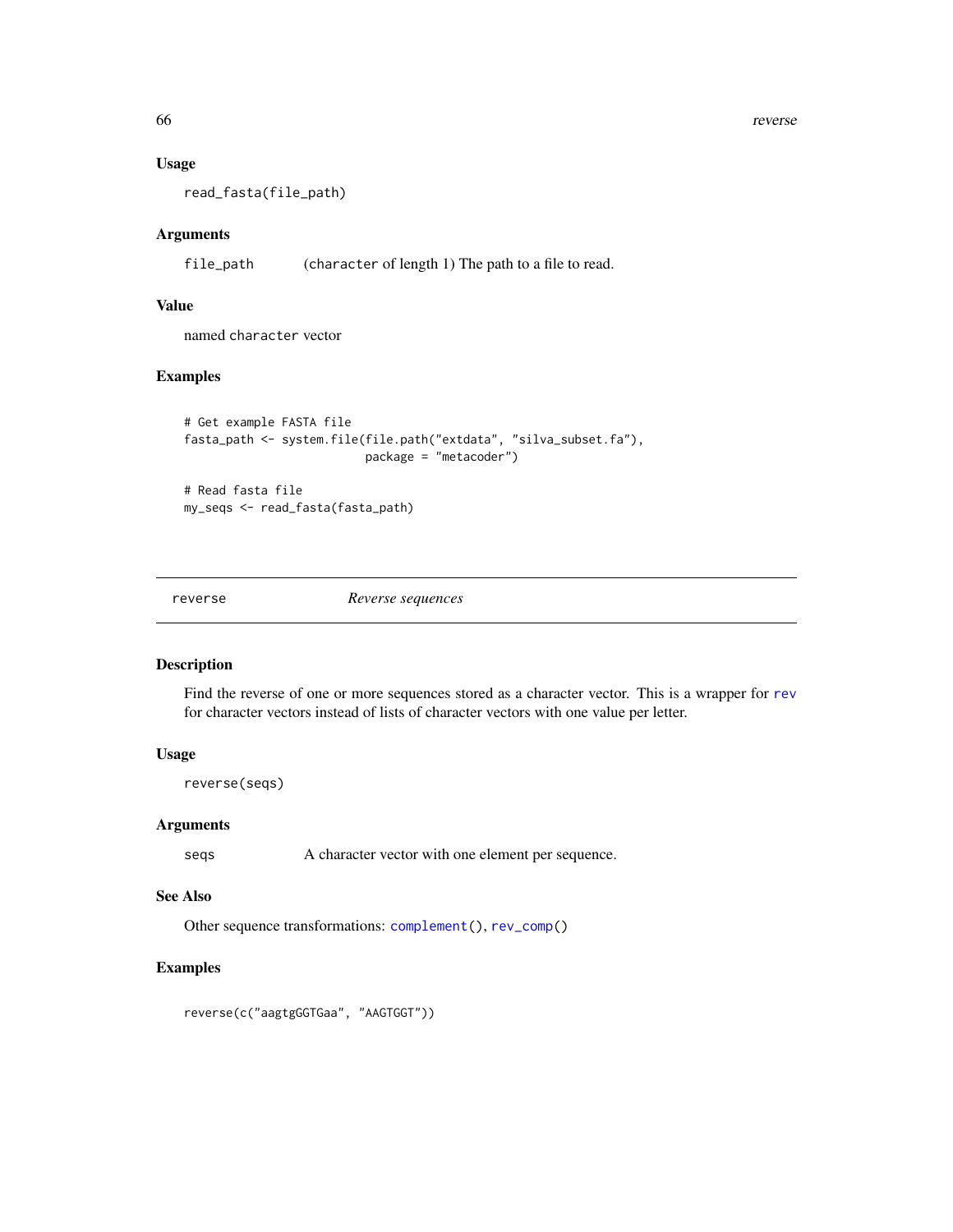<span id="page-66-1"></span>

### Description

Make the reverse complement of one or more sequences stored as a character vector. This is a wrapper for [comp](#page-0-0) for character vectors instead of lists of character vectors with one value per letter. IUPAC ambiguity codes are handled and the upper/lower case is preserved.

#### Usage

rev\_comp(seqs)

#### Arguments

seqs A character vector with one element per sequence.

### See Also

Other sequence transformations: [complement\(](#page-20-0)), [reverse\(](#page-65-0))

### Examples

```
rev_comp(c("aagtgGGTGaa", "AAGTGGT"))
```
<span id="page-66-0"></span>write\_greengenes *Write an imitation of the Greengenes database*

### Description

Attempts to save taxonomic and sequence information of a taxmap object in the Greengenes output format. If the taxmap object was created using [parse\\_greengenes](#page-44-0), then it should be able to replicate the format exactly with the default settings.

```
write_greengenes(
  obj,
  tax_file = NULL,
  seq_file = NULL,
  tax_names = obj$get_data("taxon_names")[[1]],
  ranks = obj$get_data("gg_rank")[[1]],
  ids = obj$get_data("gg_id")[[1]],
  sequences = obj$get_data("gg_seq")[[1]]
)
```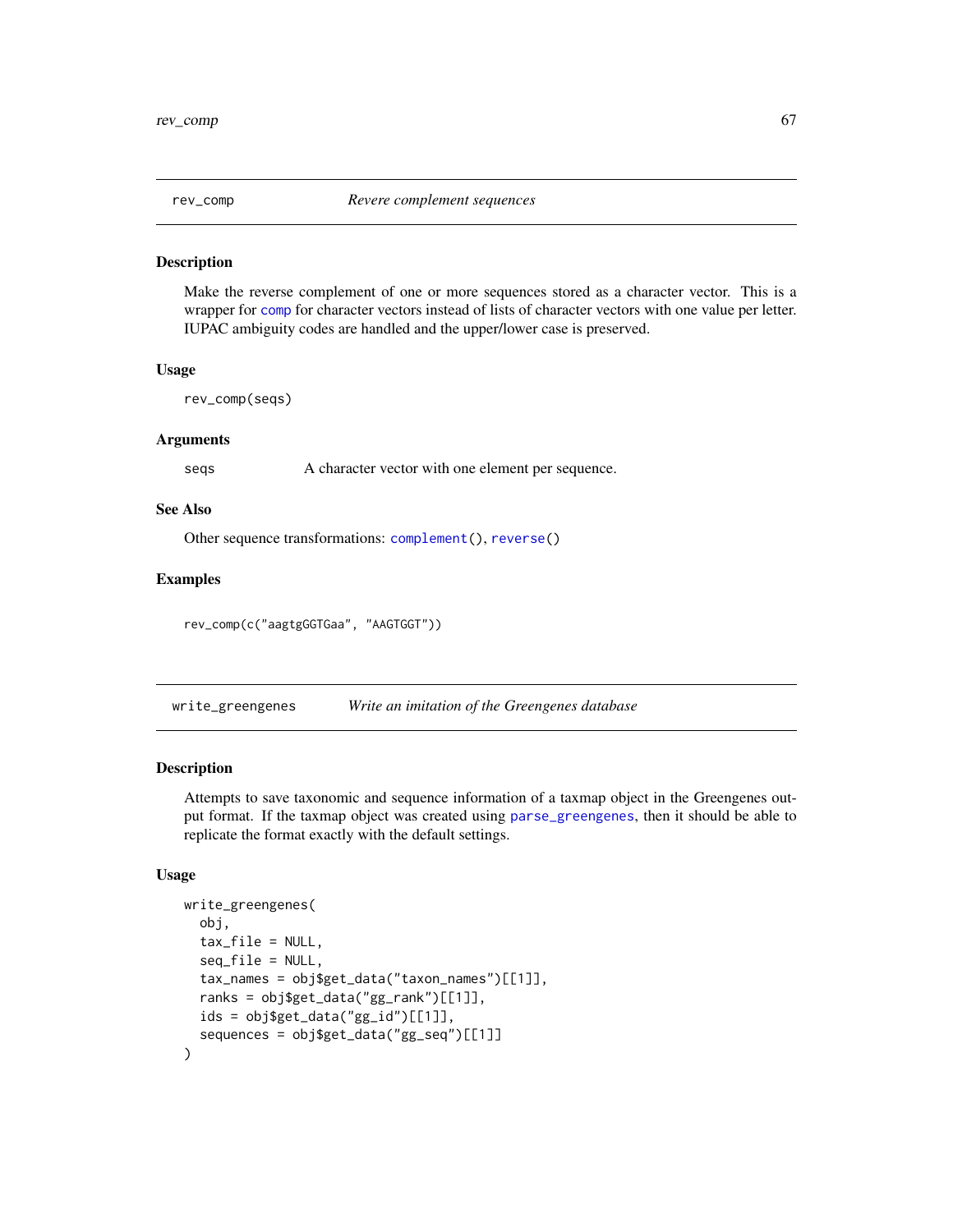| obi       | A taxmap object                                                                             |
|-----------|---------------------------------------------------------------------------------------------|
| tax_file  | (character of length 1) The file path to save the taxonomy file.                            |
| seq_file  | (character of length 1) The file path to save the sequence fasta file. This is<br>optional. |
| tax_names | (character named by taxon ids) The names of taxa                                            |
| ranks     | (character named by taxon ids) The ranks of taxa                                            |
| ids       | (character named by taxon ids) Sequence ids                                                 |
| sequences | (character named by taxon ids) Sequences                                                    |

## Details

The taxonomy output file has a format like:

```
228054 k__Bacteria; p__Cyanobacteria; c__Synechococcophycideae; o__Synech...
844608 k__Bacteria; p__Cyanobacteria; c__Synechococcophycideae; o__Synech...
...
```
The optional sequence file has a format like:

```
>1111886
AACGAACGCTGGCGGCATGCCTAACACATGCAAGTCGAACGAGACCTTCGGGTCTAGTGGCGCACGGGTGCGTA...
>1111885
AGAGTTTGATCCTGGCTCAGAATGAACGCTGGCGGCGTGCCTAACACATGCAAGTCGTACGAGAAATCCCGAGC...
...
```
# See Also

Other writers: [make\\_dada2\\_asv\\_table\(](#page-38-0)), [make\\_dada2\\_tax\\_table\(](#page-39-0)), [write\\_mothur\\_taxonomy\(](#page-67-0)), [write\\_rdp\(](#page-69-0)), [write\\_silva\\_fasta\(](#page-70-0)), [write\\_unite\\_general\(](#page-71-0))

<span id="page-67-0"></span>write\_mothur\_taxonomy *Write an imitation of the Mothur taxonomy file*

# Description

Attempts to save taxonomic information of a taxmap object in the mothur '\*.taxonomy' format. If the taxmap object was created using [parse\\_mothur\\_taxonomy](#page-45-0), then it should be able to replicate the format exactly with the default settings.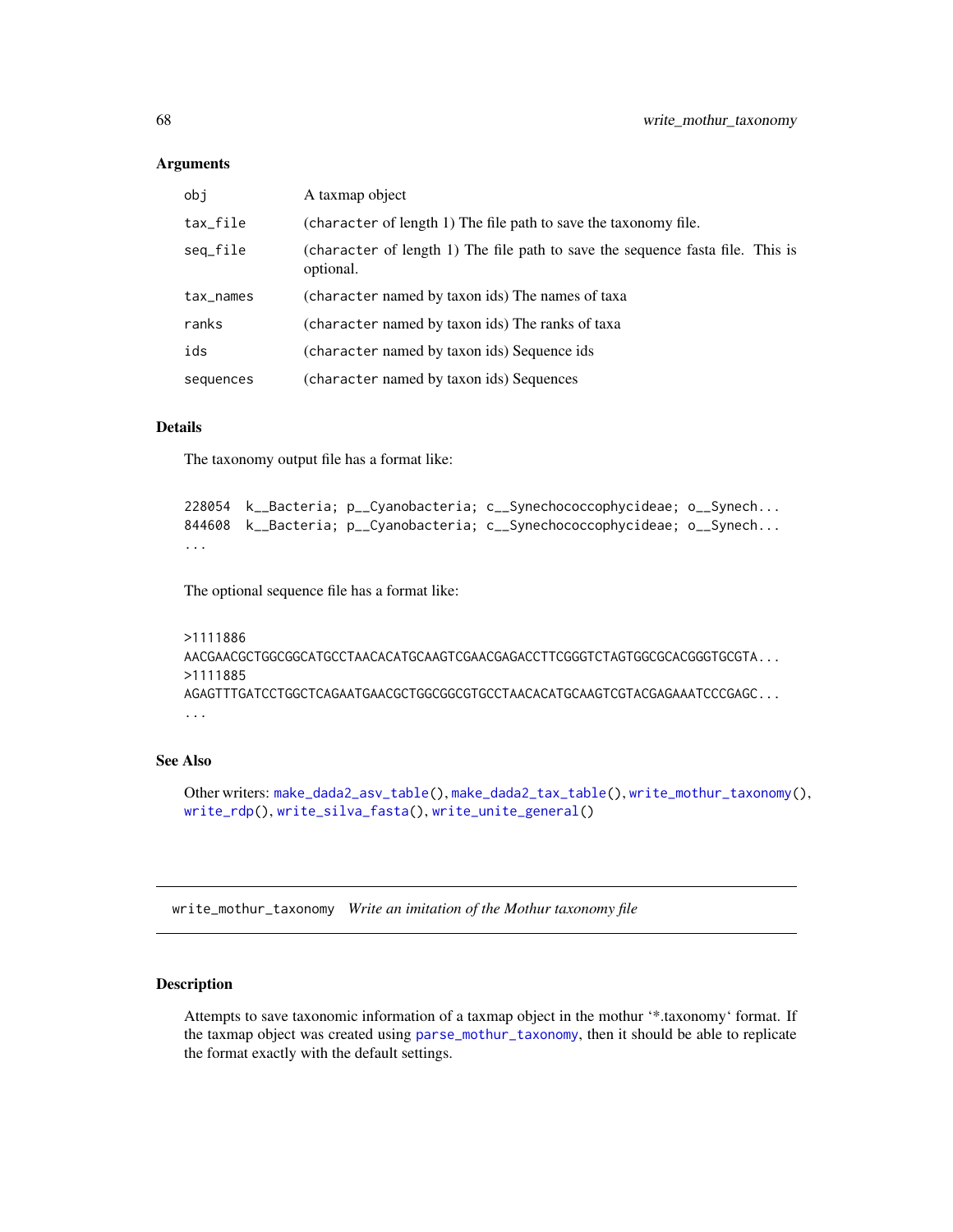write\_mothur\_taxonomy 69

### Usage

```
write_mothur_taxonomy(
  obj,
  file,
  tax_names = obj$get_data("taxon_names")[[1]],
  ids = obj$get_data("sequence_id")[[1]],
  scores = NULL
\lambda
```
### Arguments

| obi       | A taxmap object                                                                             |
|-----------|---------------------------------------------------------------------------------------------|
| file      | (character of length 1) The file path to save the sequence fasta file. This is<br>optional. |
| tax_names | (character named by taxon ids) The names of taxa                                            |
| ids       | (character named by taxon ids) Sequence ids                                                 |
| scores    | (numeric named by taxon ids)                                                                |

# Details

The output file has a format like:

```
AY457915 Bacteria(100);Firmicutes(99);Clostridiales(99);Johnsone...
AY457914 Bacteria(100);Firmicutes(100);Clostridiales(100);Johnso...
AY457913 Bacteria(100);Firmicutes(100);Clostridiales(100);Johnso...
AY457912 Bacteria(100);Firmicutes(99);Clostridiales(99);Johnsone...
AY457911 Bacteria(100);Firmicutes(99);Clostridiales(98);Ruminoco...
```
or...

```
AY457915 Bacteria;Firmicutes;Clostridiales;Johnsonella_et_rel.;J...
AY457914 Bacteria;Firmicutes;Clostridiales;Johnsonella_et_rel.;J...
AY457913 Bacteria;Firmicutes;Clostridiales;Johnsonella_et_rel.;J...
AY457912 Bacteria;Firmicutes;Clostridiales;Johnsonella_et_rel.;J...
AY457911 Bacteria;Firmicutes;Clostridiales;Ruminococcus_et_rel.;...
```
# See Also

```
Other writers: make_dada2_asv_table(), make_dada2_tax_table(), write_greengenes(), write_rdp(),
write_silva_fasta(), write_unite_general()
```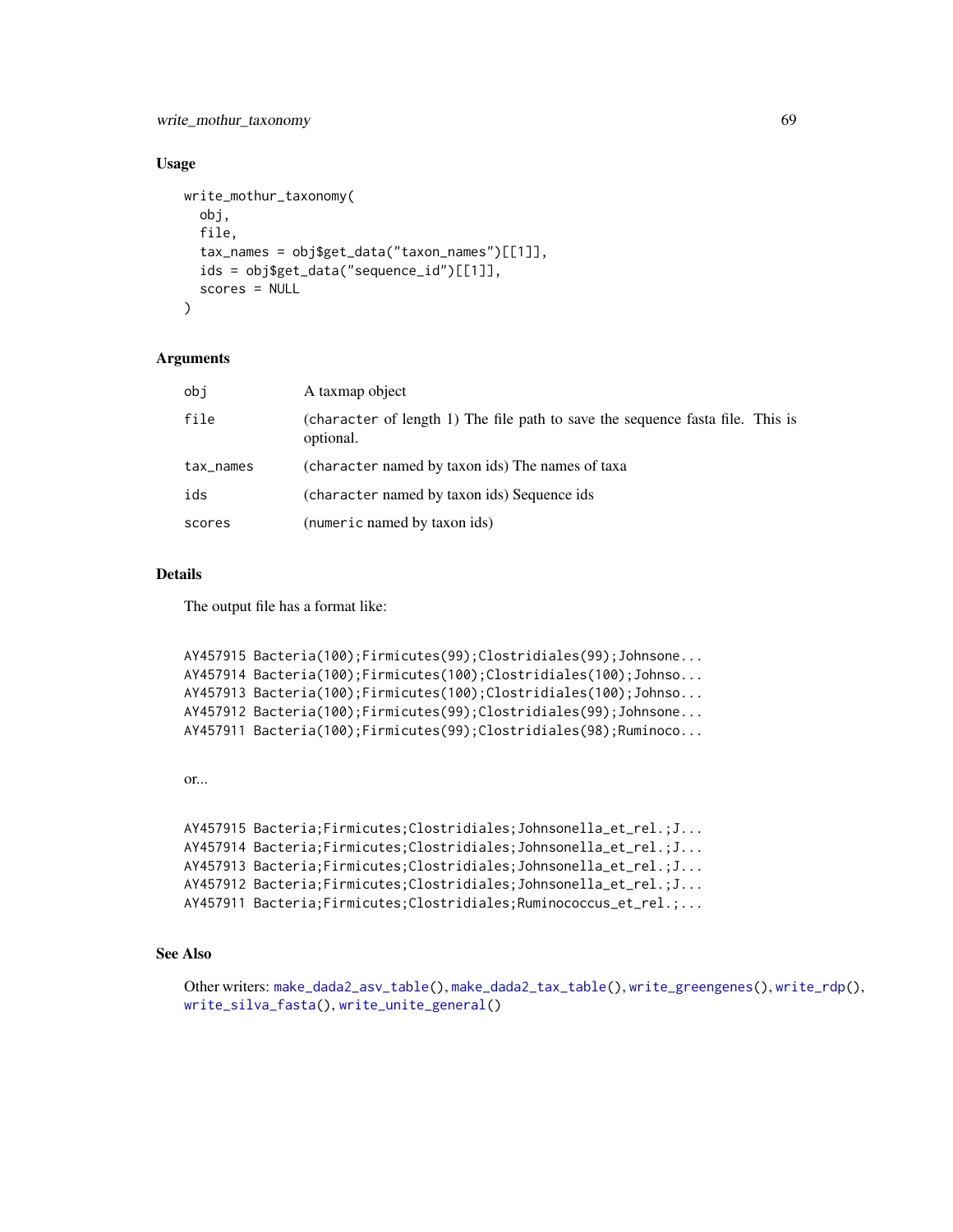### Description

Attempts to save taxonomic and sequence information of a taxmap object in the RDP FASTA format. If the taxmap object was created using [parse\\_rdp](#page-51-0), then it should be able to replicate the format exactly with the default settings.

#### Usage

```
write_rdp(
  obj,
  file,
  tax_names = obj$get_data("taxon_names")[[1]],
  ranks = obj$get_data("rdp_rank")[[1]],
  ids = obj$get_data("rdp_id")[1]],
  info = obj$get_data("seq_name")[[1]],
  sequences = obj$get_data("rdp_seq")[[1]]
)
```
### Arguments

| obi       | A taxmap object                                                                                                                                                                     |
|-----------|-------------------------------------------------------------------------------------------------------------------------------------------------------------------------------------|
| file      | (character of length 1) The file path to save the sequence fasta file. This is<br>optional.                                                                                         |
| tax_names | (character named by taxon ids) The names of taxa                                                                                                                                    |
| ranks     | (character named by taxon ids) The ranks of taxa                                                                                                                                    |
| ids       | (character named by taxon ids) Sequence ids                                                                                                                                         |
| info      | (character named by taxon ids) Info associated with sequences. In the ex-<br>ample output shown here, this field corresponds to "Sparassis crispa; MBUH-<br>PIRJO&ILKKA94-1587/ss5" |
| sequences | (character named by taxon ids) Sequences                                                                                                                                            |

### Details

The output file has a format like:

```
>S000448483 Sparassis crispa; MBUH-PIRJO&ILKKA94-1587/ss5 Lineage=Root;rootrank;Fun...
ggattcccctagtaactgcgagtgaagcgggaagagctcaaatttaaaatctggcggcgtcctcgtcgtccgagttgtaa
tctggagaagcgacatccgcgctggaccgtgtacaagtctcttggaaaagagcgtcgtagagggtgacaatcccgtcttt
...
```
### See Also

Other writers: [make\\_dada2\\_asv\\_table\(](#page-38-0)), [make\\_dada2\\_tax\\_table\(](#page-39-0)), [write\\_greengenes\(](#page-66-0)), [write\\_mothur\\_taxonomy\(](#page-67-0)), [write\\_silva\\_fasta\(](#page-70-0)), [write\\_unite\\_general\(](#page-71-0))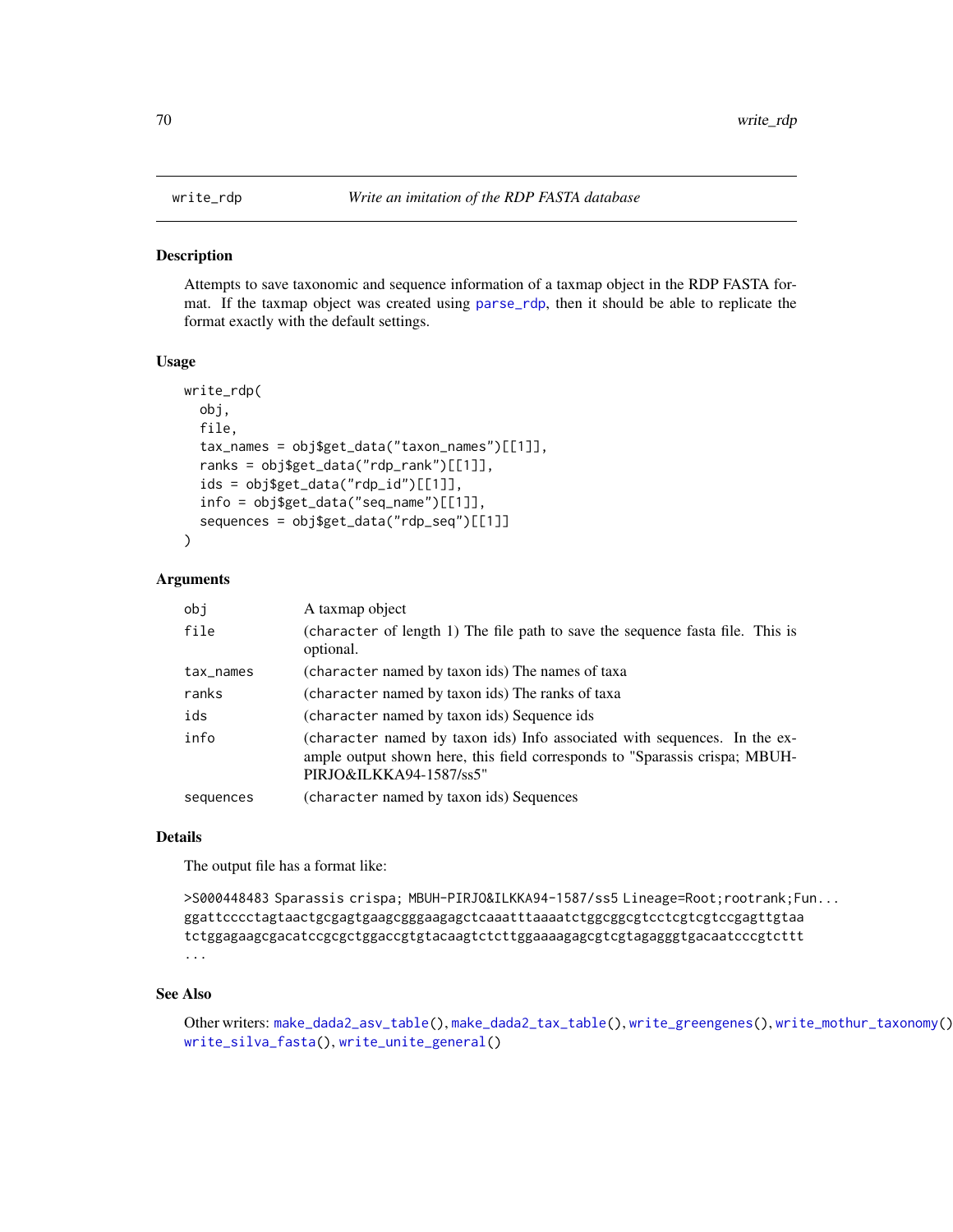<span id="page-70-0"></span>write\_silva\_fasta *Write an imitation of the SILVA FASTA database*

## Description

Attempts to save taxonomic and sequence information of a taxmap object in the SILVA FASTA format. If the taxmap object was created using [parse\\_silva\\_fasta](#page-52-0), then it should be able to replicate the format exactly with the default settings.

#### Usage

```
write_silva_fasta(
  obj,
  file,
  tax_names = obj$get_data("taxon_names")[[1]],
  other_names = obj$get_data("other_name")[[1]],
  ids = obj$get_data("ncbi_id")[[1]],
  start = obj$get_data("start_pos")[[1]],
  end = obj$get_data("end_pos")[[1]],
  sequences = obj$get_data("silva_seq")[[1]]
)
```
## Arguments

| obj         | A taxmap object                                                                                  |
|-------------|--------------------------------------------------------------------------------------------------|
| file        | (character of length 1) The file path to save the sequence fasta file. This is<br>optional.      |
| tax_names   | (character named by taxon ids) The names of taxa                                                 |
| other_names | (character named by taxon ids) Alternate names of taxa. Will be added after<br>the primary name. |
| ids         | (character named by taxon ids) Sequence ids                                                      |
| start       | (character) The start position of the sequence.                                                  |
| end         | (character) The end position of the sequence.                                                    |
| sequences   | (character named by taxon ids) Sequences                                                         |

### Details

The output file has a format like:

>GCVF01000431.1.2369 Bacteria;Proteobacteria;Gammaproteobacteria;Oceanospiril... CGUGCACGGUGGAUGCCUUGGCAGCCAGAGGCGAUGAAGGACGUUGUAGCCUGCGAUAAGCUCCGGUUAGGUGGCAAACA ACCGUUUGACCCGGAGAUCUCCGAAUGGGGCAACCCACCCGUUGUAAGGCGGGUAUCACCGACUGAAUCCAUAGGUCGGU ...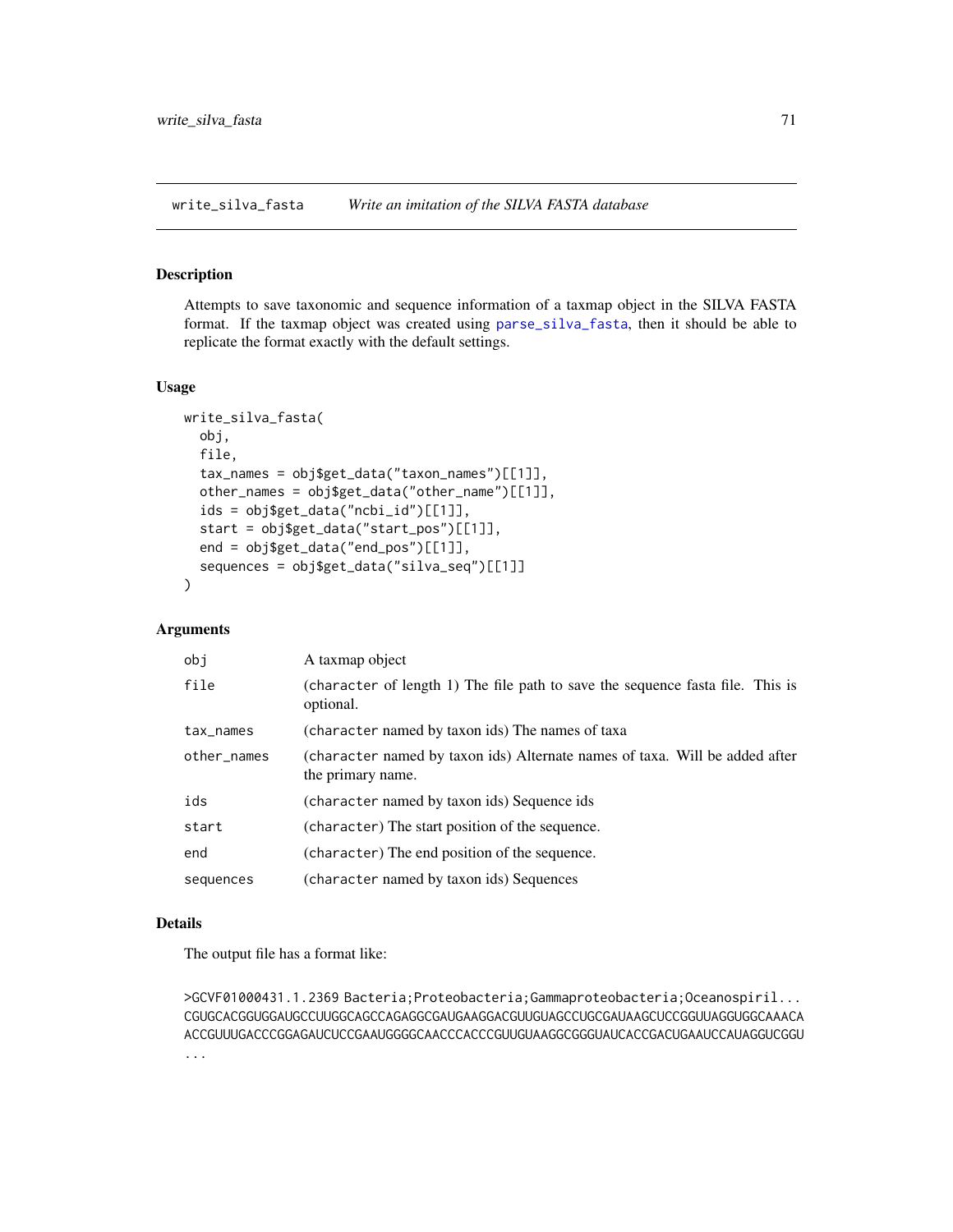# See Also

```
Other writers: make_dada2_asv_table(), make_dada2_tax_table(), write_greengenes(), write_mothur_taxonomy(),
write_rdp(), write_unite_general()
```
<span id="page-71-0"></span>write\_unite\_general *Write an imitation of the UNITE general FASTA database*

# Description

Attempts to save taxonomic and sequence information of a taxmap object in the UNITE general FASTA format. If the taxmap object was created using [parse\\_unite\\_general](#page-54-0), then it should be able to replicate the format exactly with the default settings.

#### Usage

```
write_unite_general(
  obj,
  file,
  tax_names = obj$get_data("taxon_names")[[1]],
  ranks = obj$get_data("unite_rank")[[1]],
  sequences = obj$get_data("unite_seq")[[1]],
  seq_name = obj$get_data("organism")[[1]],
  ids = obj$get_data("unite_id")[[1]],
  gb_acc = obj$get_data("acc_num")[[1]],
  type = obj$get_data("unite_type")[[1]]
)
```

| obi       | A taxmap object                                                                             |
|-----------|---------------------------------------------------------------------------------------------|
| file      | (character of length 1) The file path to save the sequence fasta file. This is<br>optional. |
| tax_names | (character named by taxon ids) The names of taxa                                            |
| ranks     | (character named by taxon ids) The ranks of taxa                                            |
| sequences | (character named by taxon ids) Sequences                                                    |
| seq_name  | (character named by taxon ids) Name of sequences. Usually a taxon name.                     |
| ids       | (character named by taxon ids) UNITE sequence ids                                           |
| gb_acc    | (character named by taxon ids) Genbank accession numbers                                    |
| type      | (character named by taxon ids) What type of sequence it is. Usually "rep" or<br>"ref".      |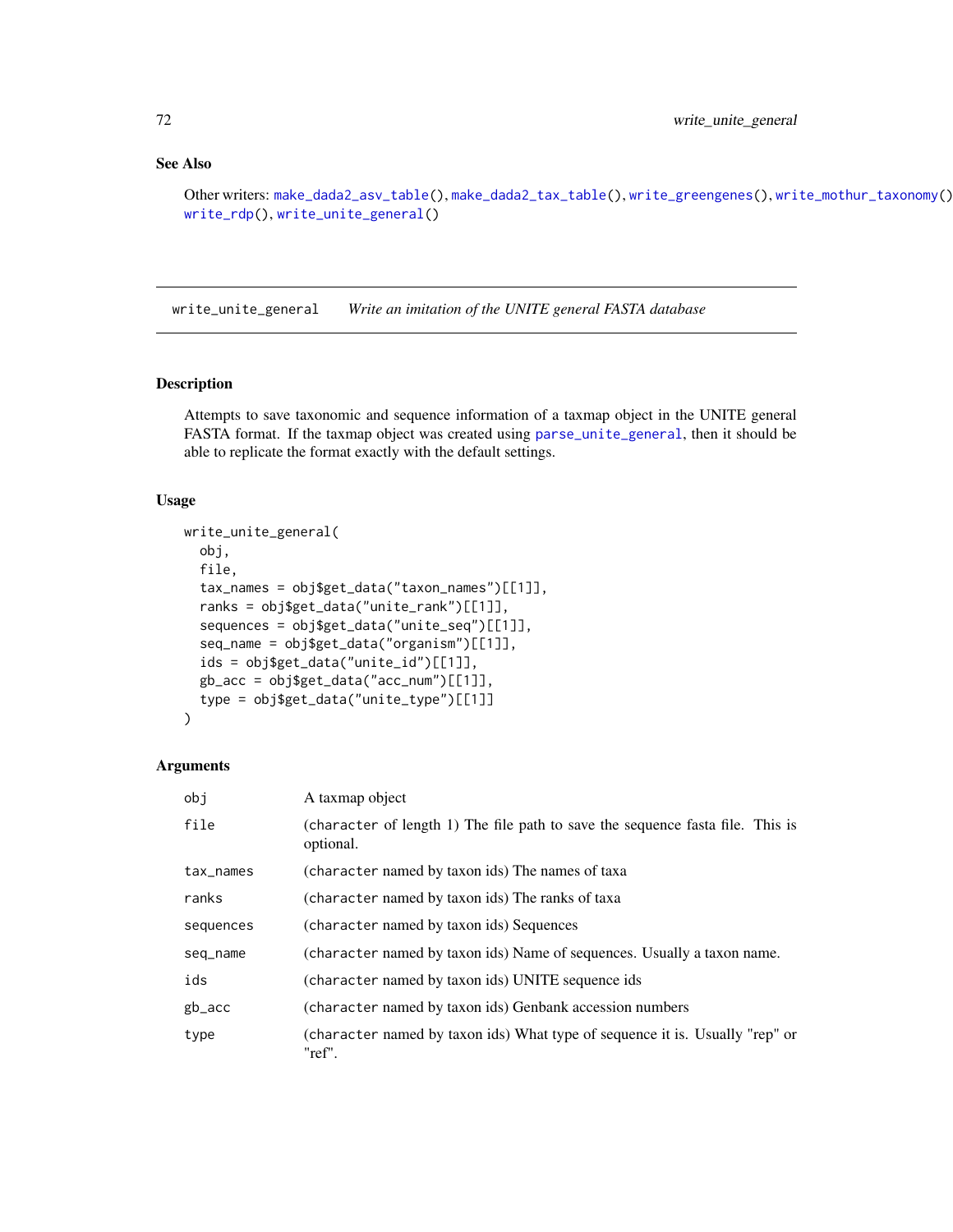<span id="page-72-0"></span>zero\_low\_counts 73

## Details

The output file has a format like:

```
>Glomeromycota_sp|KJ484724|SH523877.07FU|reps|k__Fungi;p__Glomeromycota;c__unid...
ATAATTTGCCGAACCTAGCGTTAGCGCGAGGTTCTGCGATCAACACTTATATTTAAAACCCAACTCTTAAATTTTGTAT...
...
```
## See Also

```
Other writers: make_dada2_asv_table(), make_dada2_tax_table(), write_greengenes(), write_mothur_taxonomy(),
write_rdp(), write_silva_fasta()
```
zero\_low\_counts *Replace low counts with zero*

## Description

For a given table in a [taxmap](#page-0-0) object, convert all counts below a minimum number to zero. This is useful for effectively removing "singletons", "doubletons", or other low abundance counts.

#### Usage

```
zero_low_counts(
  obj,
  data,
 min\_count = 2,
 use_total = FALSE,
  cols = NULL,other_cols = FALSE,
  out_names = NULL,
  dataset = NULL)
```
#### Arguments

| obj       | A taxmap object                                                                                                                                                                                                                                                                                              |
|-----------|--------------------------------------------------------------------------------------------------------------------------------------------------------------------------------------------------------------------------------------------------------------------------------------------------------------|
| data      | The name of a table in obj\$data.                                                                                                                                                                                                                                                                            |
| min_count | The minimum number of counts needed for a count to remain unchanged. Any<br>could less than this will be converted to a zero. For example, min_count = 2<br>would remove singletons.                                                                                                                         |
| use_total | If TRUE, the min_count applies to the total count for each row (e.g. OTU counts<br>for all samples), rather than each cell in the table. For example use_total =<br>TRUE, $min_{\alpha}$ count = 10 would convert all counts of any row to zero if the total<br>for all counts in that row was less than 10. |
| cols      | The columns in data to use. By default, all numeric columns are used. Takes<br>one of the following inputs:                                                                                                                                                                                                  |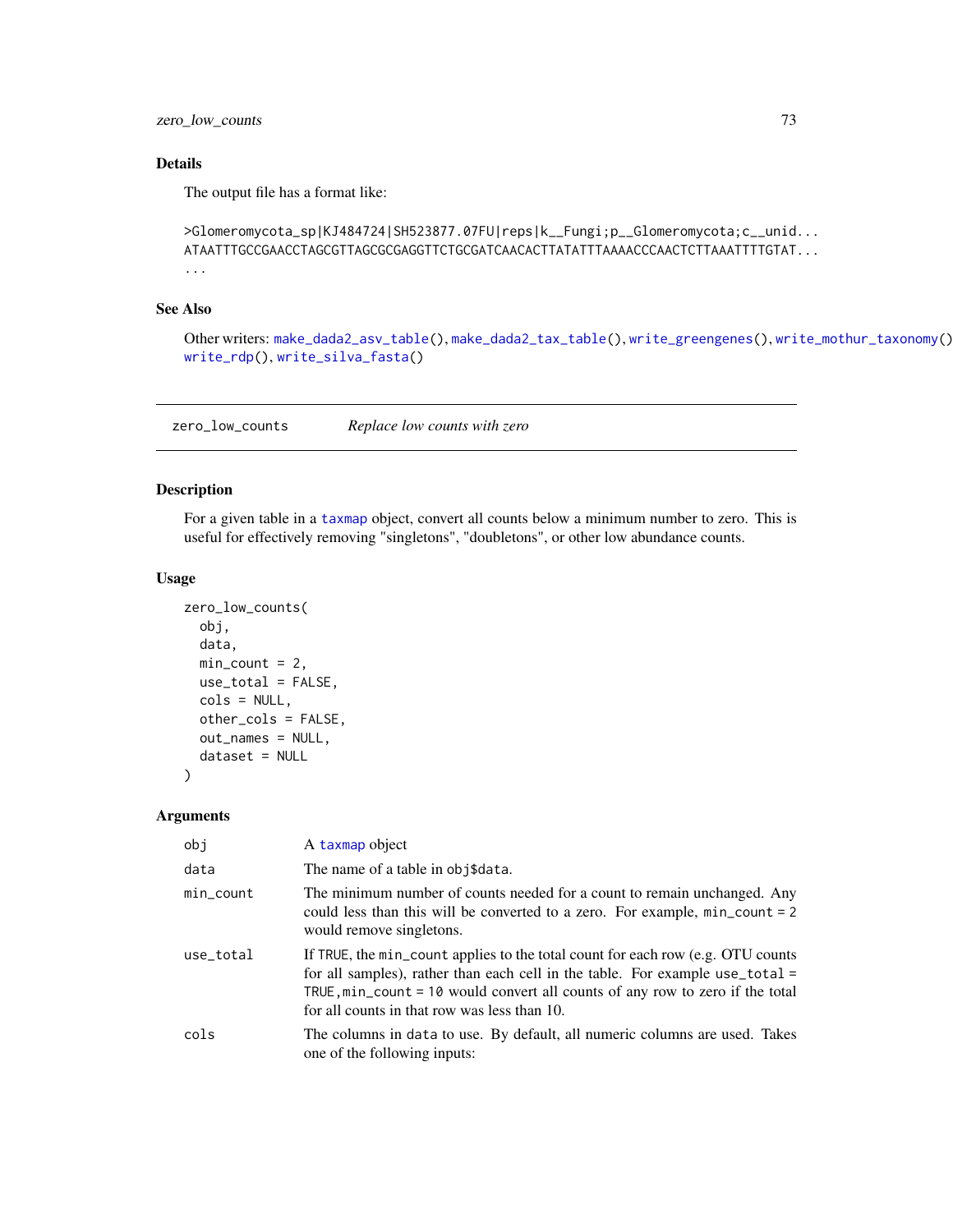<span id="page-73-0"></span>

|            | <b>TRUE/FALSE:</b> All/No columns will used.                                                                                                                                                               |
|------------|------------------------------------------------------------------------------------------------------------------------------------------------------------------------------------------------------------|
|            | <b>Character vector:</b> The names of columns to use                                                                                                                                                       |
|            | <b>Numeric vector:</b> The indexes of columns to use                                                                                                                                                       |
|            | <b>Vector of TRUE/FALSE of length equal to the number of columns:</b> Use the<br>columns corresponding to TRUE values.                                                                                     |
| other_cols | Preserve in the output non-target columns present in the input data. New columns<br>will always be on the end. The "taxon_id" column will be preserved in the front.<br>Takes one of the following inputs: |
|            | <b>NULL:</b> No columns will be added back, not even the taxon id column.                                                                                                                                  |
|            | <b>TRUE/FALSE:</b> All/None of the non-target columns will be preserved.                                                                                                                                   |
|            | <b>Character vector:</b> The names of columns to preserve                                                                                                                                                  |
|            | <b>Numeric vector:</b> The indexes of columns to preserve                                                                                                                                                  |
|            | <b>Vector of TRUE/FALSE of length equal to the number of columns:</b> Preserve<br>the columns corresponding to TRUE values.                                                                                |
| out_names  | The names of count columns in the output. Must be the same length and order<br>as cols (or unique (groups), if groups is used).                                                                            |
| dataset    | DEPRECIATED, use "data" instead.                                                                                                                                                                           |
|            |                                                                                                                                                                                                            |

### Value

A tibble

## See Also

```
Other calculations: calc_group_mean(), calc_group_median(), calc_group_rsd(), calc_group_stat(),
calc_n_samples(), calc_obs_props(), calc_prop_samples(), calc_taxon_abund(), compare_groups(),
counts_to_presence(), rarefy_obs()
```
## Examples

```
## Not run:
# Parse data for examples
x = parse_tax_data(hmp_otus, class_cols = "lineage", class_sep = ";",
                  class_key = c(tax_rank = "taxon_rank", tax_name = "taxon_name"),
                   class_regex = "^(.+)__(.+)$")
# Default use
zero_low_counts(x, "tax_data")
# Use only a subset of columns
zero_low_counts(x, "tax_data", cols = c("700035949", "700097855", "700100489"))
zero_low_counts(x, "tax_data", cols = 4:6)
zero_low_counts(x, "tax_data", cols = startsWith(colnames(x$data$tax_data), "70001"))
# Including all other columns in ouput
zero_low_counts(x, "tax_data", other_cols = TRUE)# Inlcuding specific columns in output
```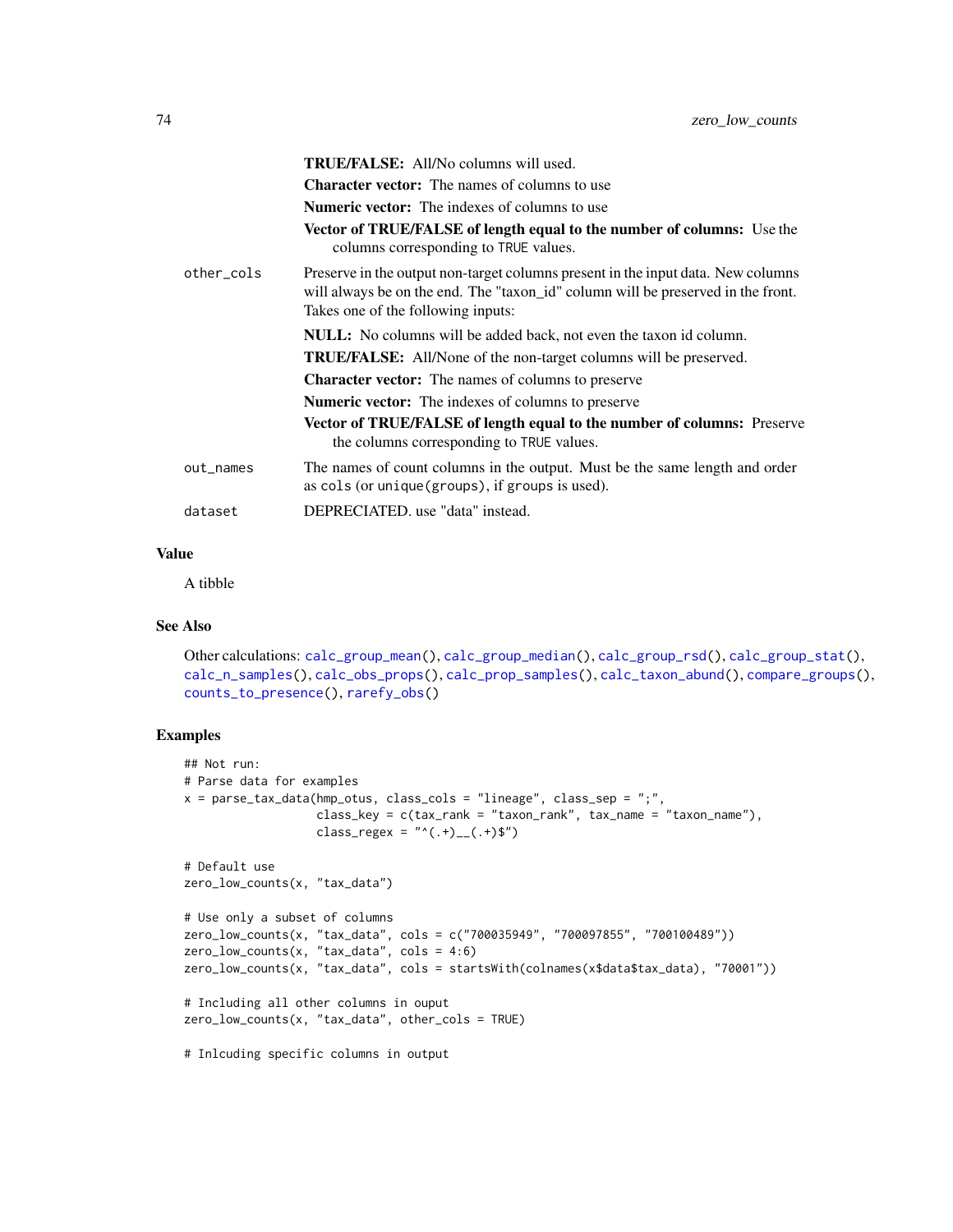```
zero_low_counts(x, "tax_data", cols = c("700035949", "700097855", "700100489"),
               other\_cols = 2:3)# Rename output columns
zero_low_counts(x, "tax_data", cols = c("700035949", "700097855", "700100489"),
               out\_names = c("a", "b", "c")
```

```
## End(Not run)
```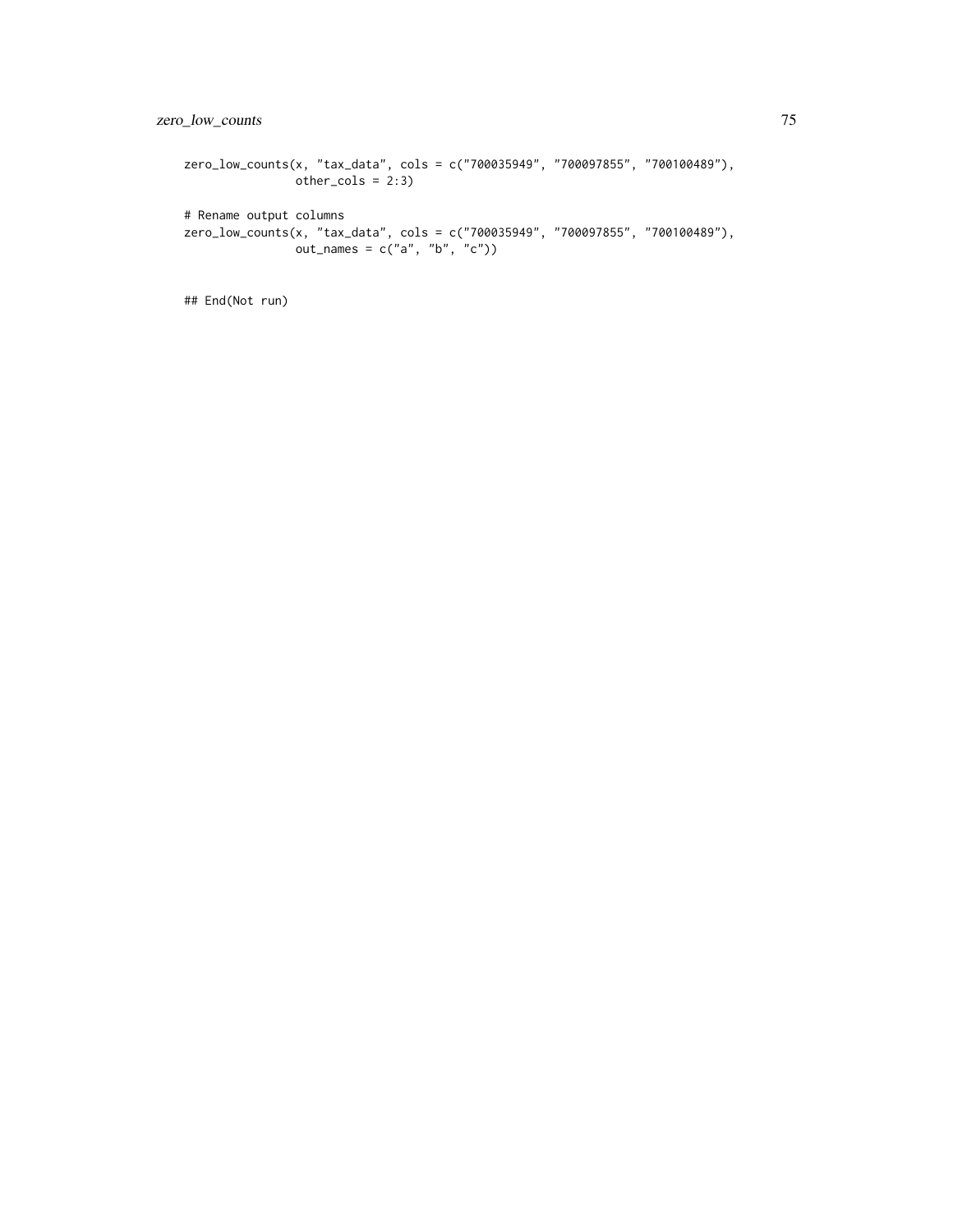# Index

∗Topic data hmp\_otus, [36](#page-35-0) hmp\_samples, [37](#page-36-0) ambiguous\_synonyms, [3](#page-2-0) ape, *[4](#page-3-0)* as\_phyloseq, [3](#page-2-0) as\_tree, *[32](#page-31-0)* calc\_group\_mean, [5,](#page-4-1) *[8](#page-7-0)*, *[10](#page-9-0)*, *[12](#page-11-0)*, *[14](#page-13-0)*, *[16](#page-15-0)*, *[18](#page-17-0)*, *[20](#page-19-0)*, *[23](#page-22-0)*, *[65](#page-64-0)*, *[74](#page-73-0)* calc\_group\_median, *[6](#page-5-0)*, [7,](#page-6-1) *[10](#page-9-0)*, *[12](#page-11-0)*, *[14](#page-13-0)*, *[16](#page-15-0)*, *[18](#page-17-0)*, *[20](#page-19-0)*, *[23](#page-22-0)*, *[65](#page-64-0)*, *[74](#page-73-0)* calc\_group\_rsd, *[6](#page-5-0)*, *[8](#page-7-0)*, [9,](#page-8-1) *[12](#page-11-0)*, *[14](#page-13-0)*, *[16](#page-15-0)*, *[18](#page-17-0)*, *[20](#page-19-0)*, *[23](#page-22-0)*, *[65](#page-64-0)*, *[74](#page-73-0)* calc\_group\_stat, *[6](#page-5-0)*, *[8](#page-7-0)*, *[10](#page-9-0)*, [11,](#page-10-1) *[14](#page-13-0)*, *[16](#page-15-0)*, *[18](#page-17-0)*, *[20](#page-19-0)*, *[23](#page-22-0)*, *[65](#page-64-0)*, *[74](#page-73-0)* calc\_n\_samples, *[6](#page-5-0)*, *[8](#page-7-0)*, *[10](#page-9-0)*, *[12](#page-11-0)*, [13,](#page-12-1) *[16](#page-15-0)*, *[18](#page-17-0)*, *[20](#page-19-0)*, *[23](#page-22-0)*, *[41](#page-40-0)*, *[65](#page-64-0)*, *[74](#page-73-0)* calc\_obs\_props, *[6](#page-5-0)*, *[8](#page-7-0)*, *[10](#page-9-0)*, *[12](#page-11-0)*, *[14](#page-13-0)*, [15,](#page-14-1) *[18](#page-17-0)*, *[20](#page-19-0)*, *[23](#page-22-0)*, *[41](#page-40-0)*, *[65](#page-64-0)*, *[74](#page-73-0)* calc\_prop\_samples, *[6](#page-5-0)*, *[8](#page-7-0)*, *[10](#page-9-0)*, *[12](#page-11-0)*, *[14](#page-13-0)*, *[16](#page-15-0)*, [17,](#page-16-1) *[20](#page-19-0)*, *[23](#page-22-0)*, *[65](#page-64-0)*, *[74](#page-73-0)* calc\_taxon\_abund, *[6](#page-5-0)*, *[8](#page-7-0)*, *[10](#page-9-0)*, *[12](#page-11-0)*, *[14](#page-13-0)*, *[16](#page-15-0)*, *[18](#page-17-0)*, *[20](#page-19-0)*, *[23](#page-22-0)*, *[41](#page-40-0)*, *[65](#page-64-0)*, *[74](#page-73-0)* comp, *[21](#page-20-0)*, *[67](#page-66-1)* compare\_groups, *[6](#page-5-0)*, *[8](#page-7-0)*, *[10](#page-9-0)*, *[12](#page-11-0)*, *[14](#page-13-0)*, *[16](#page-15-0)*, *[18](#page-17-0)*, [19,](#page-18-1) *[23](#page-22-0)*, *[34,](#page-33-0) [35](#page-34-0)*, *[41](#page-40-0)*, *[65](#page-64-0)*, *[74](#page-73-0)* complement, [21,](#page-20-0) *[66,](#page-65-0) [67](#page-66-1)* counts\_to\_presence, *[6](#page-5-0)*, *[8](#page-7-0)*, *[10](#page-9-0)*, *[12](#page-11-0)*, *[14](#page-13-0)*, *[16](#page-15-0)*, *[18](#page-17-0)*, *[20](#page-19-0)*, [22,](#page-21-1) *[65](#page-64-0)*, *[74](#page-73-0)* diverging\_palette, [24](#page-23-0) filter\_ambiguous\_taxa, [24,](#page-23-0) *[41](#page-40-0)* filter\_taxa, *[24](#page-23-0)* ggsave, *[30](#page-29-0)*, *[35](#page-34-0)* graph, *[38](#page-37-0)*

heat\_tree, [26,](#page-25-0) *[35](#page-34-0)*, *[41](#page-40-0)*

heat\_tree\_matrix, *[19](#page-18-1)*, [34,](#page-33-0) *[41](#page-40-0)* hmp\_otus, [36,](#page-35-0) *[37](#page-36-0)* hmp\_samples, *[36](#page-35-0)*, [37](#page-36-0) igraph, *[28](#page-27-0)*, *[32](#page-31-0)* is\_ambiguous, [37](#page-36-0) layout\_functions, [38](#page-37-0) make\_dada2\_asv\_table, [39,](#page-38-1) *[40](#page-39-1)*, *[68](#page-67-1)[–70](#page-69-1)*, *[72,](#page-71-0) [73](#page-72-0)* make\_dada2\_tax\_table, *[40](#page-39-1)*, [40,](#page-39-1) *[68](#page-67-1)[–70](#page-69-1)*, *[72,](#page-71-0) [73](#page-72-0)* max, *[11](#page-10-1)* mean, *[11](#page-10-1)* metacoder, [40](#page-39-1) ncbi\_taxon\_sample, *[42](#page-41-0)*, [42](#page-41-0) nicely, *[32](#page-31-0)* parse\_dada2, *[39,](#page-38-1) [40](#page-39-1)*, [44,](#page-43-0) *[46](#page-45-0)[–56](#page-55-0)* parse\_edge\_list, *[45](#page-44-0)[–56](#page-55-0)* parse\_greengenes, *[41](#page-40-0)*, *[45](#page-44-0)*, [45,](#page-44-0) *[47](#page-46-0)[–56](#page-55-0)*, *[67](#page-66-1)* parse\_mothur\_tax\_summary, *[41](#page-40-0)*, *[45](#page-44-0)[–47](#page-46-0)*, [47,](#page-46-0) *[49](#page-48-0)[–56](#page-55-0)* parse\_mothur\_taxonomy, *[41](#page-40-0)*, *[45,](#page-44-0) [46](#page-45-0)*, [46,](#page-45-0) *[48](#page-47-0)[–56](#page-55-0)*, *[68](#page-67-1)* parse\_newick, *[41](#page-40-0)*, *[45](#page-44-0)[–48](#page-47-0)*, [49,](#page-48-0) *[50](#page-49-0)[–56](#page-55-0)* parse\_phylo, *[42](#page-41-0)*, *[45](#page-44-0)[–49](#page-48-0)*, [49,](#page-48-0) *[51](#page-50-0)[–56](#page-55-0)* parse\_phyloseq, *[41](#page-40-0)*, *[45](#page-44-0)[–50](#page-49-0)*, [50,](#page-49-0) *[52](#page-51-0)[–56](#page-55-0)* parse\_qiime\_biom, *[42](#page-41-0)*, *[45](#page-44-0)[–51](#page-50-0)*, [51,](#page-50-0) *[53](#page-52-0)[–56](#page-55-0)* parse\_rdp, *[42](#page-41-0)*, *[45](#page-44-0)[–52](#page-51-0)*, [52,](#page-51-0) *[54](#page-53-0)[–56](#page-55-0)*, *[70](#page-69-1)* parse\_silva\_fasta, *[42](#page-41-0)*, *[45–](#page-44-0)[53](#page-52-0)*, [53,](#page-52-0) *[55,](#page-54-0) [56](#page-55-0)*, *[71](#page-70-1)* parse\_tax\_data, *[50,](#page-49-0) [51](#page-50-0)* parse\_ubiome, *[45](#page-44-0)[–54](#page-53-0)*, [54,](#page-53-0) *[56](#page-55-0)* parse\_unite\_general, *[42](#page-41-0)*, *[45](#page-44-0)[–55](#page-54-0)*, [55,](#page-54-0) *[72](#page-71-0)* phylo, *[4](#page-3-0)* primersearch, *[41](#page-40-0)*, [56](#page-55-0) primersearch\_raw, *[57](#page-56-0)*, [59](#page-58-0) qualitative\_palette, [62](#page-61-0)